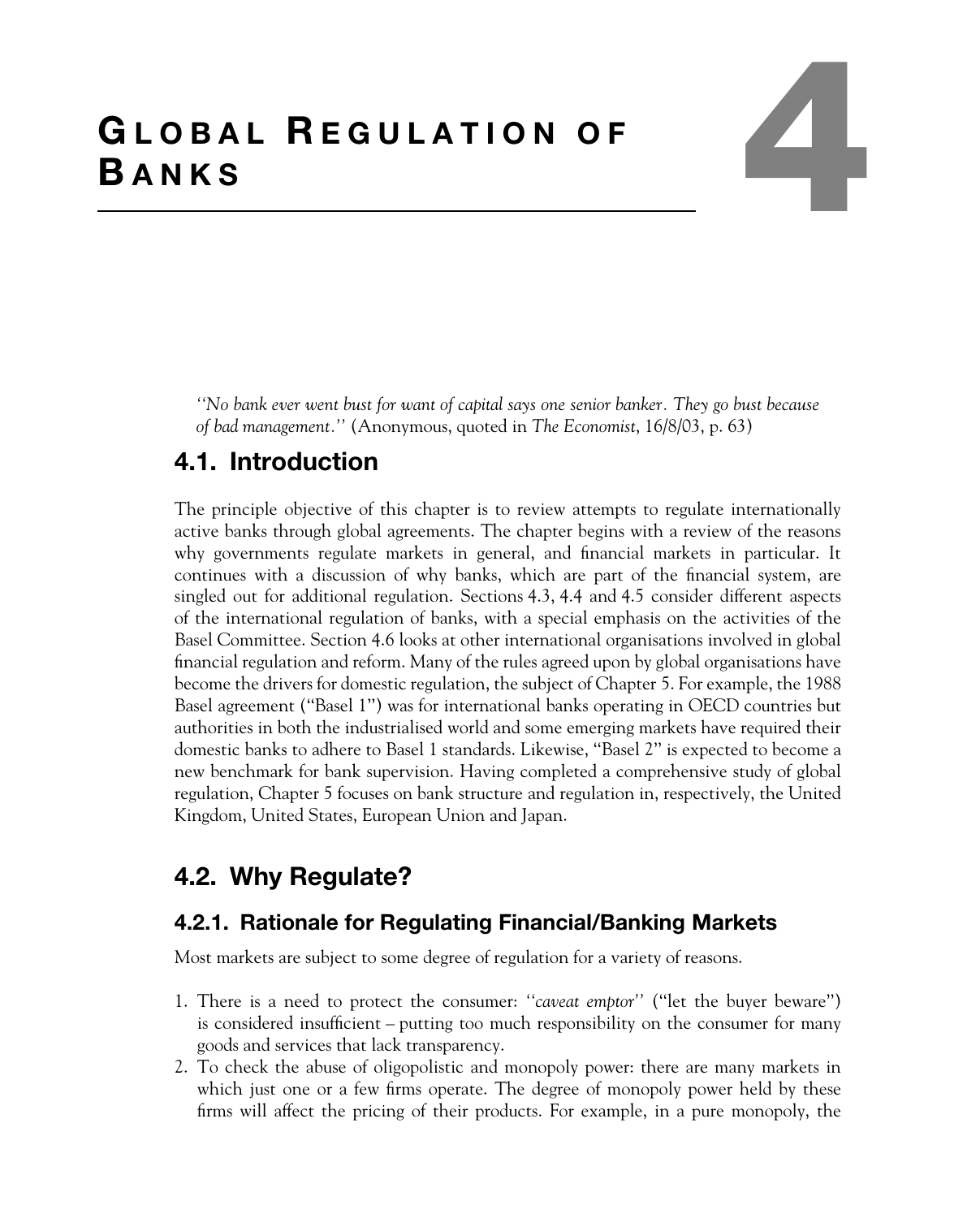### [ <sup>174</sup> ] M ODERN B ANKING

amount of output produced by the monopolist is lower and the price charged is higher compared to firms operating in a perfectly competitive market. Governments react either by introducing measures to encourage greater competition and/or monitoring the price set by these firms, and if necessary, intervening to force the firms to reduce prices.

- 3. To protect the public from criminal activity.
- 4. To deal with the effects of externalities: the effects of the actions of one agent in the economy on others, which is not reflected through the price mechanism. There are positive and negative externalities. If a neighbour's property is kept in good order, other neighbours benefit not just from enhanced property values but because it is pleasant to look at neighbourhood houses and gardens. A classic example of a negative externality is pollution. Industrial output in the USA can pollute the rivers, lakes and air in Canada. Governments intervene to minimise the effects of negative externalities. For example, the Canadian government might try to reach an agreement with the USA to reduce emissions.

In **financial markets**, these principles apply to the following.

- 1. Protecting the investor: the quality of many financial products is not easily observed, which makes it important for the investor to be kept fully informed about the risks he or she incurs when purchasing a financial product. Investors are expected to assume some of this responsibility, but often, government directives are needed to ensure financial firms provide adequate information.
- 2. The concentration of financial firms in the market place: the financial sector is made up of many different markets, from retail banking markets to global bond markets. The competitive structure of each of these markets varies considerably. Global markets tend to be more competitive if firms from all over the world are active in them. Some domestic markets have only a few firms offering banking services. Recall from Chapter 1 the concern expressed by Cruickshank over the apparent lack of competition in the UK payments system because it was controlled by only a few firms. In 2001, the UK's Competition Commission ruled against the proposed merger of Lloyds TSB and Abbey National on the grounds that it would leave the retail banking market too concentrated. In 1998, the federal government of Canada refused the proposed mergers of the Toronto Dominion Bank with the Canadian Imperial Bank of Commerce and the Royal Bank of Canada with the Bank of Montreal on the grounds that the Canadian system would be too concentrated.<sup>1</sup>
- 3. Illegal activities: agents who engage in financial fraud, money laundering and tax evasion.
- 4. Externalities: the problem is actions by agents which undermine the stability of the financial system. In the financial markets, contagion often results in negative externalities. For example, in 1998, when it became apparent that a hedge fund, Long Term Capital Markets (LTCM), was about to collapse, concern that its failure might threaten

<sup>&</sup>lt;sup>1</sup> Concern was also expressed that if one of the newly merged banks got into difficulty and was closed, it would increase monopoly power, and/or the risk of systemic crises should another failure occur. The possible takeover of a major bank (should it get into financial difficulty) by a foreign concern is also considered undesirable, unlike other countries, such as Mexico and New Zealand.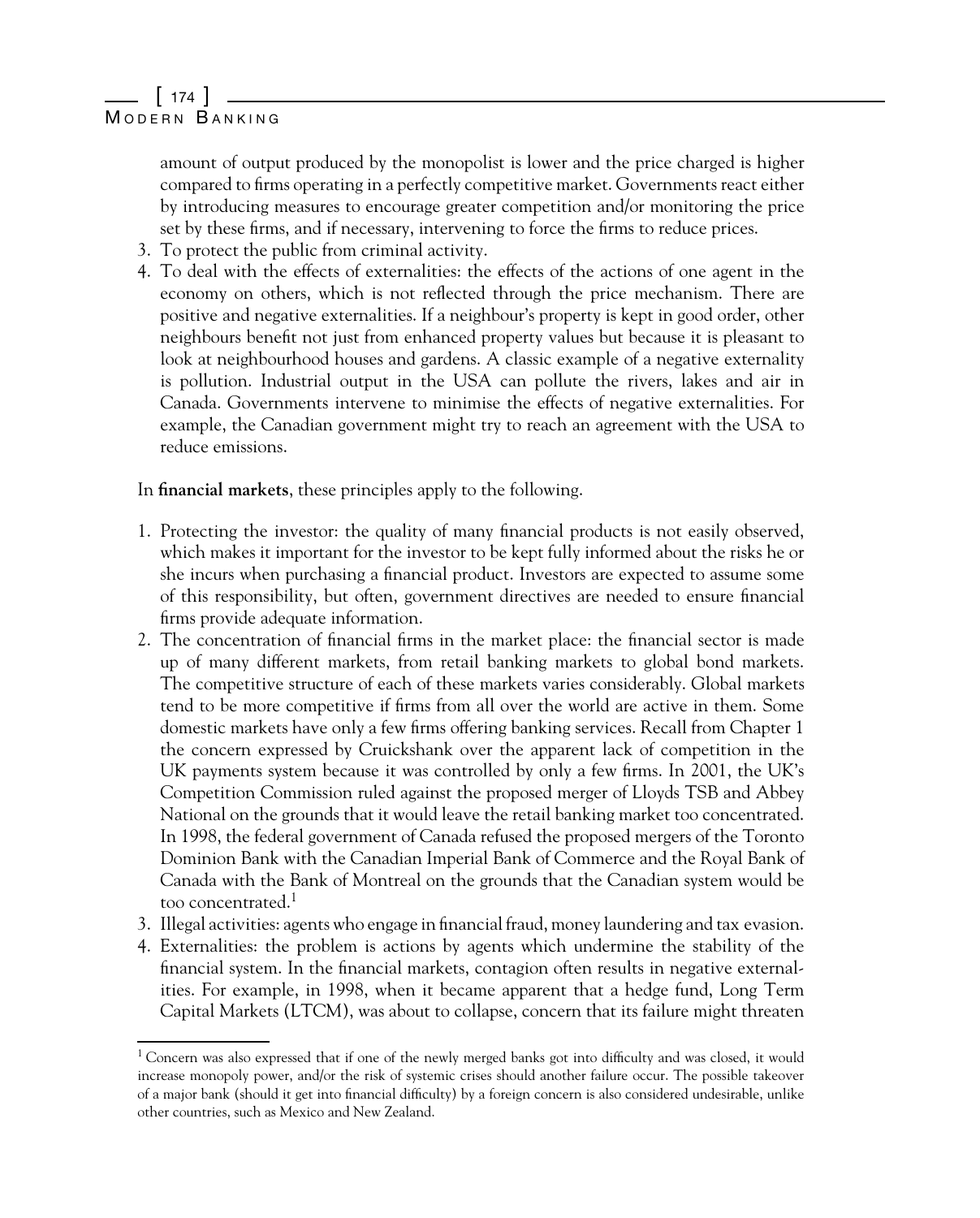### [ <sup>175</sup> ] GLOBAL REGULATION OF BANKS

the stability of global financial markets was so great that New York's Federal Reserve Bank intervened and arranged for its rescue by a consortium of international banks, at a total cost of \$3.625 billion. The main contributors were the counterparties with very large exposures, and included Goldman Sachs, Salomon Smith Barney, Bankers Trust, Deutsche Bank, JP Morgan, Merrill Lynch, Morgan Stanley, Credit Suisse, UBS, Chase Manhattan, Barclays Capital (\$300 million each); Société Générale, Lehman Brothers, Paribas (\$100 million each).<sup>2</sup> Though public (taxpayers') money was not used in the LTCM bailout, it was the Federal Reserve Bank of New York which pressured the banks to bail out LTCM because of potential global knock-on effects.

There are many cases where central banks or other financial regulators have intervened to rescue a bank or banks to protect the rest of the banking system. *Contagion*, or the spread of bank problems from one bank to the banking system, arises for a number of reasons. To the extent that banks offer fairly homogeneous products to customers, they are collectively exposed to the same risk. At the micro level, a marginal borrower will seek out all the banks until one makes the loan. At the macro level, all banks are affected by events such as changes in monetary policy.

The reputation of banks is extremely important because of the lack of transparency on bank balance sheets, their intermediary function and the cost of acquiring information. Any market rumour can undermine depositor confidence. The banking system is particularly vulnerable to contagion effects, when lack of confidence associated with one poorly performing bank spreads to other, healthy banks. It arises because customers know that once a run on a bank begins, liquidated bank assets will decline in value very quickly, so they will want to withdraw their deposits before a run. Thus, even healthy banks may be subject to a bank run.<sup>3</sup> If most banks are affected, the financial system may well collapse.

The vulnerability of banking to contagion creates*systemic risk*; the risk that disturbances in a financial institution or market will spread across the financial system, leading to widespread bank runs by wholesale and retail depositors, and possibly, collapse of the banking system. An extensive collapse will result in the loss of intermediation, money transmission and liquidity services offered by banks which, in turn, will cause an inefficient allocation of resources in the economy. In the extreme, the economy could revert to barter exchange.

Systemic banking risks are aggravated by the interbank and euromarkets, which, as was noted in Chapter 2, play a crucial role in the global banking scene. The interbank market acts as a risk absorber and risk spreader but at the same time makes the global banking system vulnerable to certain exogenous shocks.

Additional problems arise because of the macroeconomic role played by banks; they help to implement government monetary policy. For example, the government may use the banks (changing a reserve ratio or setting a base rate) to achieve certain inflation and/or monetary growth targets. If the banking system collapses, there may be a dramatic reduction in the money supply, with the usual macroeconomic implications.

<sup>2</sup> *Source*: Dunbar (2000), *Inventing Money*, pp. 221–223.

<sup>&</sup>lt;sup>3</sup> Diamond and Dybvig (1983) provide a rigorous treatment of bank runs.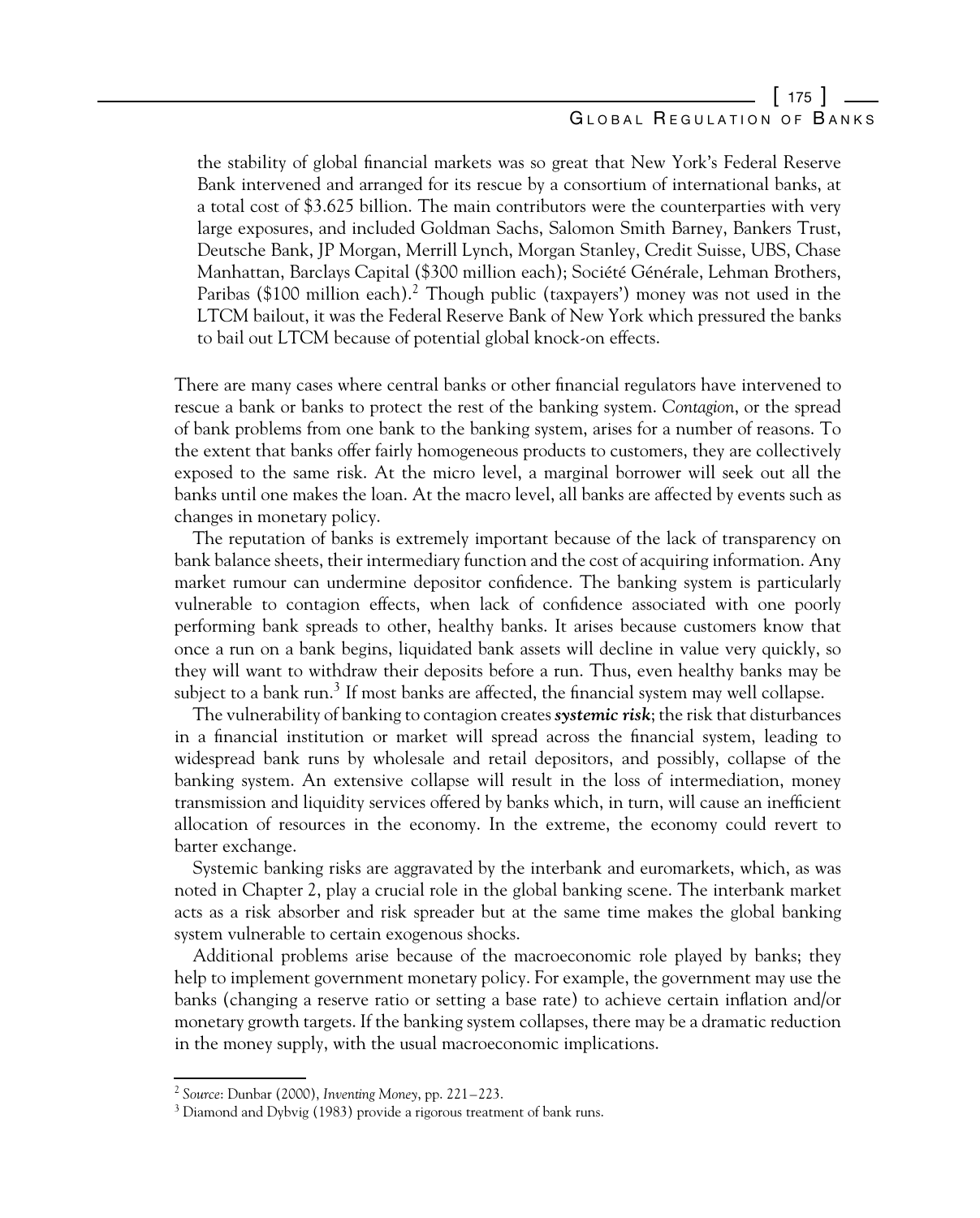### [ <sup>176</sup> ] MODERN BANKING

Thus, bank failures can create substantial negative externalities or **social** costs,<sup>4</sup> in addition to the obvious private costs of failure. So in most countries, to minimise the chance of governments having to rescue a bank or banks, the national banking systems are singled out for special regulation, known as *prudential regulation*, which is typically more comprehensive than regulation of other sectors of the economy, even other parts of the financial sector. The prudential regulation of banks is concerned with minimising the social costs of bank failure (which lead to the collapse of the financial system) but at the same time, ensuring that banks do not take advantage of the fact they are singled out for special regulation, and possibly protection. For example, many countries offer some form of deposit protection to bolster confidence and counter bank runs. Experience has shown that to be fully effective, 100% deposit insurance is often required. These schemes escalate moral hazard problems, and part of the regulatory role will be to ensure such problems are minimised.

As this chapter proceeds, it will become apparent that prudential regulation focuses on bank regulation at the micro level, i.e. ensuring each bank behaves in a prudent manner, to prevent systemic failure arising from contagion if one bank fails. Boreo (2003), among others, has called for more attention to be paid to ''macroprudential regulation'' – preventing the banking system as whole from getting into trouble because they are exposed to the same collective risks – so an entire banking system can encounter problems simultaneously. For this reason, Boreo argues, equal attention should be paid to the aggregate exposures of banks. The macro component is considered in Chapter 8, which includes a review of financial crises, where banks' exposure to collective risks is often found to be a key contributor to the crisis itself.

To summarise:

- <sup>ž</sup> *Financial fragility* can provoke a loss of confidence in a bank/banks and provoke a bank run, preventing the bank/banks from offering an important product/service: *liquidity*.
- <sup>ž</sup> The banking system is vulnerable to *contagion*: contagion occurs when a lack of confidence associated with one bank (e.g. a bank that has just failed) causes a run on other banks as depositors, fearing the worst, withdraw their cash. The problem here is one of incomplete information – depositors do not have the information to distinguish between healthy and failing banks.
- <sup>ž</sup> The presence of contagion contributes to *systemic risk*: the risk that problems in one bank will spread throughout the entire sector, via contagion. Once the entire financial system collapses, there is no mechanism for money transmission and in the extreme, the absence of a payments system, the country reverts to a barter economy.
- <sup>ž</sup> Bank failures have obvious private costs, but there are *social* costs too.
- The issue of microprudential regulation shifts to macroprudential regulation if banks in one or more countries are collectively exposed to the same risks, a point which is taken up in Chapter 6.

<sup>4</sup> *Social cost* refers to the total cost of an activity, including private costs borne by the main party and all ''external'' costs borne by others. The private costs from collapse of a financial firm are incurred by investors, depositors, employees and, in some cases, customers of the bank. Social costs are incurred if the financial sector collapses because the economy loses its system of financial intermediation and money transmission.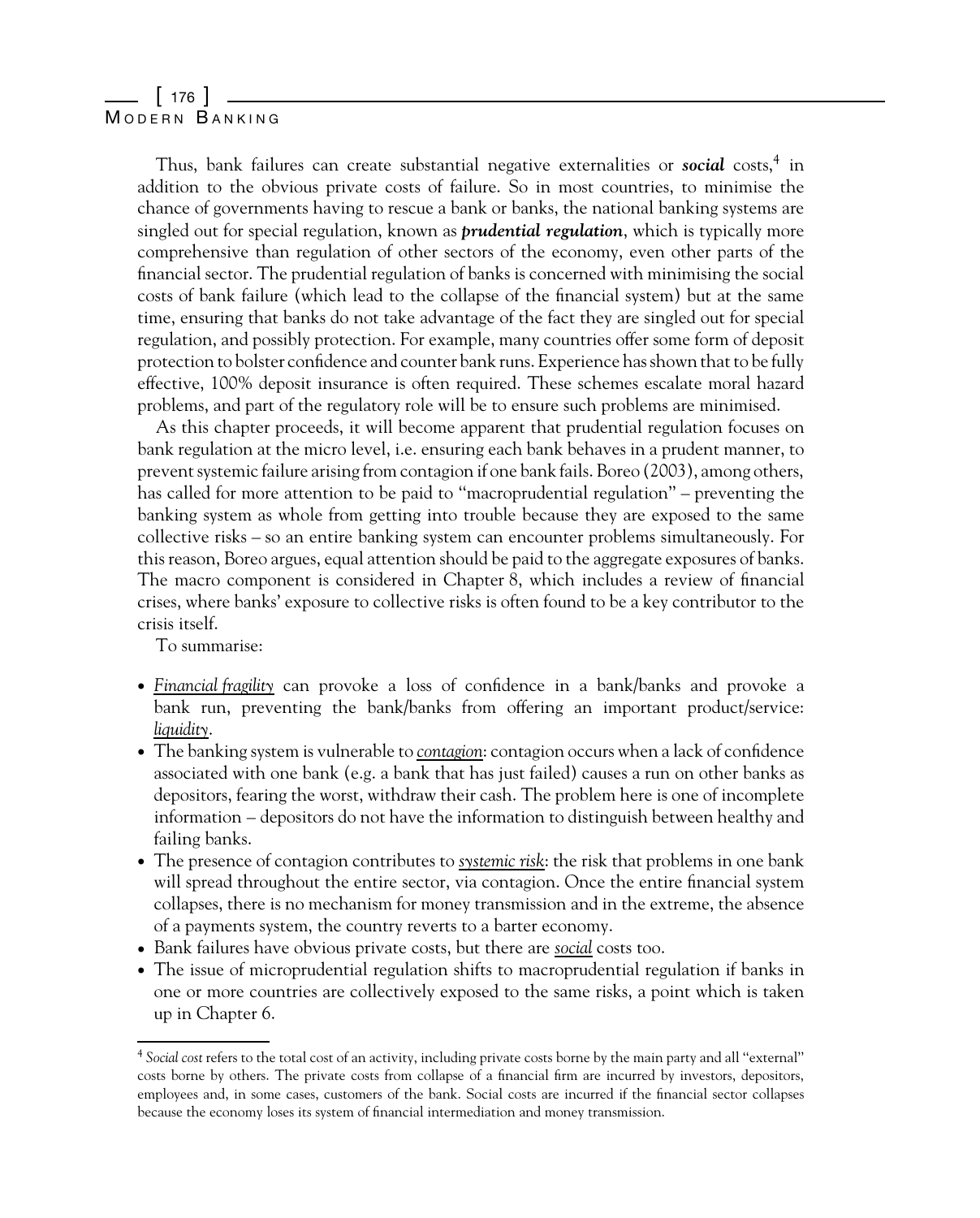### [ <sup>177</sup> ] GLOBAL REGULATION OF BANKS

Unfortunately, the special treatment of banks has a downside. Not only does it divert government resources away from other activities, it can create *moral hazard* problems. The concept of moral hazard was introduced in Chapter 1. In the regulation of the banking system, the traditional line is that moral hazard can arise for one of two reasons. First, if deposit insurance is offered to discourage runs on banks and second, if a bank is considered so important to the economy that they are deemed by regulators to be ''too big to fail''. The existence of one or both these conditions can alter the incentives of depositors and bank management. Most governments offer some degree of insurance. Customers with deposit insurance know their capital is safe, giving them little incentive to monitor the activities of their bank. It is even possible that bank managers' behaviour will be affected – some may be inclined to undertake riskier activities, especially if the bank is encountering difficulties. Here, the manager may go for broke, hoping the gamble pays off and the bank survives. If not, at least depositors are protected. The same points apply if depositors or bank management know (or think it likely) their bank is considered too big to fail, making it probable the bank will be rescued by the state.

Or so the standard argument goes. However, the logic is somewhat flawed. Managers will worry about loss of jobs and status if a bank fails, but why should they have any special concern for depositors once the bank collapses? Any bank manager trying to undertake riskier activities because of deposit insurance and/or the attraction of ''too big to fail'' status will encounter objections from well-informed shareholders who stand to lose their capital. Even some depositors have an incentive to monitor managerial behaviour because insurance is normally capped at some deposit level, their type of deposit does not qualify for insurance,<sup>5</sup> there is *co-insurance*, or all three.

A more likely scenario is the *looting hypothesis*, first described by Akerlof and Romer (1993). Consider the situation where a bank has, for whatever reason, got itself into serious problems, and senior management has enough inside information to know there is a good chance the bank could fail within a few years, at which time they will lose their jobs. They could respond by undertaking riskier activities<sup>6</sup> to boost short-term profits, which enhance their status and salary, and boosts the bank's share price, which they can take advantage of by cashing in stock options. Well-informed shareholders may also sell their shares when prices are high, turning a blind eye to the reasons for the sudden increase in short-term profits. There is a small chance the risky undertakings might restore the bank to economic health, in which case, all parties are better off. However, if the strategy is unsuccessful and the bank fails, then senior managers (and possibly, major shareholders) have used the breathing space to feather their nests. To make matters worse, managers have every reason to undertake sizeable gambles because the downside is truncated. It is someone else's problem whether the bank collapses with losses of £1 or a million pounds.

<sup>&</sup>lt;sup>5</sup> For example, most regulators exclude deposits held in foreign currencies. In Japan, the 100% deposit insurance introduced in 1998 is gradually being withdrawn, and now only applies to ''liquid'' deposits.

<sup>6</sup> E.G. Managers could raise short-term rates to attract more deposits, thereby expanding the balance sheet and making more loans. Or they can invest in junk bonds, where immediate interest payments are high even if the issuers defaults in the longer term. In both cases, short-term profits rise, along with salaries and stock option values.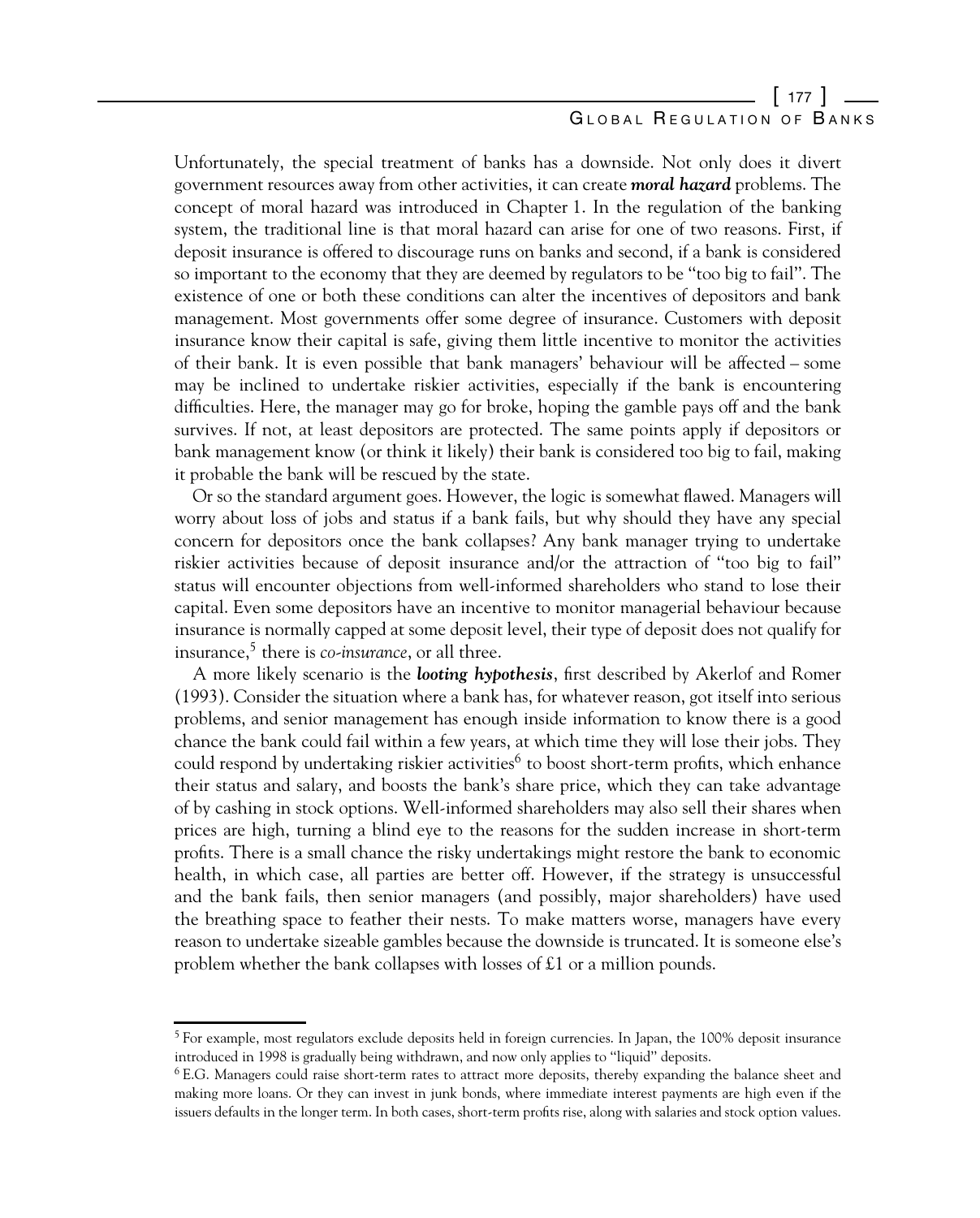[ <sup>178</sup> ] M ODERN B ANKING

#### **4.2.2. Free Banking**

An alternative school of thought advocates free banking. In the 19th century, free banking was unregulated by government authorities, they did not need a charter or licence to operate, and issued their own bank notes. There were periods of free banking in Scotland (1716–1844), Sweden (1831–1903), Switzerland (1826–1907) and Canada (1867–1914). Cameron (1972) argued that Scottish free banking fostered economic growth because of the intense competition between the banks, which forced them to innovate. He credits the banks as being the first to introduce branch banking, interest paid on deposits, and overdraft facilities. Dowd (1993) argued the free banking episodes in Scotland, Sweden and Canada were highly successful.

Modern-day usage of the term ''free banking'' refers to a highly competitive system operating without a central bank or regulations. Proponents of free banking claim central banks have the potential to encourage collusive behaviour among banks, thereby increasing their monopoly power. In the absence of government regulation, private banks have a collective interest in devising a framework to prevent runs. It could take the form of private deposit insurance and/or a private clearing house, which acts as lender of last resort. See, among others, Dowd (1993), Friedman and Schwartz (1986), White (1986). However, a private clearing house could also encourage collusion among banks. In Chapter 1, recall Cruickshank (2000) claimed that the private settlements system in the UK has resulted in the big banks exercising monopoly power, resulting in higher settlement charges for banks and customers. Furthermore, private deposit insurance and/or lender of last resort institutions merely replicate what a central bank does, so the same monitoring problems exist, creating incentives to free-ride.

Free banking also raises macroeconomic issues, because banks issue their own notes. No bank should have an incentive to issue too many notes because they will be exchanged for specie at that bank, thus running down its reserves. However, Nelder (2003) argues the above is only true if holders of the notes have to return to the bank where they are issued. However, if the notes issued by the different banks are perfect substitutes (or perceived to be by the public), then smaller banks have an incentive to issue an excessive supply of notes because there is a greater chance they will be redeemed at the larger banks. He argues that in the Swiss case, this resulted in an over-issue of notes, causing the depreciation of the Swiss franc. As a result, the banks agreed to give up their right of issue, and approved the establishment of a central bank, controlled by the federal government. Nelder argues Sweden and Scotland also experienced periods of excess issue, but Canada escaped it because there was little in the way of effective price competition between the banks.

Though the free banking idea is interesting in theory, it is very unlikely that the regulatory systems of western countries will be dismantled to allow an experiment.<sup>7</sup> For this reason,

 $7$  New Zealand introduced a form of free banking in the 1990s, removing all deposit insurance and requiring banks to publish detailed information on their financial status so that all agents are kept fully informed. However, given that all but one savings bank is foreign owned, it could be argued that the New Zealand government saves money by importing prudential regulation from abroad, since the foreign banks are regulated by the governments of the countries in which they are headquartered. In 2003, the Reserve Bank of New Zealand (RBNZ) Amendment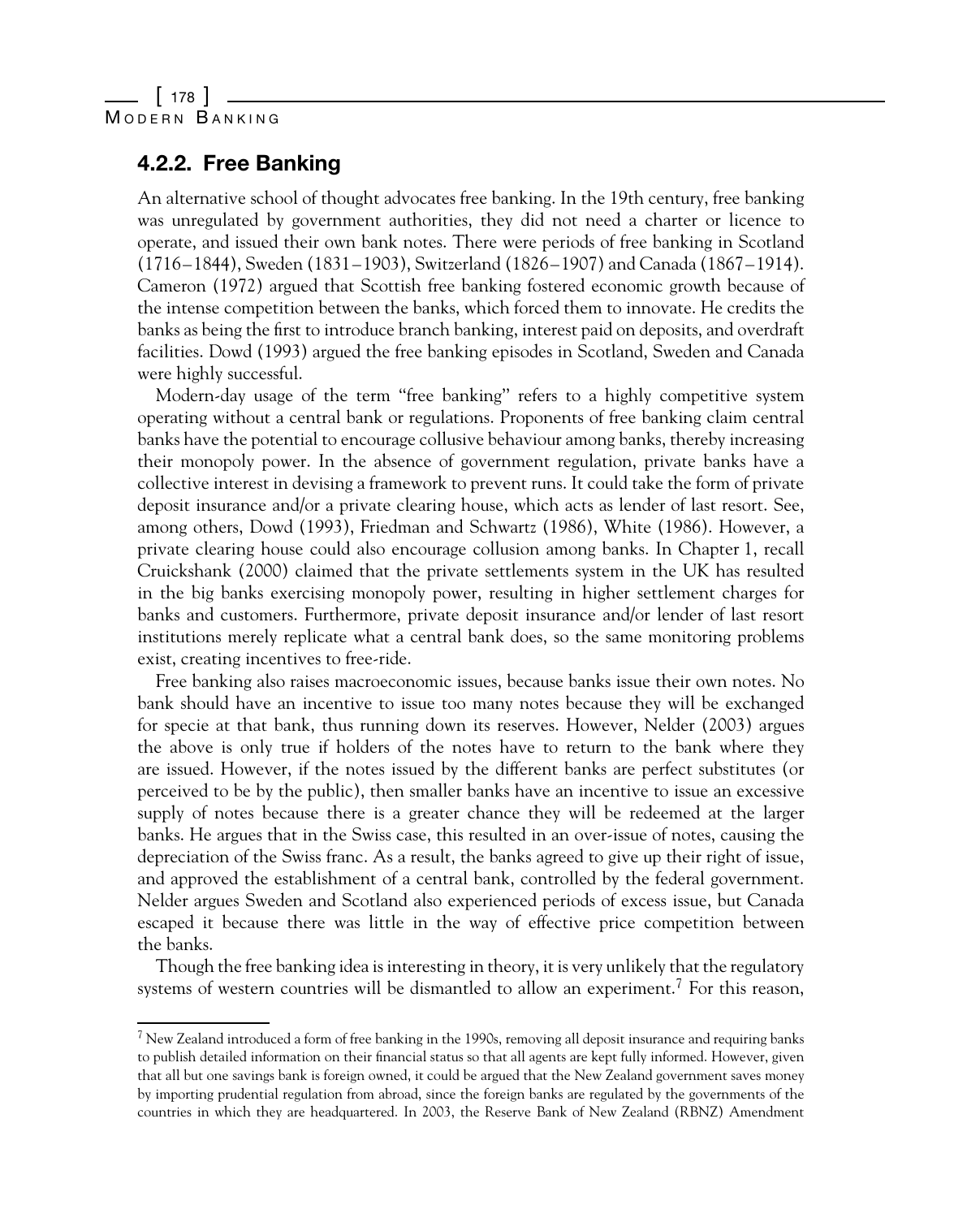the issue is not explored any further. The rest of this chapter is devoted to issues related to the global regulation of banks.

## **4.3. International Regulation**

The international coordination of prudential regulation at global level is increasingly important. As was discussed in Chapter 2, there has been a rapid growth of international banking, and financial conglomerates. A number of arguments favour global coordination of prudential regulations.

First, policy makers, bank management and regulators recognise that problems with the global institutions and markets could undermine the stability of the international financial system, and therefore the environment in which all banks operate.

Second, if a branch or subsidiary of a bank is located in another country, there is the question of which supervisory authority should have jurisdiction over the branch. Home country regulators will want to ensure a bank's overseas operations meet their supervisory standards because foreign operations will be difficult to monitor but affect the performance of the parent. Host country authorities are concerned with the effect the failure of a foreign bank could have on the confidence in its banking system. They will want to see the foreign branch to be adequately supervised, but will lack information about the parent operations. For these reasons, effective international coordination will only be achieved if there is good communication between the supervisory authorities.

Third, if all multinational banks are required to meet the same global regulations, compliance costs will be similar. Hence a global approach to regulation can help to level the competitive playing field for banks with international operations.

It is worth noting that decisions taken by international regulators are increasingly being used as benchmarks for other banks. For example, the Basel Committee's (see below) 1988 agreement on capital standards was adopted by not only the member countries, but also by governments that were not signatories to the agreement. Also, many regulators impose the Basel agreements on domestic banks.

On the other hand, it could be argued that international banking is largely wholesale, making prudential regulation less important from the standpoint of consumer protection, depending as it does on interbank and corporate business. However, the performance of a global bank will affect the confidence of depositors and investors located in the home country. Unprotected wholesale depositors are capable of starting bank runs, and the enormous size of the interbank market creates the potential for a rapid domino effect. Often, the first indication of a problem bank is when it has trouble raising interbank loans – wholesale depositors will be the first to withdraw their money.

An excellent example of this phenomenon is Continental Illinois Bank, rescued by a ''lifeboat'' in 1984. The bank was highly dependent on the interbank markets for funding,

Act introduced some additional controls, which include a requirement that the Reserve Bank consider whether managers are ''fit and proper'' when registering a bank, any buyer of more than 10% of a bank must seek approval, and more information must be included in the disclosures. See Bollard (2003).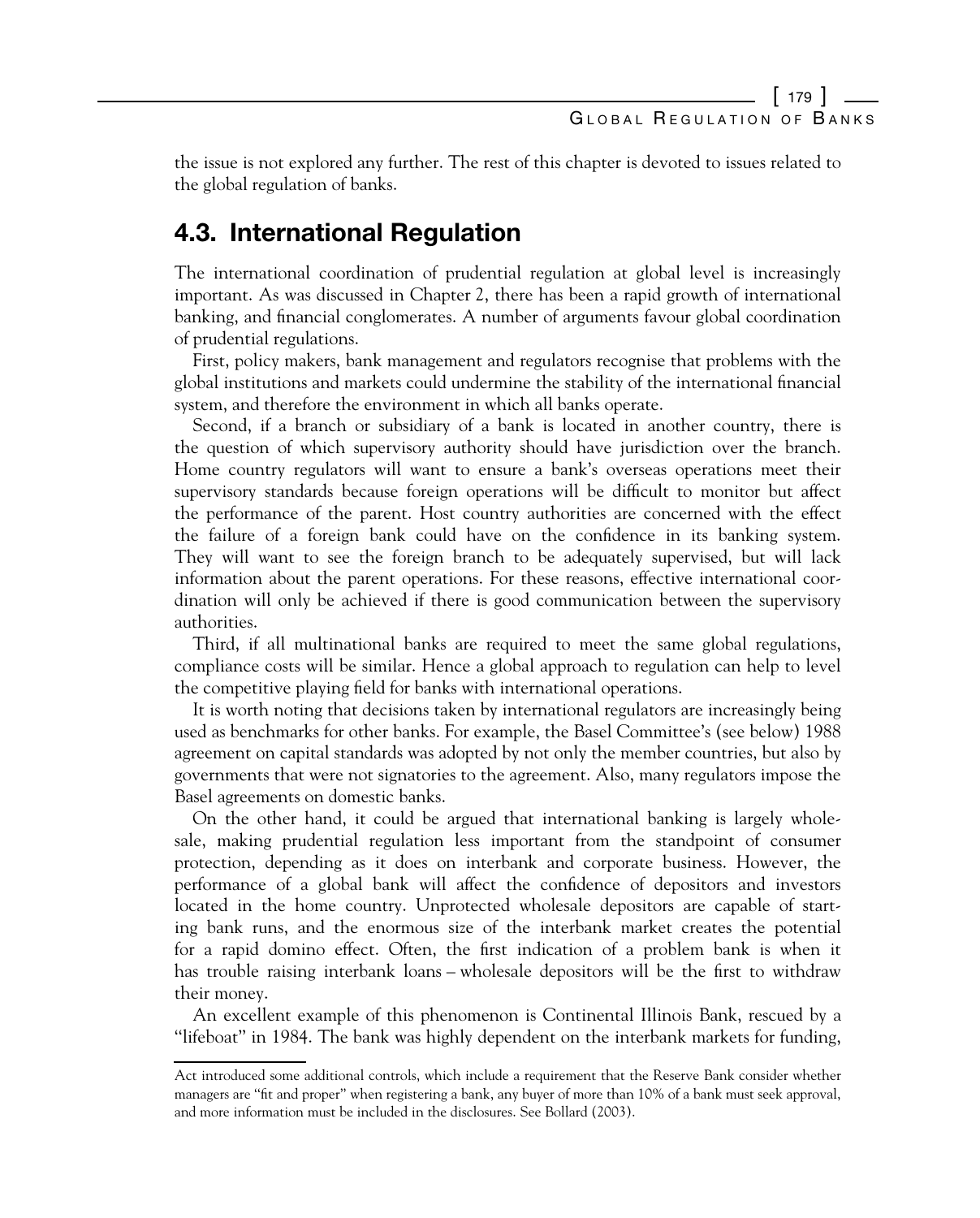which was quickly cut off once rumours about its health began to circulate. The rapid loss in liquidity merely exacerbated the problems, prompting a rescue organised by the Federal Reserve. Furthermore, if a global bank acquires a bad reputation as a result of some international transaction, and has a retail presence in its home country, it may find itself the target of a run. Finally, global financial conglomerates, if they get into difficulties, can cause problems in more than one country.

## **4.3.1. The Basel<sup>8</sup> Committee**

Two major international bank failures in 1974 (Bankhaus Herstatt and Franklin National Bank $^{9}$ ) resulted in the formation of a standing committee of bank supervisory authorities, from the G-10 countries (Belgium, Canada, France, Germany, Italy, Japan, Netherlands, Sweden, the UK and USA) plus Luxembourg and Switzerland. It has a permanent secretariat (of 15) based at the Bank for International Settlements in Basel, and meets there about once every three months.

The *Bank for International Settlements* is owned by the central banks – it does not participate in Basel's policy-making, provides a venue for the Committee's secretariat and for membership meetings. Traditionally, members came from western central banks but since 1994, there are 13 member central banks from emerging markets.

The main purpose of the Basel Committee is to consider regulatory issues related to activities of international banks in member countries. Their objective is to use concordats and agreements to prevent any international banking operation from escaping effective supervision.

The *1975 Basel Concordat* was the first agreement. The home and host countries were given supervisory responsibilities as follows:

|                                     | Country supervisor |
|-------------------------------------|--------------------|
| Liquidity – foreign bank subsidiary | Host               |
| Solvency – foreign bank subsidiary  | Host               |
| Liquidity – foreign branch          | Home               |

The Concordat stressed that consolidated data should be used to supervise the activities of a global bank, and provide an accurate picture of performance. Offshore banking centres (see Chapter 2) are not party to this agreement – the Committee did not consider them to pose a major threat to international financial stability because their operations are relatively minor.

In 1983 the Committee approved a *Revised Basel Concordat*, when gaps in the supervision of foreign branches and subsidiaries came to light after the Banco Ambrosiano affair. Banco Ambrosiano Bank failed in 1982, after its Chairman, Roberto Calvo, was found hanging from Blackfriars Bridge in London. Depositors panicked upon hearing the news; a lifeboat rescue was launched by the Bank of Italy (\$325 million), but the bank was declared

<sup>8</sup> Readers will note the change in spelling compared with Heffernan (1996). In 1998, the city of Basel voted to adopt this German spelling, rather than the English (Basle), French (Bâle) or Italian (Basilea) versions. <sup>9</sup> See Chapter 7 for more detail on these failures.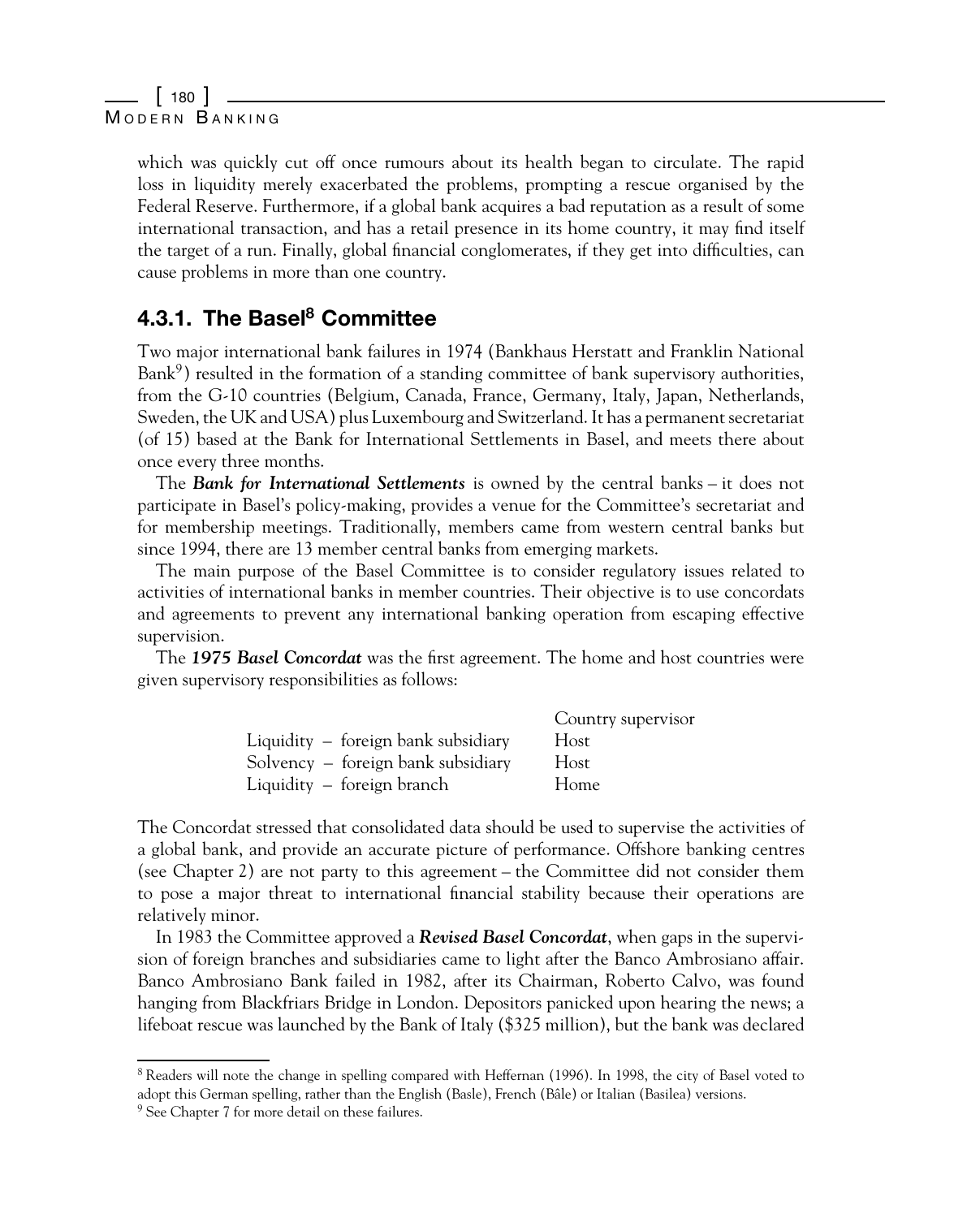bankrupt in late August 1982. The bank's Italian operations were taken over by a new bank, Nouvo Banco Ambrosiano.

The Luxembourg subsidiary (BA in Milan owned 69% of Banco Ambrosiano Holdings) also suffered a run on deposits, but the Italian central bank refused to inject any cash. Nor would the Luxembourg Banking Commission. It, too, failed. As a result of this case, the Concordat was revised so that home and host supervisors now have *joint* responsibility for solvency problems of subsidiaries and liquidity problems from either a subsidiary or branch. Solvency problems associated with any foreign branch are dealt with by the parent country's central bank.

A number of issues were not addressed by either Concordat. First, no reference was made to lender of last resort (LLR) responsibilities. Recall a lender of last resort normally aids a bank in the event of a liquidity crisis. Lifeboat operations serve a similar purpose, where the central bank persuades other healthy, private banks that it is in their interest to inject liquidity into the ailing bank.

However, the Basel Committee did not feel able to offer guidelines because the LLR function is normally assumed by central banks, and the Basel Committee members do not necessarily come from the central bank.<sup>10</sup> However, LLR intervention or lifeboat rescues have been quite frequent in most westernised countries in the post-war period. There will be problems with achieving satisfactory international coordination if a run on foreign branches or subsidiaries occurs because the parent has run into difficulties. Guttentag and Herring (1983) identified three types of banks that are vulnerable under the current arrangements: banks headquartered in countries with no LLR facilities (such as Luxembourg); banks headquartered in countries with non-convertible currencies or a shortage of foreign exchange reserves; and subsidiary banks with ambiguous access to the parent bank facilities.

The Basel Committee also side-stepped another issue related to financial stability – the extension of deposit insurance to all deposit liabilities. Normally deposit insurance excludes wholesale and interbank deposits, on the grounds that these depositors are better informed about the financial health of a bank and therefore do not need it. Foreign currency deposits tend to be excluded because of the concern that deposits might be shifted between the foreign bank and its parent, to the detriment of the former. However, if deposit insurance was expanded, its effects on moral hazard would have to be considered.

### **4.3.2. The 1988 Basel Accord (Basel 1)**

The 1988 Basel Accord was a watershed because it established Basel's main *raison d*'*etre ˆ* : to focus on the effective supervision of international banking operations through greater coordination among international bank supervisors and regulators. Improved international financial stability would be a key consequence of the Committee's actions.

<sup>&</sup>lt;sup>10</sup> Some countries, such as the UK, have representatives from both the Financial Services Authority and the Bank of England.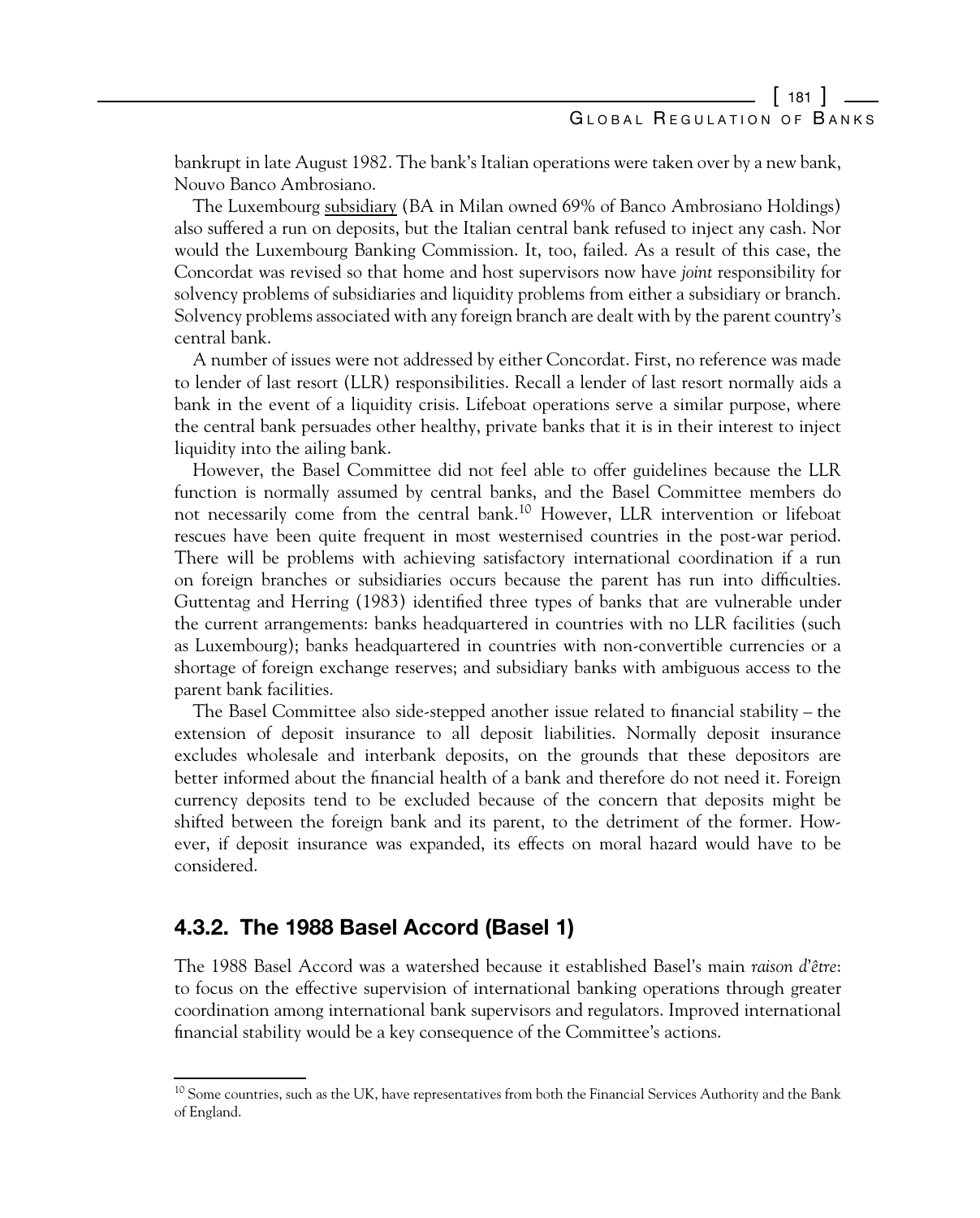#### [ <sup>182</sup> ] M ODERN B ANKING

The 1988 Basel Accord established a single set of capital adequacy standards for international banks of participating countries from January  $1993<sup>11</sup>$  With the arrival of a new revised accord (see below), the 1988 Accord will be known as Basel 1 henceforth. **Basel 1** requires all international banks<sup>12</sup> to set aside capital based on the (Basel) risk assets ratio:

Basel risk assets ratio  $=$  capital/weighted risk assets

Specifically:

Capital (tier 1 & 2)

Assets (weighted by credit type)  $+$  credit risk equivalents (weighted by counterparty type)

where capital is defined as follows.

- Tier 1 or core capital: common equity shares, disclosed reserves, non-cumulative preferred stock, other hybrid equity instruments, retained earnings, minority interests in consolidated subsidiaries, less goodwill and other deductions.
- <sup>ž</sup> Tier 2 or supplementary capital: consisting of all other capital but divided into (1) *upper tier 2* – capital such as cumulative perpetual preferred stock, loan loss allowances, undisclosed reserves, revaluation reserves (discounted by 55%) such as equity or property where the value changes, general loan loss reserves, hybrid debt instruments (e.g. convertible bonds, cumulative preference shares) and (2) *lower tier 2* – subordinated debt (e.g. convertible bonds, cumulative preference shares).

Risk weights are assigned to assets by credit type. The more creditworthy the loan, the lower the risk weight.

- 0%: cash, gold, bonds issued by OECD governments.
- 20%: bonds issued by agencies of OECD governments (e.g. the UK's Export and Credit Guarantee Agency), local (municipal) governments and insured mortgages.
- 50%: uninsured mortgages.
- 100%: all corporate loans and claims by non-OECD banks or government debt, equity and property.

Off-balance sheet instruments (e.g. letters of credit, futures, swaps, forex agreements) were converted into ''credit risk equivalents'',13 and weighted by the type of counterparty to a given claim. Again, OECD government counterparties receive a 0% weight; 20% for OECD banks and public sector agencies.

 $11$  Basel 1 originated from the risk assets ratio, originally known as the Cooke Ratio, adopted by the UK and US regulatory authorities in 1980. See for example, the Bank of England (1980) ''Measurement of Capital''.

 $12$  Many countries adopted the standard for all banks, both domestic and international. For example, in the EU, the ratio applies to all credit institutions.

<sup>&</sup>lt;sup>13</sup> Since credit risk equivalents were abandoned with the introduction of market risk measures in 1996, the method of conversion is not discussed.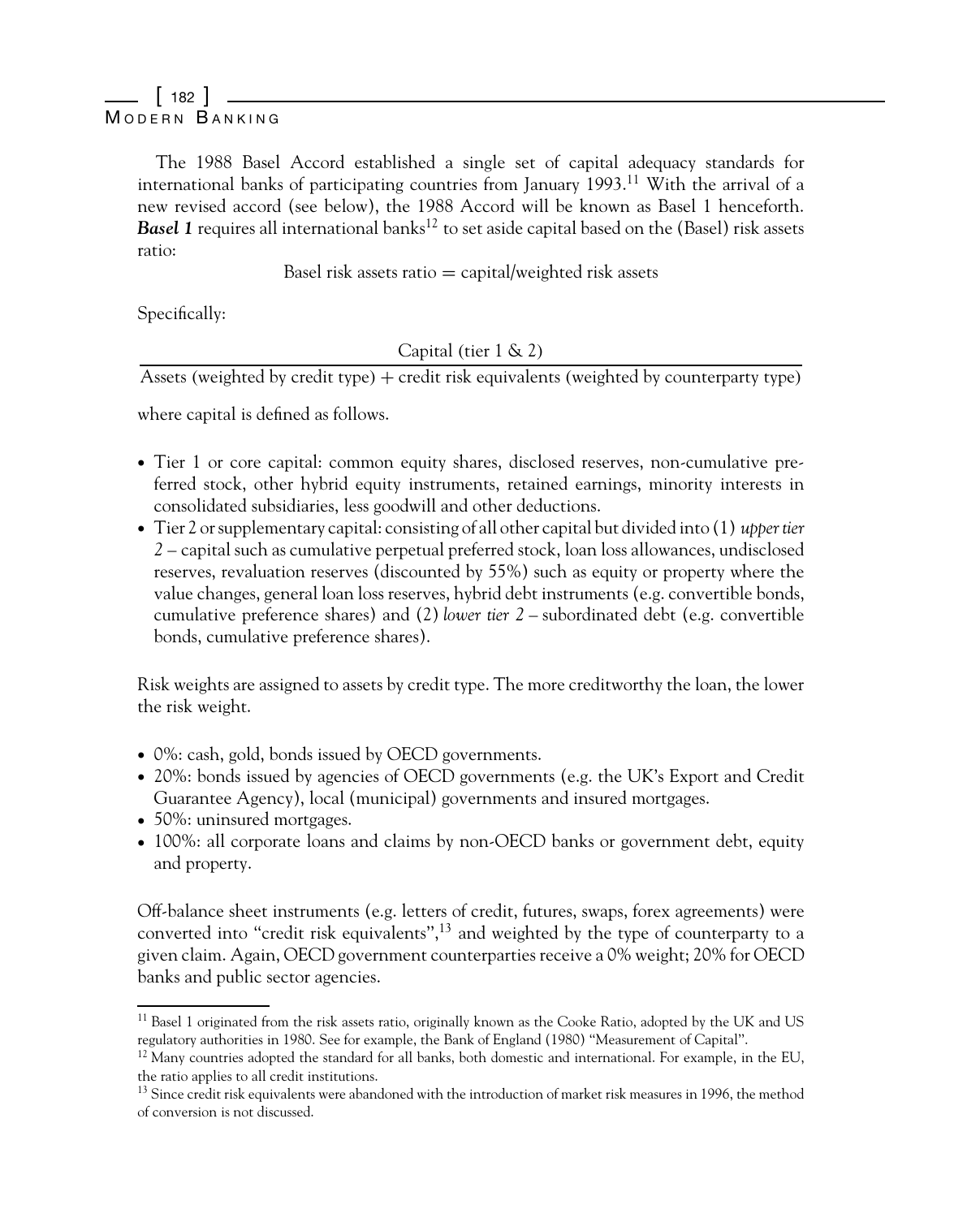#### Example: Simple Bank

Simple Bank plc has the following balance sheet (£ billions):

| Liabilities                            | <b>Assets</b>              |
|----------------------------------------|----------------------------|
| Equity: $£15$                          | Cash: £2                   |
| Disclosed reserves: £2                 | OECD government bonds: £30 |
| Subordinated debt: £5                  | Interbank loans*: £20      |
| Customer funding (e.g. deposits): £180 | Mortgages (uninsured): £50 |
| Loan loss reserves: £3                 | Company loans: £103        |
| TOTAL: £205                            | TOTAL: £205                |

<sup>∗</sup> All interbank loans are to banks located in OECD countries.

From the information given in the balance, tier 1 and tier 2 capital are:

Tier  $1 = \pounds15 + \pounds2 = \pounds17$  billion Tier  $2 = £5 + £3 = £8$  billion

Assuming capital is defined as tier  $1 +$  tier 2, total capital = £25 billion. A simple capital assets ratio, with assets unweighted, would be capital (tier  $1\&2)/$  assets  $=$  $25/205 = 12.195\%$ .

Assuming the Basel 1 agreement applies, the use of weightings would change the denominator of the risk assets ratio for Simple Bank:

$$
2(0) + 30(0) + 20(0.2) + 50(0.5) + 103(1) = 4 + 25 + 103 = \pounds132 \text{ bn}
$$

The Basel 1 risk assets ratio is  $25/132 = 18.9\%$ .

This ratio is higher than the simple capital assets ratio because assets are now weighted, hence some assets (cash and OECD government bonds) go to 0 or are lower than if unweighted.

So far, off-balance sheet items have been ignored. Suppose the off-balance sheet items of Simple Bank have been computed and equal  $£13$  billion. Then the denominator of the risk assets ratio becomes  $132 + 13 = 145$ , and the risk assets ratio is  $25/145 = 17.24\%$ .

The Basel Accord requires banks to set aside a *minimum* of 8% capital; 4% for core capital. At least half the capital must be tier 1, and is set aside as a safeguard against bad credit or counterparty risk. As any July edition of *The Banker* shows, the average risk assets ratio for the top UK, US and other OECD banks is in fact much higher. *The Banker* ranks the top 1000 banks by tier 1 capital and reports other performance data, including the Basel risk assets ratio. Of the bottom 25 banks measured by the Basel ratio, it ranges from just over 8% to slightly below 4%. The vast majority of the top 50 banks (ranked by the Basel ratio) are reporting double digit risk assets ratios, some even exceed 100%.<sup>14</sup> Many OECD

<sup>14</sup> *Source*: see the July edition of *The Banker* in recent years.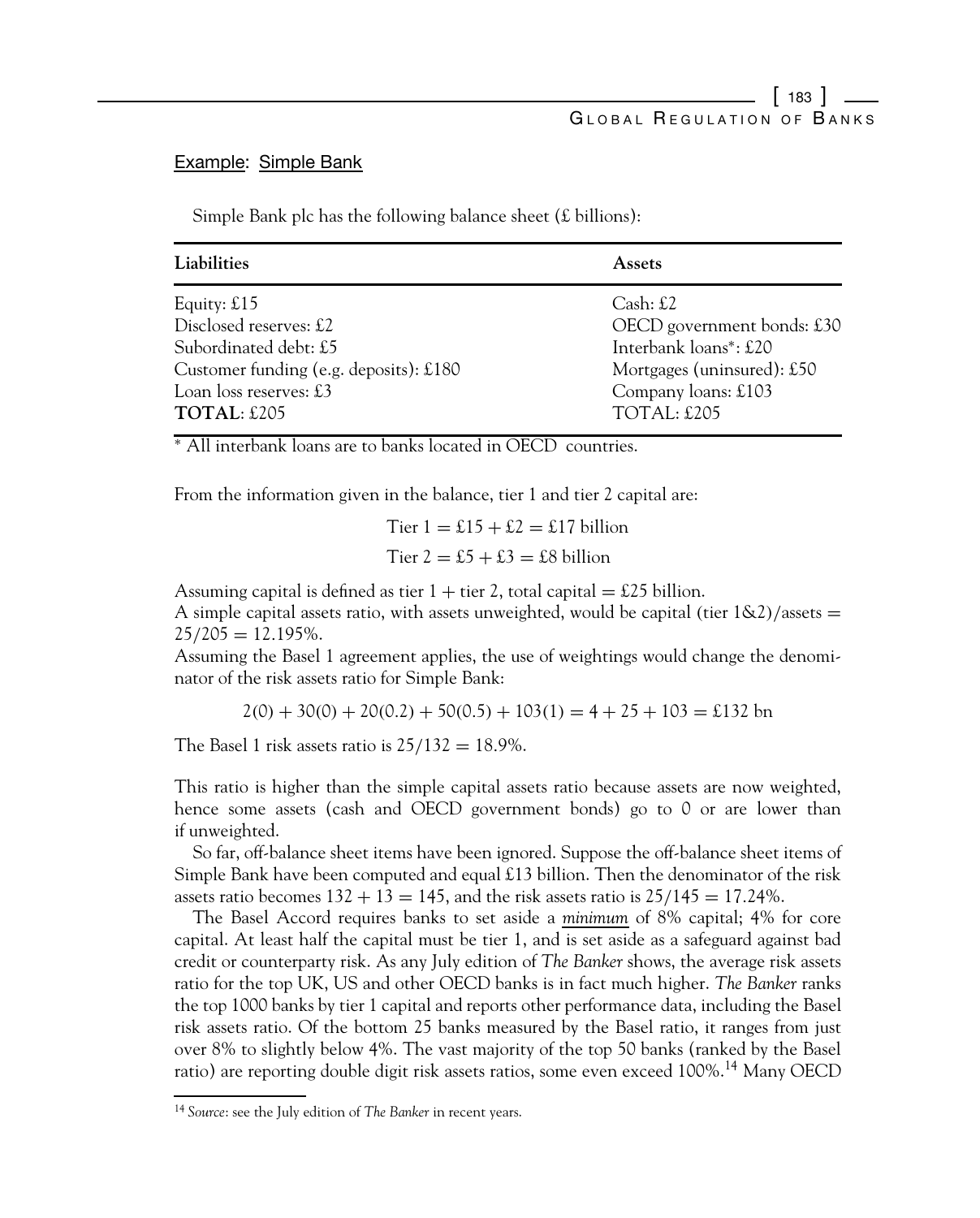#### [ <sup>184</sup> ] M ODERN B ANKING

regulators ask for higher ratios. For example, in the USA, to be labelled ''well capitalised'' banks must have a Basel ratio ≥10% – see Chapter 5.

Before the agreement was even implemented, Basel 1 was being criticised for a number of reasons. Some argued using equity as a measure of capital fails to recognise that different countries allow their banks varying degrees of access to the stock market. For example, French nationalised banks in the 1980–90s had no access and relied on government injections of capital. Though privatisation has largely resolved this issue, it does demonstrate the potential problem with using equity. On the other hand, ignoring equity would be unthinkable because it is a key source of capital for shareholder owned banks. A more serious debate is whether the book or market values should be used in the computation of tier 1 and 2 capital.

The difference between market and book values of equity is more pronounced in periods of interest rate and stock market volatility, and, indirectly, if changes in credit ratings raise or lower asset values. Regulators opted to use the book rather than the market value to compute the capital assets ratio largely because of the potential for volatility. Using market values can be the source of wild fluctuations in tier 1 capital from year to year. In the Japanese case, tier 1 would have soared in the 1980s, only to fall dramatically from late 1989 onwards, thereby adding to the pressure to find new capital (and/or reduce assets) to meet the 8% minimum.

Ambiguity about the constituents of tier 1 and 2 capital has encouraged agents to innovate to get round the regulations. Also, different standards apply in each country. Take tier 2 capital as an example. In the 1990s, Japanese banks could not issue subordinated debt but US banks did. Also, Japanese regulators allowed their banks to treat 45% of unrealised capital gains on cross-shareholdings as reserves for tier 1 capital, though regulations have since been tightened.<sup>15</sup> Nonetheless, these points illustrate that it is difficult to obtain comparable measures of tier 1 and 2 capital. Scott and Iwahara (1994) argued differences in tax and accounting rules cause the measurement of capital to vary widely among countries, rendering different countries' risk assets ratios incomparable.

Second, the Accord alone could never achieve the objective of a level playing field among international banks, because the degree of competition in a system is determined by other factors, such as the structure of the banking system and the degree to which a government is prepared to support its banks. Until recently, Japan's well-known ''safety net'' meant Japanese banks could borrow capital more cheaply from wholesale markets than banks from countries where failures have been allowed. Also, they received substantial capital injections throughout the 1990s and into the early 2000s (see Chapter 8).

The use of credit risk equivalents for off-balance sheet instruments was considered far too simplistic. Effectively all on- and off-balance sheet items were treated the same, and the market or price risk associated with the growing off-balance sheet activities of many banks were largely ignored. The credit risk equivalence measure took account of the possibility of default on corporate bonds but no capital had to be set aside to allow for the possibility that

<sup>&</sup>lt;sup>15</sup> Since September 2001, Japanese regulators have required banks to subtract any equity losses from their capital base, which will adversely affect their Basel ratios. Until 2002, unrealised profits on equity holdings were reported on a mark to market basis, but historical costs were used for unrealised losses. Since 2002, equity holdings have had to be marked to market even if they are showing a loss.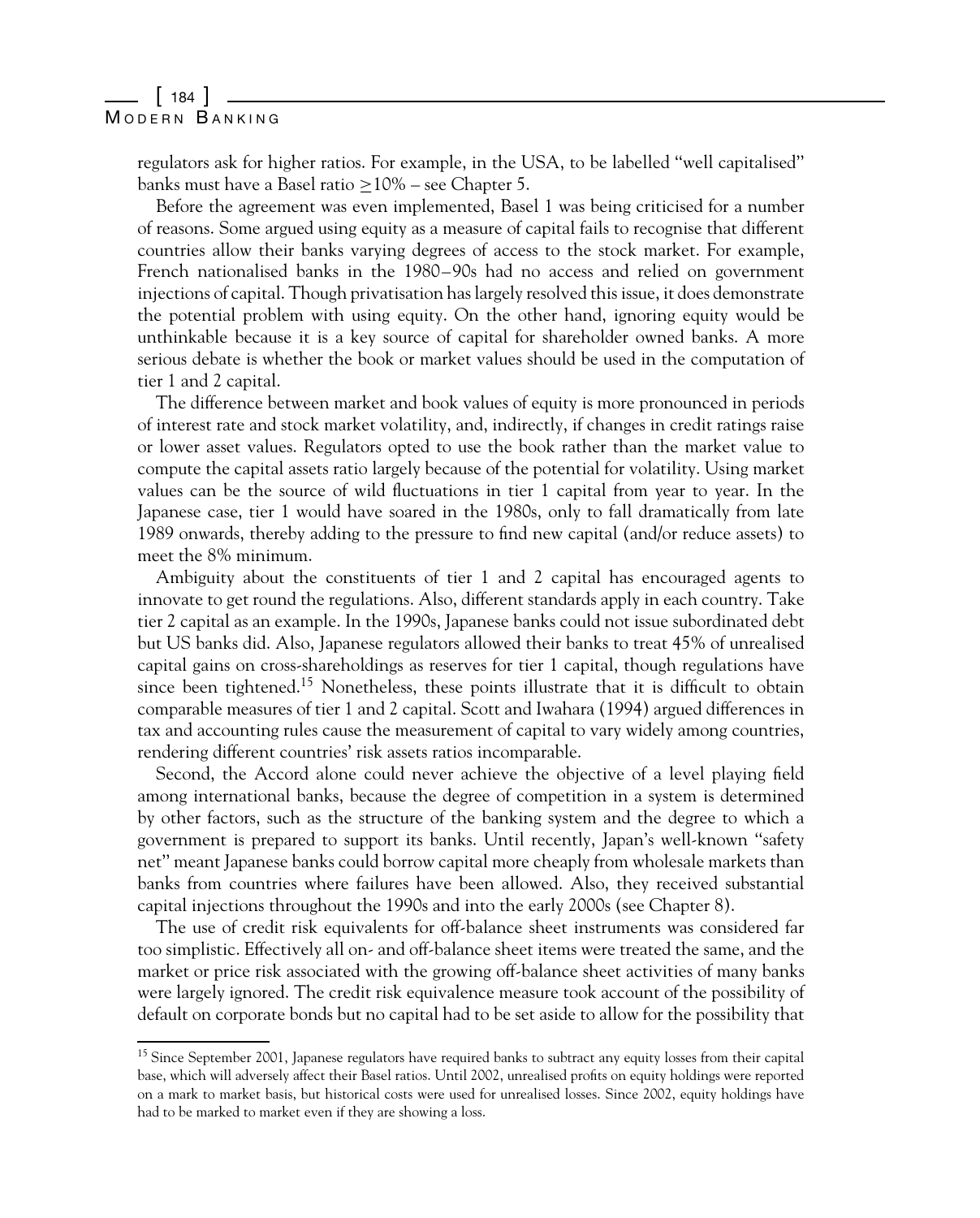#### [ <sup>185</sup> ] GLOBAL REGULATION OF BANKS

the price of bonds might fall with a rise in market interest rates. Or, an OECD government bond maturing in 30 years time carries a higher interest rate risk than one maturing in a year. In Basel 1, both receive a 0% weighting in the computations, which is acceptable from the standpoint of credit risk, but the different interest rate risks (arising from differences in maturity) are ignored. Nor are liquidity, currency and operating risks accounted for. For this reason, the 1996 Market Risk Agreement replaced the use of credit risk equivalents – it applies a capital charge for the market risk associated with all traded instruments, whether on- or off-balance sheet.

It should be remembered that national bank supervisors are monitoring banks' exposure to these risks. For example, most regulators use a liquidity ladder to estimate liquidity exposure, and monitor short and medium-term foreign exchange exposure of the banks they regulate. Also, the Basel 2 proposals (see below) deal with some of the risks largely ignored by Basel 1.

The weightings used in Basel 1 are simplistic. Commercial bank loans have a 100% weighting while OECD government debt is given a 0% weight, and OECD bank claims have a 20% weight even though some corporations have a higher external credit rating than the banks they do business with. For example, a loan to Marks & Spencer or General Electric, with AAA rating, receives a 100% weight, while loans to Italian or Japanese banks are weighted at 20%, even though the long-term debt rating for the top 5 Italian banks ranges from A+ to AA−; likewise for Japanese banks – long-term debt ratings for the top 5 vary from A to A−. <sup>16</sup> All corporations get the same weight, independent of whether their rating is AAA or BBB.

The weight for corporations and other counterparties is 50% for off-balance sheet items converted into credit risk equivalents, just half the risk weight assigned to corporate loans. Basel reasoned that only the most sophisticated banks were involved in off-balance sheet activity, hence the weight could be lower.

Such anomalies can and do tempt banks to engage in *regulatory capital arbitrage* – using a financial instrument or transaction to reduce capital requirements without a corresponding reduction in the risk incurred. For example, a bank may agree to a 364-day credit facility on a rollover basis because no capital need be set aside for credit arrangements between banks and a customer that are rolled over within a year. If the maturity of the agreement is a year or more, it is subject to the same capital regulations as a loan that matures in 30 years. More generally, banks are tempted to keep their capital charges to a minimum by exploiting loopholes even though the overall risk profile of the bank is higher.

Basel 1 does not reward banks which reduce their systematic risk – that is, no recognition is given for risk diversification of a bank's loan portfolio. While the Accord limits the concentration of risk among individual customers, over-exposure in a particular sector is ignored. A bank which lends  $\epsilon$ 500 million to two sectors will set aside the same amount of capital as a bank lending  $\epsilon_1$  million to 500 different firms. In general, banks with a highly diversified portfolio set aside the same amount of capital as a bank with the same total value of commercial loans concentrated in just one industry. Nor is there any reward for geographical diversification.

Basel 1 is accused of being a ''one size fits all approach'' – there is little recognition that banks undertake different financial activities. A US/UK investment bank in the USA has

<sup>16</sup> *Source: Bankscope*, annual reports of top 5 banks (by assets), 2002.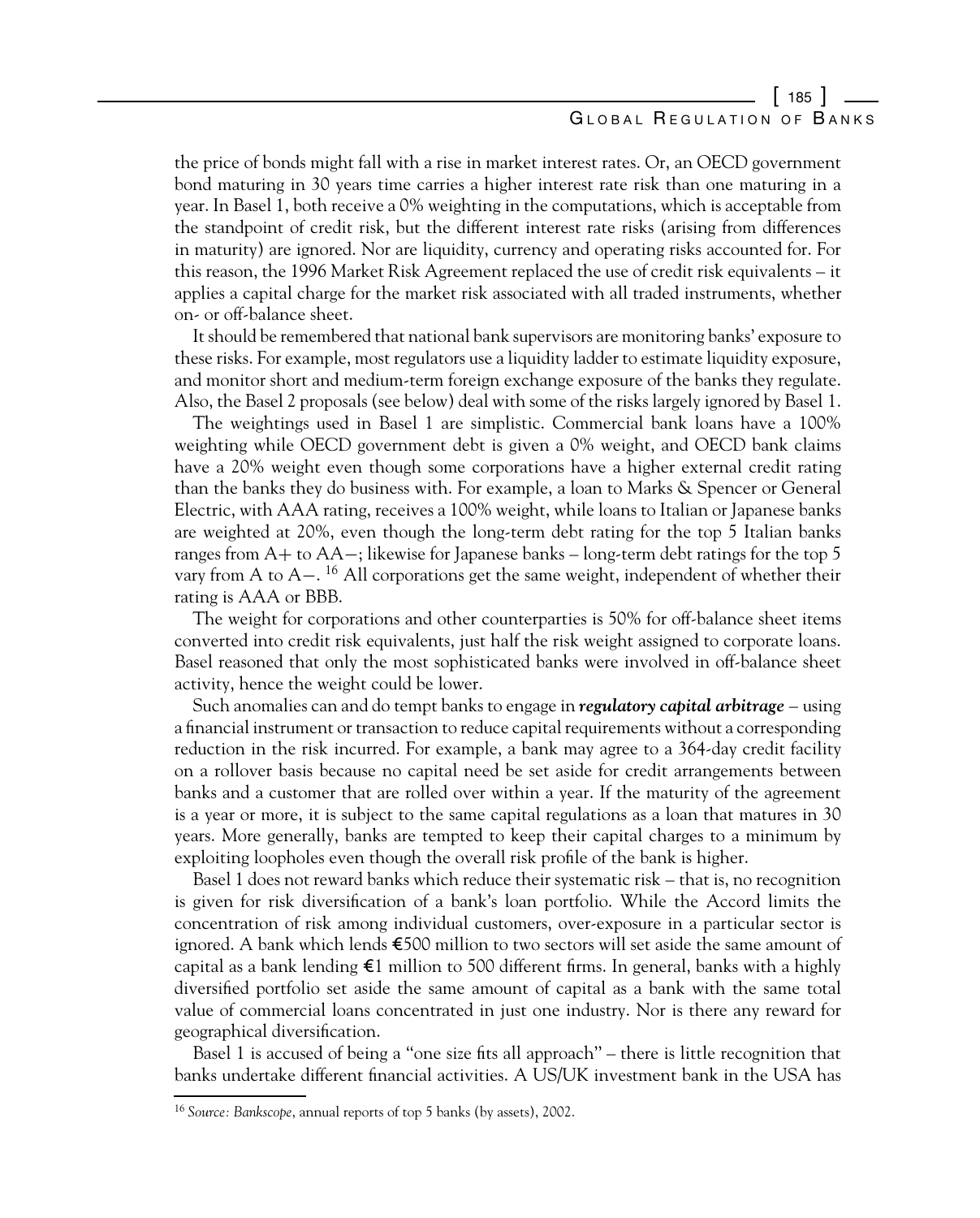#### [ <sup>186</sup> ] M ODERN B ANKING

quite different risk profiles from universal banks engaged in wholesale and retail banking activities. The balance sheets of a UK building society or German savings bank will be quite unlike the large universal (e.g. Deutsche Bank) or ''restricted universal'' banks (e.g. Barclays Bank plc). Yet all these banks are expected to conform to the same risk assets ratio requirements.

The regulations act as a benchmark, which could give some banks a false sense of security, causing them to make sub-optimal decisions. For example, since loan concentration in a specific industry is ignored by the ratio, banks may become complacent about the lack of portfolio diversification across sectors. They may also allocate too many resources to satisfy the Basel requirements (or find ways of getting round them), at the expense of other types of risk management.

In defence of Basel 1, it is worth emphasising that the Accord called for a *minimum* amount of capital to be set aside. As was noted earlier, many of *The Banker*'s top 1000 banks by tier 1 capital have ratios far in excess of 8%. Furthermore, banks are subject to additional supervision in their own countries. For example, as will be shown in the next chapter, the UK's Financial Services Authority applies a ''risk to objectives'' approach to all financial institutions, including banks. It also requires banks to satisfy other criteria. American banks are subject to scrutiny by multiple regulators, and pay different deposit insurance premia depending on the size of three different ratios. Finally, managers of publicly owned banks must answer to their shareholders. If a stock bank were to engage in excessive amounts of regulatory arbitrage which substantially increases its risk profile, it would not be long before concerns were voiced by shareholders and national regulators.

## **4.3.3. Basel Amendment (1996)<sup>17</sup> – Market Risk**

The Basel Committee began to address the treatment of market risks in a 1993 consultative document, and the outcome was the 1996 Amendment of Basel  $1^{18}$  to be implemented by international banks by 1998. It introduced a more direct treatment of off-balance sheet items rather than converting them into credit risk equivalents, as was done in the original Basel 1.

As defined in Chapter 3, market risk is the risk that changes in market prices will cause losses in positions both on- and off-balance sheet. The ''market price'' refers to the price of any instrument traded on an exchange. The different forms of market risk recognised in the amendment include: equity price risk (market and specific), interest rate risk associated with fixed income instruments,<sup>19</sup> currency risk and commodities price risk. Debt securities (fixed and floating rate instruments, such as bonds, or debt derivatives), forward rate agreements,

<sup>&</sup>lt;sup>17</sup> The details of the agreement can be found in Basel Committee (1996).

<sup>&</sup>lt;sup>18</sup> In total, there were five amendments to the 1988 Accord – in 1991, 1994, 1995 (allowed for more netting, two counterparties could offset their claims against each other; these changes were prompted by the 1990 BIS Committee/Lamfalussy Report on Interbank Netting Schemes), 1996 and 1998 – some securities firms which fulfilled certain criteria were recognised as OECD banks, and thus their risk weighting was reduced to 20%. The amendments in 1991, 1994 dealt with, respectively, loan loss provisions and any OECD country which rescheduled its external sovereign debt in the past 5 years.

 $19$  A change in interest rates will affect the value of a fixed income security, such as a bond.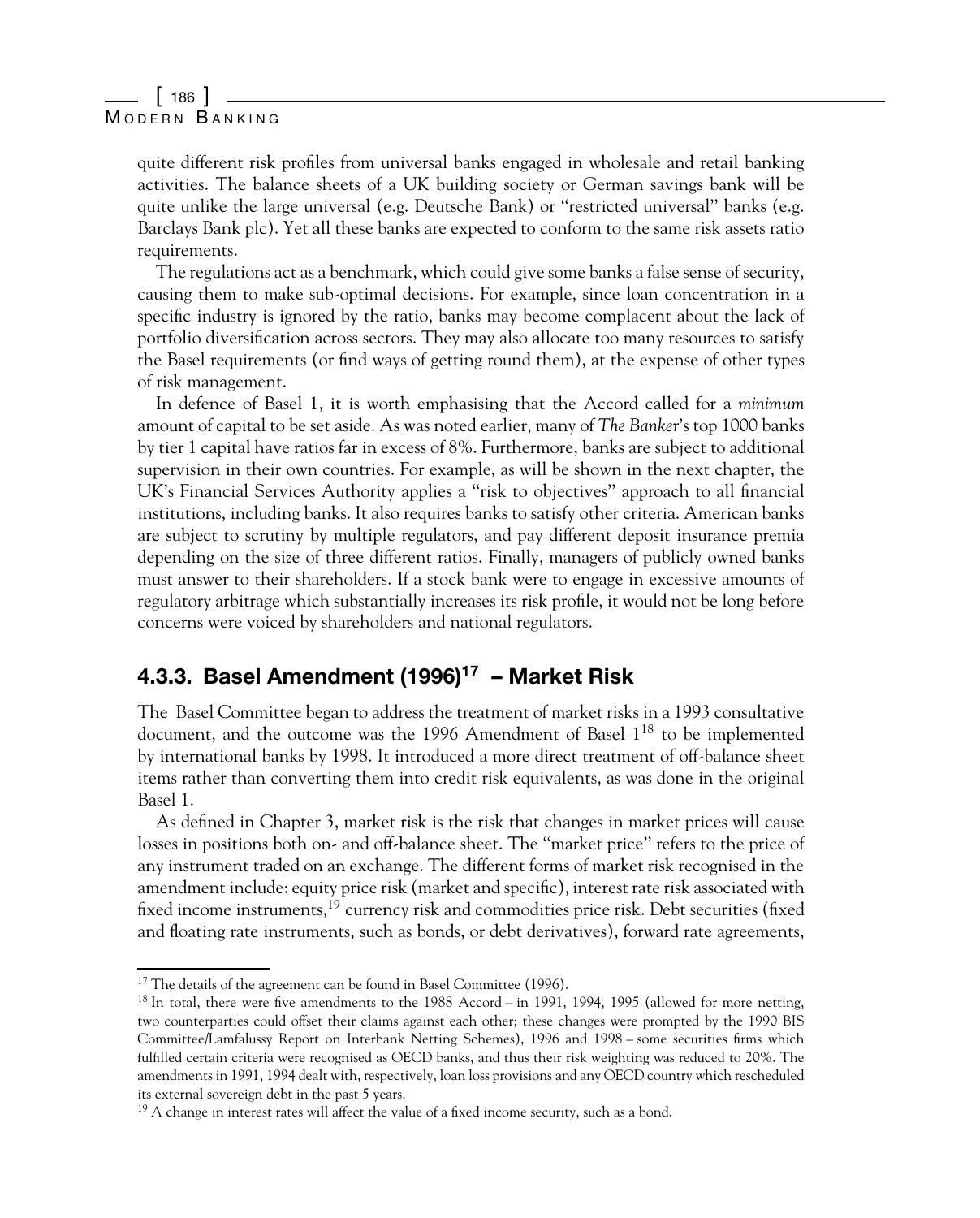futures and options, swaps (interest rate, currency or commodity) and equity derivatives will expose a bank to market risk. Market and credit risk can be closely linked. For example, if the rating of corporate or sovereign debt is upgraded/downgraded by a respected credit rating agency, then the corporate or sovereign bonds will rise/fall in value.

In the numerator of the Basel ratio, a third type of capital, *tier 3* capital, can be used by banks but only when computing the capital charge related to market risk, and subject to the approval of the national regulator. Tier 3 capital is defined as short-term subordinated debt (with a maturity of less than 2 years), which meets a number of conditions stipulated in the agreement, including a requirement that neither the interest nor principal can be repaid if it results in the bank falling below its minimum capital requirement.

Whether the Amendment raises or lowers the capital charge of a bank depends on the profile of its trading book. However, as will be shown below, banks using the ''standardised'' approach are likely to incur higher capital charges, unless positions are well hedged or debt securities are of a high investment grade.<sup>20</sup> Under the Amendment, one of two approaches to market risk can be adopted, internal models or standardised.

### *Market risk – the internal model approach*

Banks, subject to the approval of the national regulator, are allowed to use their own internal models to compute the amount of capital to be set aside for market risk, subject to a number of conditions. The market leader is JP Morgan's Riskmetrics<sup>TM</sup>. Value at risk was discussed at length in Chapter 3. This subsection shows what Basel requires of banks if they use a VaR model. Throughout, it will be assumed they are using the Riskmetrics<sup>TM</sup> model, so the key equation is:

$$
VaR_x = V_x(dV/dP)\Delta P_t
$$
\n(4.1)

where

*Vx*: the market value of portfolio *x*

d*V*/d*P*: the sensitivity to price movement per dollar market value

 $\Delta P_t$ : the adverse price movement (in interest rates, exchange rates, equity prices or commodity prices) over time *t*

There are several critical assumptions underlying any VaR computation, which were outlined in Chapter 3. Basel has certain specific requirements to be satisfied.

- 1. Bank models must compute VaR on a daily basis.
- 2. The four risk factors to be monitored are interest rates (for different term structures/maturities), exchange rates, equity prices and commodity prices.
- 3. Basel specifies a one-tailed 99% confidence interval, i.e. the loss level is at 99%; the loss should occur 1 in 100 days or 2 to 3 days a year. Recall the choice of 99% is a more risk averse/conservative approach. However, there is a trade-off: a choice of 99% as opposed

<sup>&</sup>lt;sup>20</sup> This treatment of market risk was also adopted by an EU second capital adequacy directive, CAD-II (1997).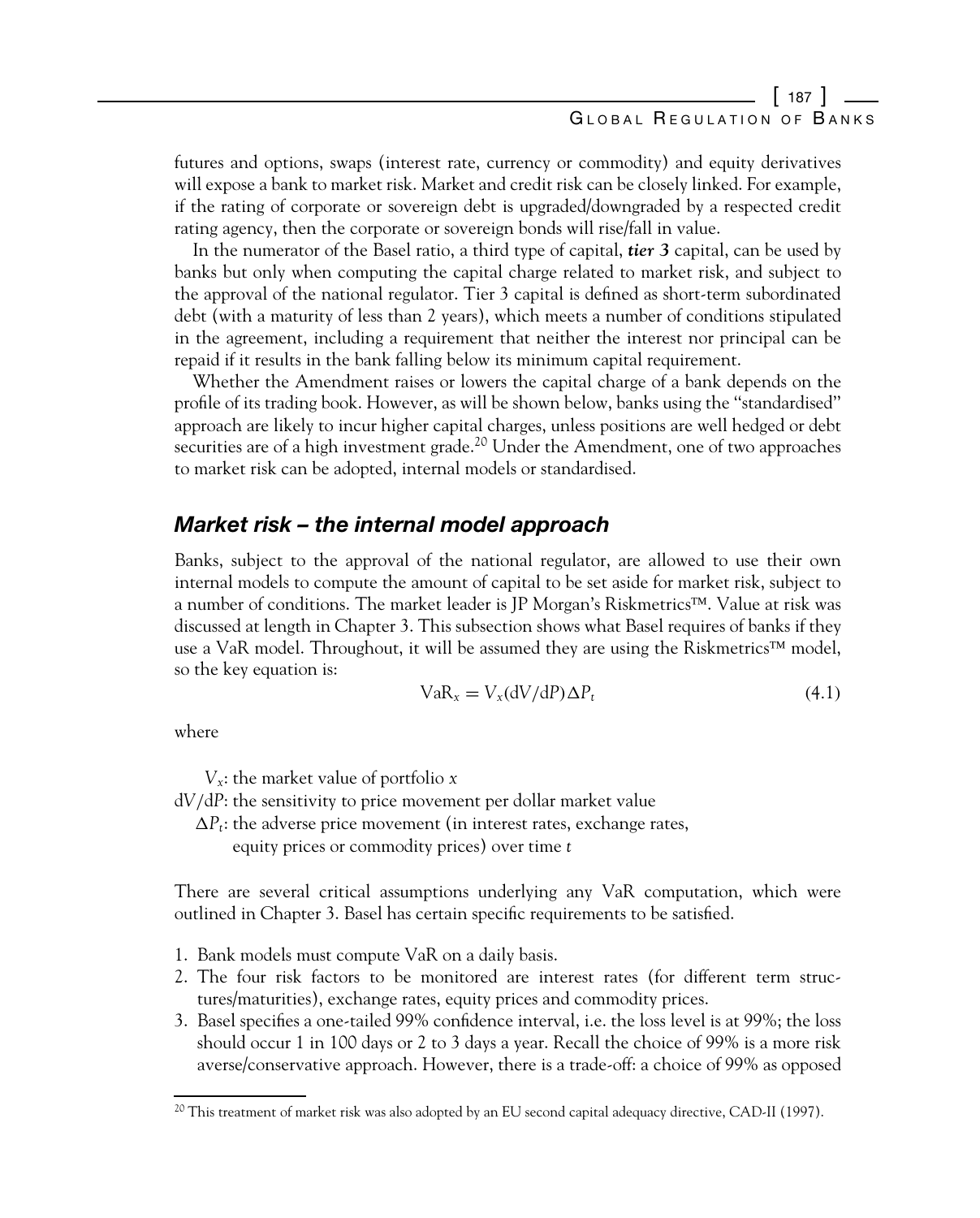#### [ <sup>188</sup> ] M ODERN B ANKING

to 95% means not as much historical data (if it is a historical database being used – see below) are available to determine the cut-off point.

- 4. The choice of holding period (*t* in the equation above) will depend on the objective of the exercise. Banks with liquid trading books will be concerned with daily returns and compute DEAR, daily earnings at risk. Pension and investment funds may want to use a month. The Basel Committee specifies 10 working days, reasoning that a financial institution may need up to 10 days to liquidate its holdings.
- 5. Basel does not recommend which frequency distribution should be used. Recall that Riskmetrics<sup>TM</sup> employs a variance–covariance approach. Banks that use variance–covariance analysis normally make *some allowances* for non-linearities, and the Basel Amendment requires that non-linearities arising from option positions be taken into account. For either approach, Basel 2 requires the specification of a *data window*, that is, how far back the historical distribution will go, and there must be at least a year's worth of data. Generally, the longer the data run the better, but often the data do not exist except for a few countries, and it is more likely that the distribution will change over the sample period.

### Computation of the capital charge using the internal model

If the bank is employing its internal model once VaR is computed, the capital charge is set as follows:<sup>21</sup>

 $[MRM(10-day market risk VaR) + SRM(10-day specific risk VaR)] [trigger/8]$  (4.2)

where

MRM: a market risk multiplier, which is 3 or 4 depending on the regulator – the lower the multiplier, the greater the reward for the quality of the model in its treatment of systematic risk

SRM: a specific risk multiplier, which can be  $4$  or  $5 - a$  lower multiplier indicates a greater reward for the way a given bank's model deals with specific risk

trigger: the number assigned is based on the assessment of the quality of a bank's control processes, it can vary between 8 (assigned to US and Canadian international banks) and 25 – the higher the trigger number the higher the overall capital charge

If an internal market model is used, it is estimated that a bank could reduce its capital charge by between 20% and 50%, depending on the size of the trading operations and the type of instruments traded, because the bank's model will allow for diversification (or model for correlation between positions) whereas the standardised model does not.

The 1996 Market Risk Amendment also introduced restrictions on the total concentration of risk. If the risk being taken is greater than 10% of the bank's total capital, the

<sup>21</sup> This equation is taken from Crouhy *et al*. (2000), p. 65.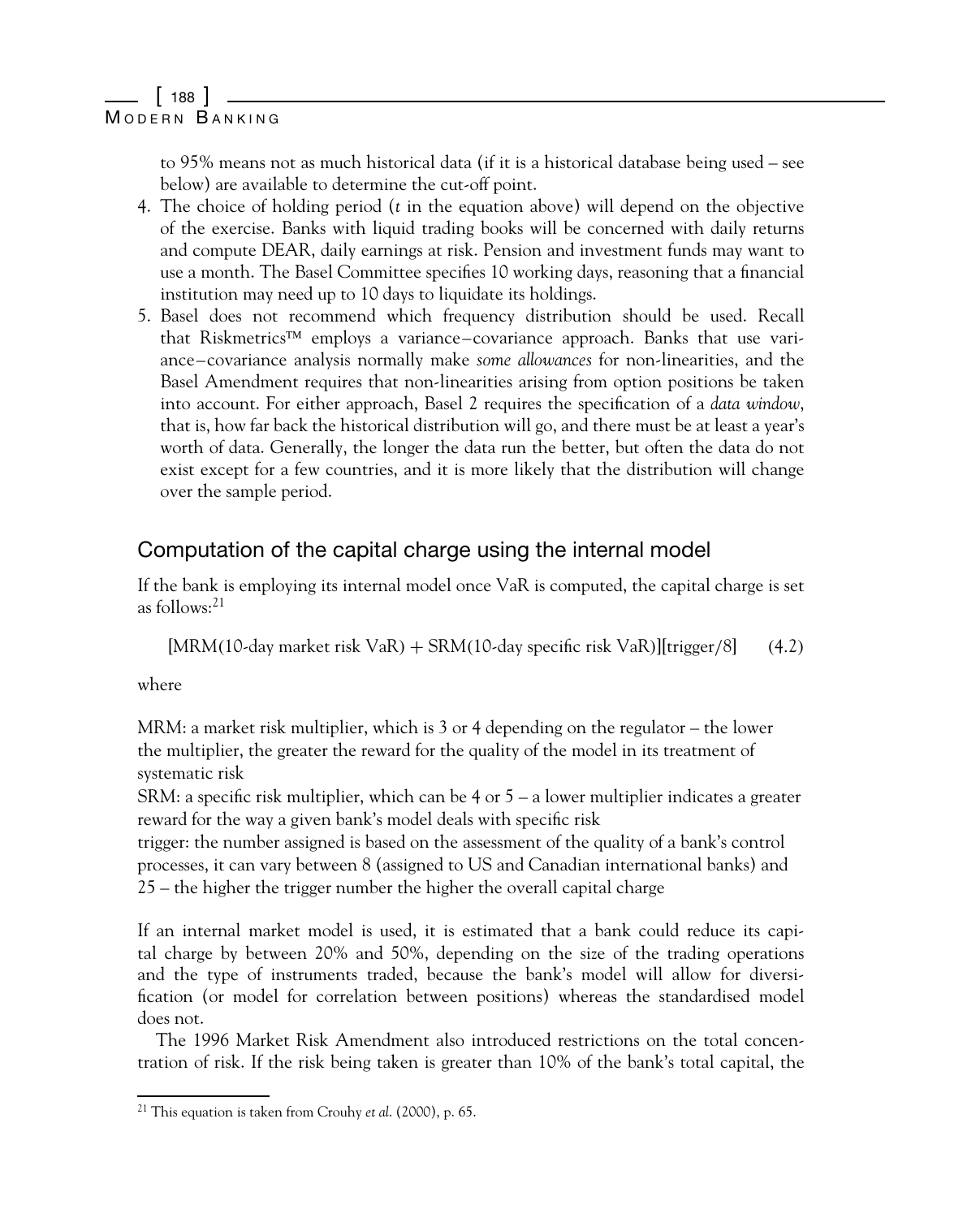[ <sup>189</sup> ]

regulator must be informed, and advance permission must be obtained for any risk that exceeds 25% of the bank's capital.

Unlike the standard approach, banks using an approved internal model can allow for the correlation between four market risk categories: interest rates (at different maturities), exchange rates, equity prices and commodity prices. Thus, banks are rewarded for portfolio diversification that reduces market risk, and so reduces the capital they must set aside.

In a theme that continues in the Basel 2 proposals (see below), the Committee is encouraging banks to have a risk management system that not only satisfies regulatory requirements, but ensures the bank has a framework to manage all the risk exposures generated by its business activities. To be approved by the regulators, in addition to a VaR model (which meets the criteria discussed above), the risk management system should:

- Allocate the capital to various business units.
- Use RAROC to track the performance of each business unit and the bank as a whole.
- Record all positions in a centralised system.
- Conduct regular stress testing and scenario analysis (see Chapter 3) to ensure their risk management systems can cope with extreme market conditions, such as a sudden loss in liquidity or exchange rate crises.
- All models should be subject to a system of continuous evaluation, and tests of the risk management system should be done independently of traders and the front office.

### **4.3.4. Basel and Related Problems with the VaR Approach**

The numerous problems arising from the use of VaR, many of which derive from the assumptions underlying the model, were discussed in Chapter 3. One, perhaps unjust, criticism is that VaR does not give a probability of bank failure. However, it was never meant to because it is designed to establish a capital requirement for *market* risk, one of many types of risk the bank faces. Due to the amount of attention it has received, there is a tendency to forget that it deals with just one aspect of a bank's risk. Nonetheless, there are other problems related to the use of the Basel VaR.

Under the current Basel rules, the more sophisticated banks may employ their own advanced risk models if the country regulator approves. However, all banks will have to meet the minimum VaR standards. In a crisis, all will react the same way.

Just as Goodhart (1974) demonstrated that statistical relationships break down once employed for policy purposes, Danielsson (2000, p. 5) argues that a model breaks down once regulators use a model like VaR to contain risk.

As shown in equation (4.2), Basel requires VaR to be multiplied by 3 (sometimes 4 if there are large differences between the actual and predicted outcomes) to determine the minimum capital requirement. The larger banks have objected because the incentive to use sophisticated models is reduced. Basel justifies the requirement because of the problems with the VaR approach. In the absence of strong evidence, Shin *et al*. (2001) recommend a reduction in the multiplication factor, to be increased if it is found that losses are under-predicted.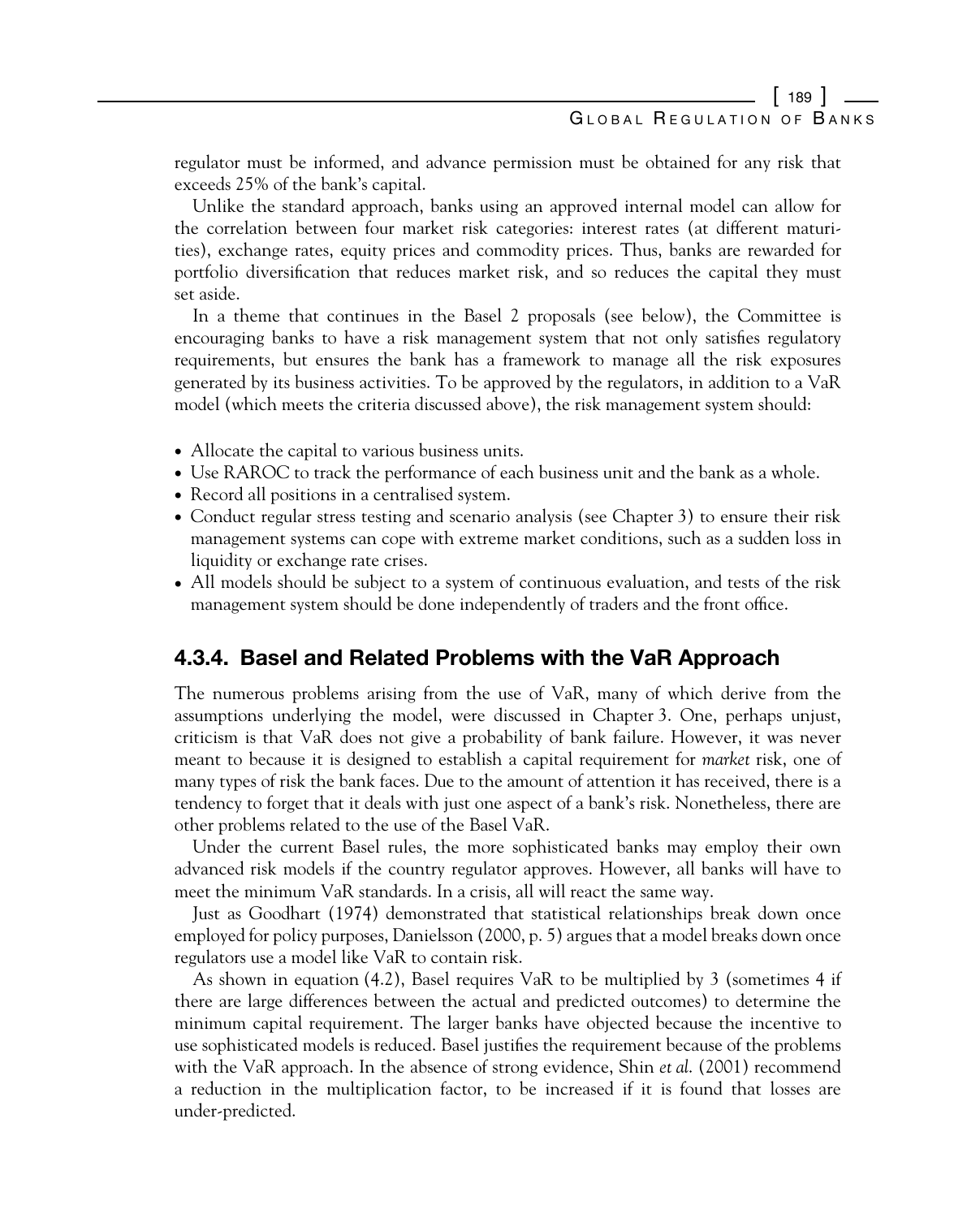Basel requires capital to be set aside for market risk based on a 10-day time horizon, Danielsson (2002) demonstrates that the production of 10 (working) day VaR forecasts is technically difficult, if not impossible. For example, suppose 1 year (250 days) is used to produce the daily VaR. To compute a 10-day VaR, 10 years' data would be needed. To get round this problem, Basel recommends taking the daily VaR and multiplying it by the square root of 10. However, Danielsson shows the underlying assumptions with respect to distribution are violated if the square root method is used.

Most banks employ very similar VaR models, or use the standard approach. However, banks differ widely in their objectives and exposure to market risk. A small savings bank or building society in the EU is unlikely to be exposed to much market risk but must adopt the standard approach nonetheless, which is costly. Other banks may be exposed to types of market risk not well captured by VaR methods.

### *Market risk – the standardised approach*

Banks without an approved internal model for estimating market risk exposure are required to use Basel's standardised approach. Recall the objective: to replace the credit risk equivalents used in Basel 1 with a more sophisticated treatment of off-balance sheet items. No VaR computation is used. Instead, the amount of capital to be set aside is determined by an additive or building bloc approach based on the four market risks, that is, changes in interest rates (at different maturities), exchange rates, equity prices and commodity prices. In every risk category, all derivatives (e.g. options,  $22$  swaps, forward, futures) are converted into spot equivalents. Once the capital charge related to each of these risks is determined, it is summed up to produce an overall capital charge. The computation does not allow for any correlation between the four market risk categories. Put another way, portfolio diversification is not accepted as a reason for reducing the capital to be set aside for market risk.

### *Equity risk*

Determining the market risk arising from equities is a two-stage process, based on a charge for specific risk (*X*) and one for market risk (*Y*). To obtain the specific risk the net (an offset of the long and short of the spot and forward position) for each stock is computed. The net exposure of each share position is multiplied by a risk sensitivity factor, which is 8% for specific and market risk, but if the national regulator judges the portfolio to be liquid and well diversified, the systematic risk factor is reduced to 4%. In the example below, it is assumed to be 4%.

 $^{22}$  Option positions are converted at their delta equivalents. Recall from Chapter 3 that delta measures the sensitivity of the option price to a change in the underlying asset. If a bank has 500 call options on an equity, each with a delta of 0.5, then the equivalent is 250 shares. A further allowance is made for gamma risk, i.e. the sensitivity to a change in delta.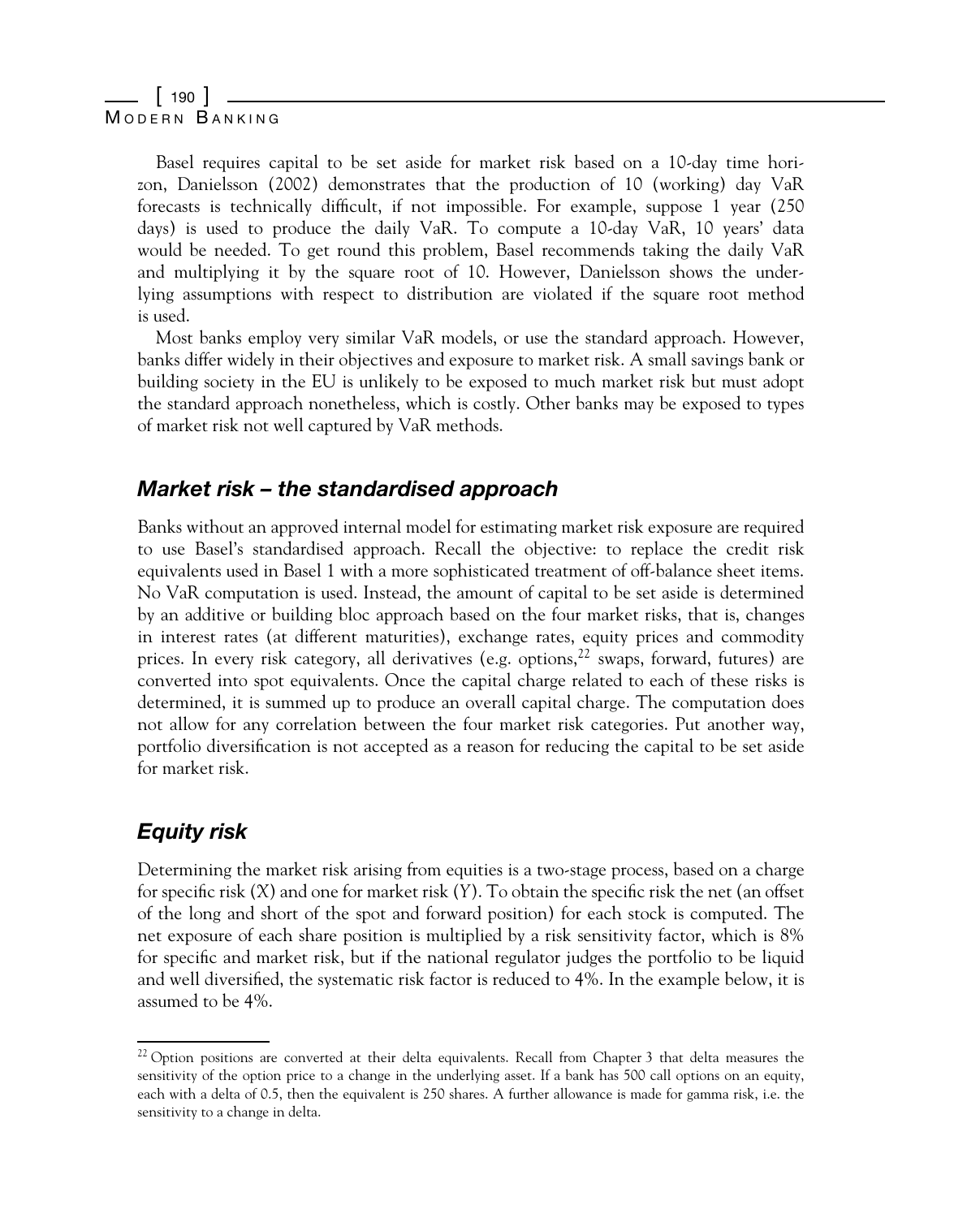| Equity        | Long<br>positions<br>$(\mathbb{S}_{m})$ | $\Sigma$ Short<br>positions<br>$(\mathbb{S}_{m})$ | $X$ factor<br>specific risk<br>$(net^* \times 8\%)$ | Y factor market<br>risk<br>$(gross** x 4%)$ | Capital<br>required<br>$X + Y$ (\$m) |
|---------------|-----------------------------------------|---------------------------------------------------|-----------------------------------------------------|---------------------------------------------|--------------------------------------|
|               | 100                                     | 25                                                | $75^* \times 0.08 = 6$                              | $125 \times 0.04 = 5$                       | 11                                   |
| 2             | 75                                      | 25                                                | $50 \times 0.08 = 4$                                | $100 \times 0.04 = 4$                       | 8                                    |
| $\mathcal{E}$ | 25                                      | 50                                                | $25 \times 0.08 = 2$                                | $75 \times 0.04 = 3$                        |                                      |

#### Example: Computing the Capital Requirement for Equity Risk

Assume the bank holds three equities in its portfolio, and the regulator has judged it to be well diversified. Then:

 $*$ Net: column 1 – column 2.<br> $*$ <sup>\*</sup>Gross: columns 1 + 2.

Though there is some allowance for diversification (depending on the regulator), the method assumes the  $\beta$ s (i.e. systematic/market risk) is the same for all equities.

### *Foreign exchange and gold risk*

Recall that all derivatives have been converted into the equivalent spot positions. A bank's net open position in each *individual* currency is obtained – all assets less liabilities, including accrued interest. The net positions are converted into US\$ at the spot exchange rate. The capital charge of 8% applies to the larger of the sum (in absolute value terms) of the long or short position, plus the net gold position.

Alternatively, subject to approval by national regulators, banks can employ a simulation method. The exchange rate movements over a past period are used to revalue the bank's present foreign exchange positions. The revaluations are, in turn, used to calculate simulated profits/losses if the positions had been fixed for a given period, and based on this, a capital charge imposed.

### *Interest rate risk*

The capital charge applies to all debt securities, interest rate derivatives (e.g. futures, forwards, forward rate agreements, swaps) and hybrid instruments. The *maturity approach* involves three steps.

- 1. Obtain a net overall weighted position for each of 16 time bands. Before they are summed, the net position in each time band is multiplied by a risk factor, which varies from 0 at the short end to 12.5 at the long end.
- 2. 10% of each net position in each time band is disallowed to take account of the imperfect duration mismatches *within* each time band – known as *vertical disallowance*.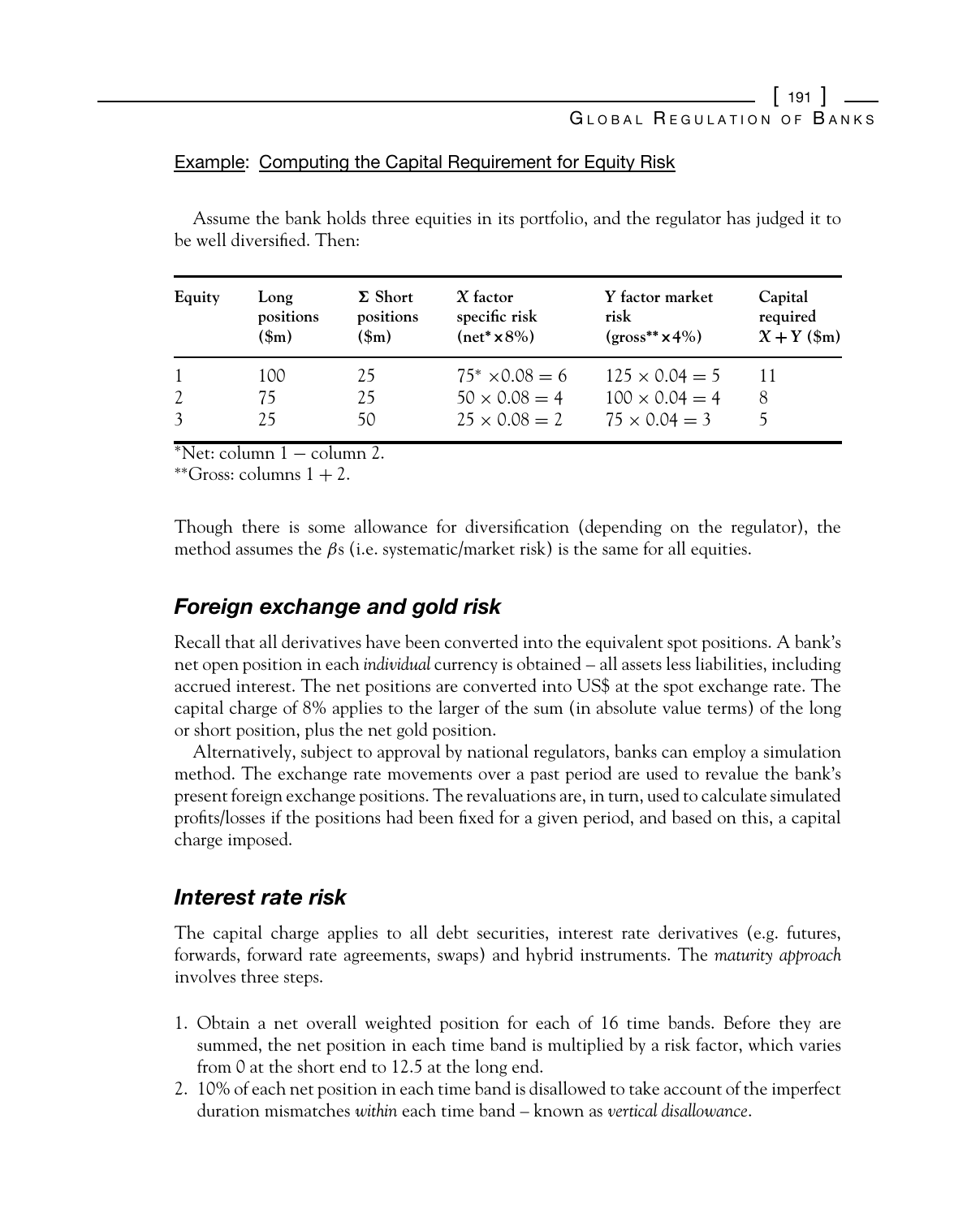#### [ <sup>192</sup> ] M ODERN B ANKING

- 3. There is another problem: the interest rates in the different time buckets may move together, which is resolved through several *horizontal disallowances*, which vary from between 30% and 100% (i.e. no disallowance) in recognition that the degrees of correlation will vary. The matched long and short positions between the time buckets can be offset, but:
	- a 40% disallowance applies in the first set  $(0-1 \text{ year})$ :
	- a 30% disallowance applies to the other two sets of time bands, i.e. 1–4 years and over 4 years;
	- there is a 40% disallowance for adjacent time buckets, and a 100% disallowance between zones 1 and 3.

Duration, explained in Chapter 3, is an *alternative* approach banks can employ to determine the capital to be set aside for interest rate risk. In each time band, the sensitivity of each position is computed by employing the duration for each instrument. The horizontal disallowance is 10% but the charge related to vertical disallowance is lower because duration allows sensitivity to be measured more accurately.23

### *Commodities risk*

This risk is associated with movements in prices of key commodities such as oil, natural gas, agricultural products (e.g. wheat, soya) and metals (e.g. silver, copper, bronze) and related risks such as basis risk, or changes in interest rates which affect the financing of a commodity. The capital charges are obtained with a methodology similar to that used for the other three categories, but it will not be discussed here.

This outline<sup>24</sup> of the standardised approach has been kept brief for several reasons. First, depending on their activities, banks using this approach are more likely to incur substantially higher capital charges than if they opt for the internal model approach, because offsetting correlations between the four risk categories are ignored. Banks with a large trading book would be the hardest hit. Second, a bank will incur substantial costs because it still has to change its systems to comply with the standardised model. Taken together, these points provide a strong incentive for most banks to invest in a risk management system which ensures their internal model is approved.

## **4.4. Basel 2 – The Three Pillar Approach**

*''New Capital Regulation Rules, known as Basel 2, will more closely align regulatory requirements with economic risk, and will have a profound effect on banking industry structures and practices.''* (Citigroup/Smith Barney, *Basel II Strategic Implications*, October 2003, p. 3)

 $^{23}$  Recall from Chapter 3 that unlike the maturity approach, duration distinguishes between the average life of an asset or liability and their respective maturity.

 $^{24}$  Readers interested in a more detailed description of the standardised approach, with worked examples, are referred to Crouhy *et al*. (2000), pp. 137–150 and Basel (1996). Some of the material used above is based on their book.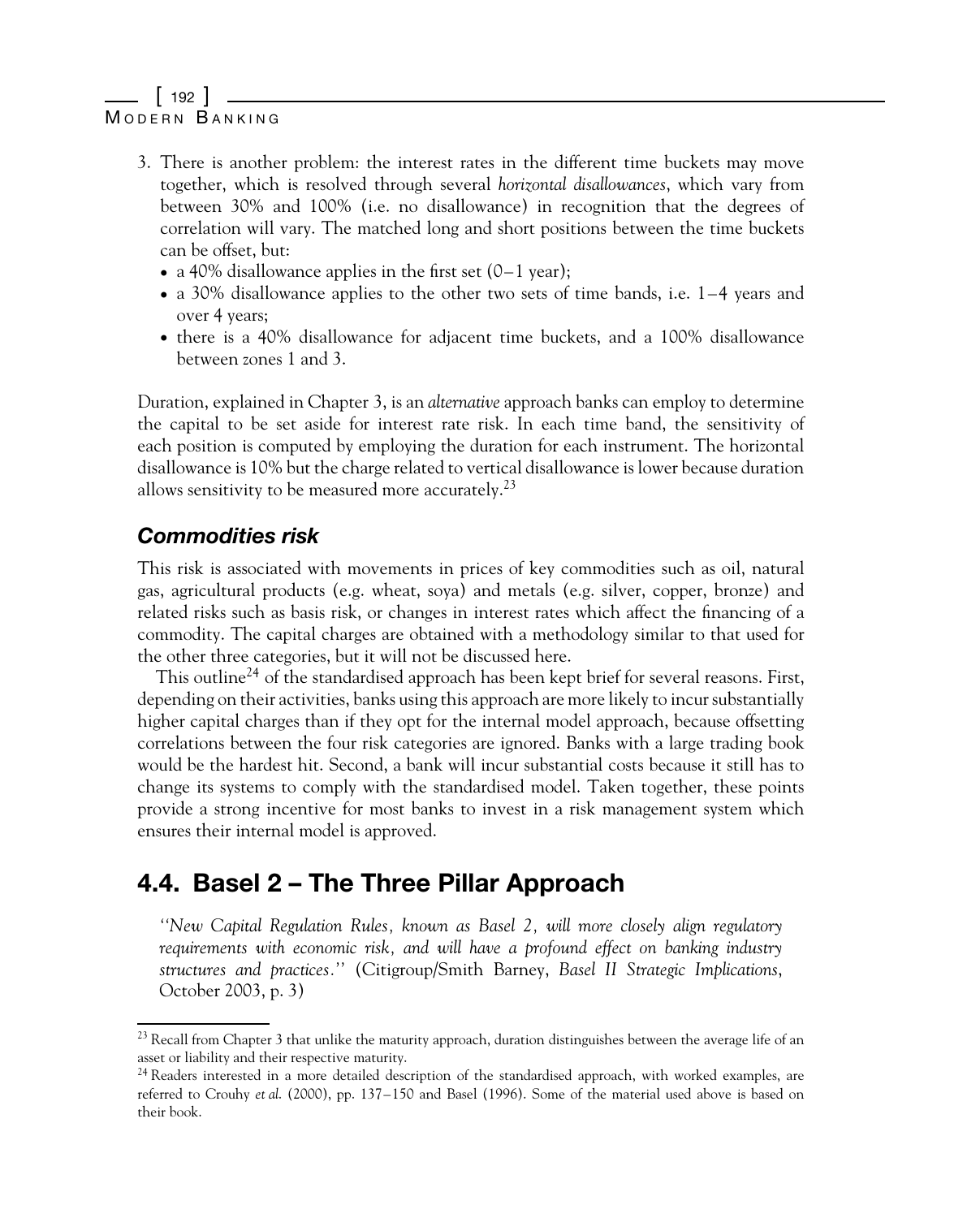#### [ <sup>193</sup> ] GLOBAL REGULATION OF BANKS

In response to criticism of the 1988 Accord, a number of changes were made, culminating in the 2001 proposal.<sup>25</sup> The original plan was for the proposal to be discussed among bankers and members of the Basel Committee, agreed on by January 2002, and adopted by 2004. However, over 250 (largely negative) comments from banks, together with the Committee's three impact studies, prompted it to make substantial changes to the original document. A final consultative document was published in April 2003, with comments invited until the end of July 2003. The new agreement was reached in May 2004, and is published in full (251 pages!) by the BIS on behalf of the Basel Committee on Banking Supervision (2004). The standardised approach will apply to the G-10 countries by the end of 2006 and the ''advanced'' approaches will take effect from the end of 2007. During the first year of implementation, banks and national regulators are expected to run parallel computations, calculating capital charges based on Basel 1 and 2.

However, US regulators have thrown a spanner in the works. In February 2003 it was announced that just 10 of the most active global US banks would adopt the advanced IRB approach (see below); another 10 or so are expected to abide by the Accord. In addition, it will apply to the largest broker dealers in the USA, according to new rules recently proposed by the Securities and Exchange Commission. The rest of the American banks will continue to use Basel 1. The matter is discussed later in the chapter, but the decision does undermine the potential impact Basel 2 will have.

It is also worth emphasising that though the Basel agreements apply to the international banks in member countries, many countries require all their banks to adhere to the Basel rules. For example, part of the European Union's Capital Adequacy Directive II (CAD-II) requires all EU credit institutions to adopt the Basel 1 standards. Basel 2 will be part of the new Capital Requirements Directive, which must be passed by the EU Parliament. Elections were held in June 2004, and included the 10 new countries for the first time. The first opportunity for the Directive to be put to the EU Parliament is in late 2004/5. Once passed by the EU, each of the 25 member states incorporate the Directive into their respective laws. For example, it becomes part of UK law once it is ratified by parliament.

Finally, since the membership of the Bank for International Settlements (and the Basel Core Principles Liaison Committee) has expanded to include key developing countries, and regulators from these countries often require their banks to adopt Basel 1/2, many countries with no direct representation on the Basel Committee aspire to treat the Basel rules as a benchmark for their banks.

The new Accord seeks to achieve the following objectives.

- 1. It moves away from the ''one size fits all'' approach characteristic of Basel 1. The emphasis is on ''mix and match''. That is, each bank can choose from a number of options to determine its capital charge for market, credit and operational risk. Table 4.1 illustrates the choices open to banks.
- 2. Recognition that in terms of credit risk, lending to banks or corporates can be more *or less* risky than to OECD sovereigns. As a result, risk weightings have been changed

<sup>&</sup>lt;sup>25</sup> The market risk amendment of Basel 1 and the contents of the first consultative document on Basel 2 was heavily influenced by the Group of Thirty (G-30) (1993) report on derivatives. The G-30 is an influential group of senior representatives from academia, the private and public sectors.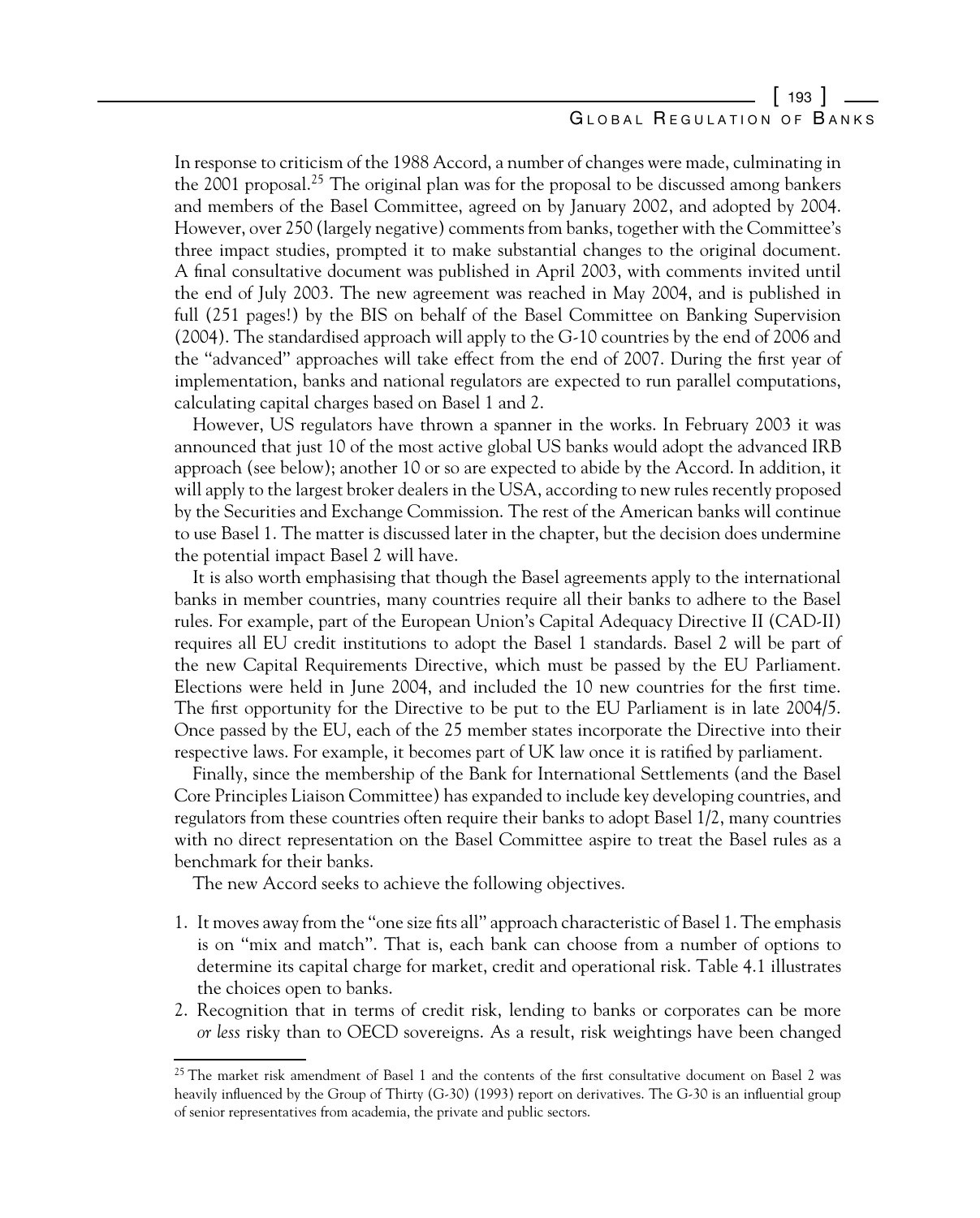### [ <sup>194</sup> ] M ODERN B ANKING

| Credit risk                                                                           | Operational risk                                                                                    | Market risk (unchanged<br>from 1996 amendment)  |
|---------------------------------------------------------------------------------------|-----------------------------------------------------------------------------------------------------|-------------------------------------------------|
| (1) Standardised approach<br>(2) Foundation IRB approach<br>(3) Advanced IRB approach | (1) Basic indicator approach<br>(2) Standardised approach<br>(3) Advanced measurement<br>approaches | (1) Standardised approach<br>(2) Internal model |

**Table 4.1 Basel 2's Risk Pillar 1: Summary of Approaches**

*Source*: Part of the table comes from BIS (2003a), p. 3.

to such an extent that a bank or corporation can receive a lower risk weight than the country where it is headquartered.

- 3. Explicit recognition of operational risk, with capital to be set aside, though overall the amount of capital set aside should remain at 8% of total risk assets.
- 4. Subject to the approval of national regulators, banks will be allowed to use their own internal rating models for the measurement of credit, market and operational risk. Otherwise, banks will have to adopt a standardised approach drawn up by the Basel Committee.
- 5. In addition to the new ''risk pillar'', new ''supervisory'' and ''market discipline'' pillars have been introduced.

Thus, the proposal consists of three *interactive*, ''mutually reinforcing'' pillars:

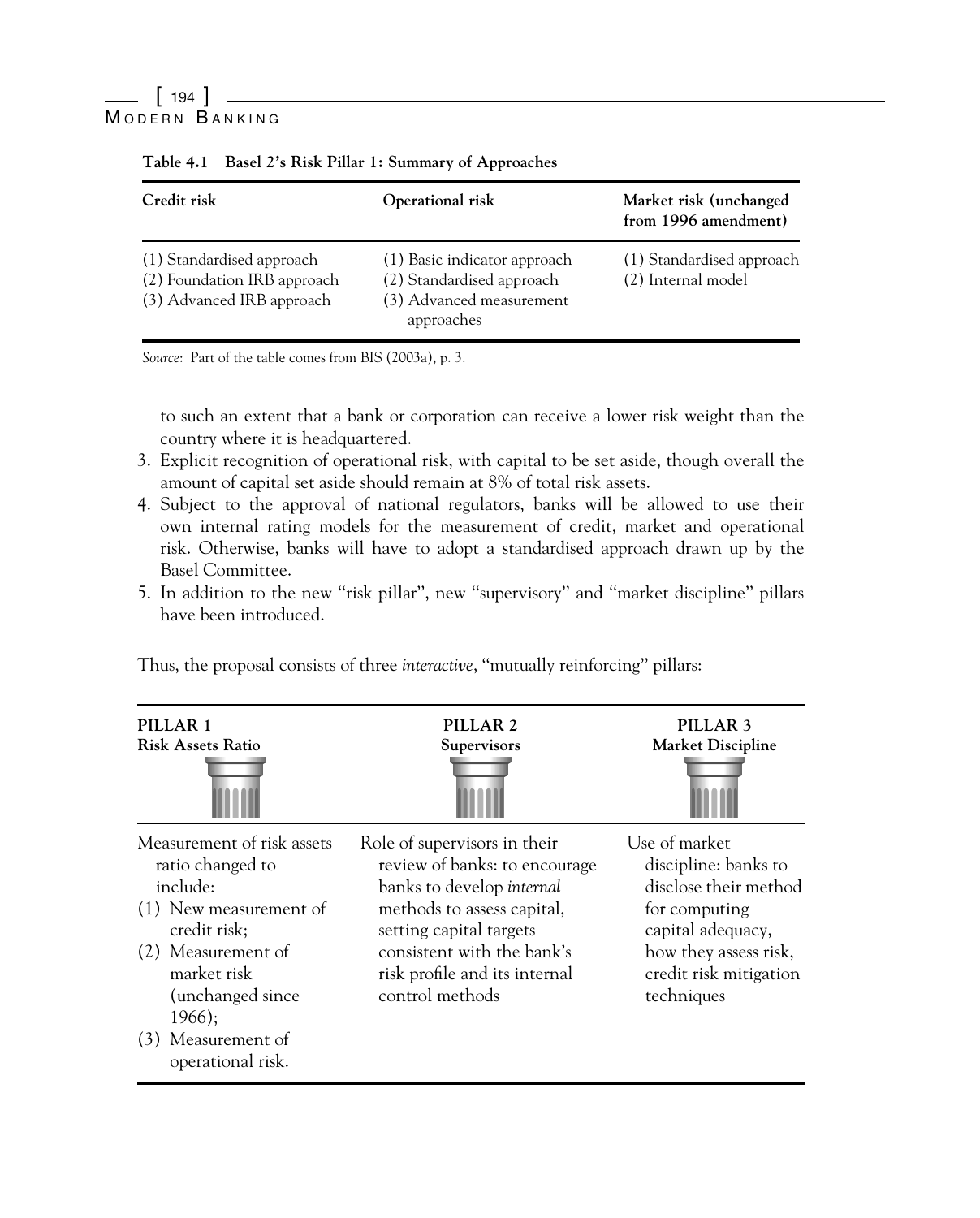[ <sup>195</sup> ] GLOBAL REGULATION OF BANKS

| Basel 1(with 1996 Amendment) | Basel 2(2006/7)                                          |
|------------------------------|----------------------------------------------------------|
| Capital (tier $1 \& 2$ )     | Capital (tier $1 \& 2$ )                                 |
| Credit risk $+$ market risk  | Amended credit risk $+$ market risk $+$ operational risk |

#### **Pillar1 – Minimum Capital Requirements**

The definition of tier 1 and 2 capital used in Basel 1 is retained. However, over the longer term the Basel Committee plans to review what constitutes eligible tier 1 capital. The minimum requirements to set aside, 4% of capital (for tier 1) or 8% (for tier 2), remains unchanged.

The market risk measure introduced in the 1996 amendment is part of the new risk assets ratio, and was discussed at length earlier in the chapter. The only change proposed is to have one system for determining the trigger charge [see equation (4.2)]. There are important changes in the measurement of credit risk and, for the first time, an attempt to measure and impose a capital requirement for operational risk.

### **4.4.1. Pillar 1 – Credit Risk Measures**

Measures of credit risk have been changed to deal with some of the criticisms of Basel 1. Banks must adopt one of three measurements: Standardised (modification of existing approach); ''Foundation Internal Ratings Based Approach'' and ''Advanced Internal Ratings Based Approach''.

### *The standardised approach to credit risk*

Banks lacking sophisticated models for assessing risk will be required to adopt the standardised approach under Basel 2. Even with the standardised approach, the Basel Committee has recognised the need for more flexible treatment with respect to credit risk. The major modification involves the use of a wider band of risk weightings, from 0% for very low risk to 150% for high risk loans. The credit risk weights for loans to countries, banks, corporates and securitised assets are summarised in Table 4.2. There is no longer a distinction between OECD and other sovereigns – a sovereign risk weighting will be determined by external rating agencies or a qualified export credit agency (see notes below Table 4.2).

Weightings for other assets are as follows.

- (a) Residential mortgages: 35%
- (b) Commercial mortgages: 100%
- (c) Personal loans: 100%
- (d) Venture capital: the decision of the national regulator
- (e) All other assets: 100%26

The above changes mean, for example, that if a corporation is rated BB–by a rating agency, the bank may be asked to assign a risk weight of 150% to that asset, so it will have to

 $26$  This list is not exhaustive. The Committee also specifies weights for past dues loans, higher risk categories, commitments and some other categories. See paragraphs 41–56 of Basel (2004) for more detail.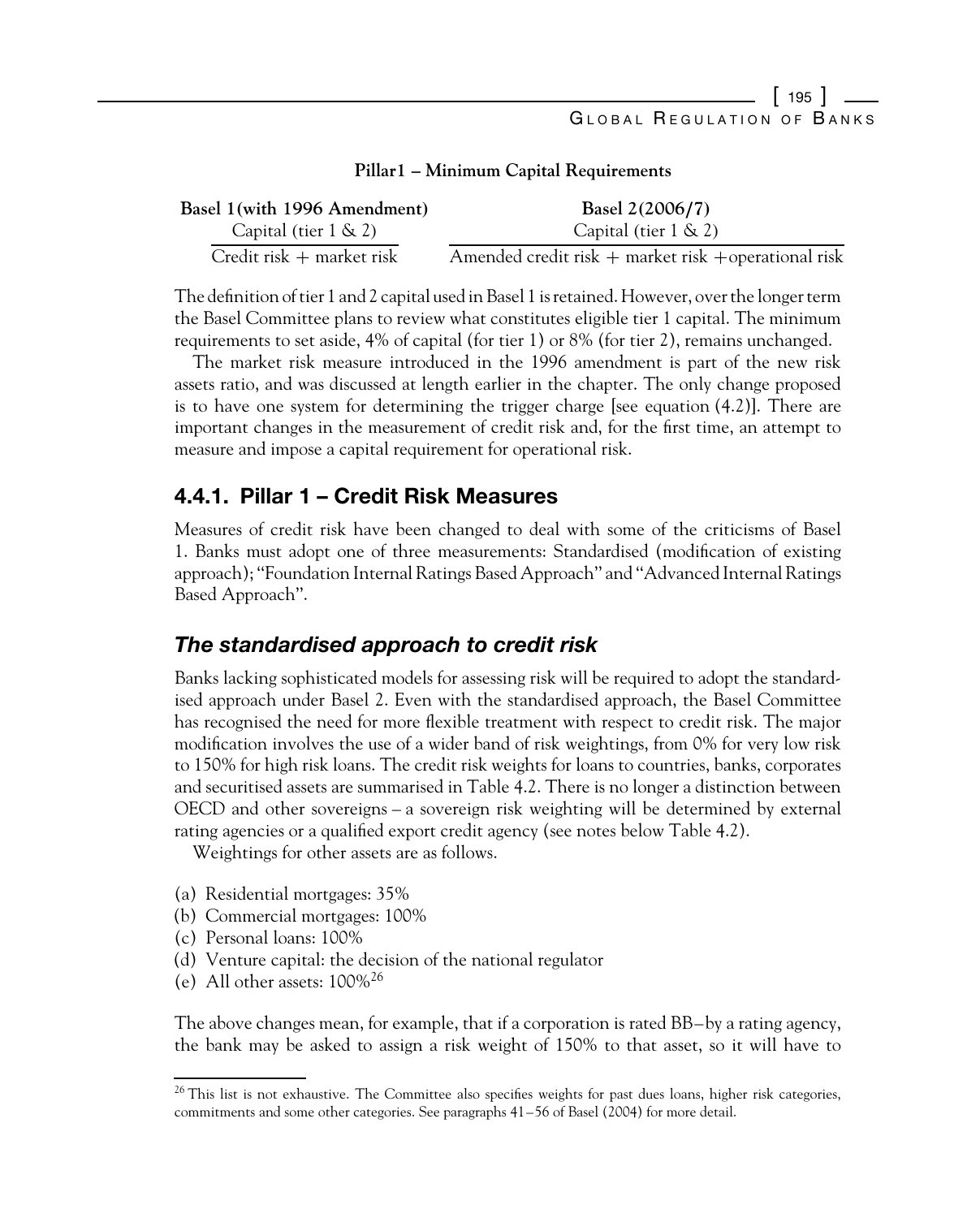| <b>Credit Rating</b>            | AAA to<br>$AA-$ | $A+$ to $A-$ | $BBB+$ to<br>BBB-  | $BB+$ to $B-$ Below $B-$     |                             | Unrated                     |
|---------------------------------|-----------------|--------------|--------------------|------------------------------|-----------------------------|-----------------------------|
| Sovereigns &<br>central banks*  | $0\%$           | 20%          | 50%                | 100%                         | 150%                        | 100%                        |
| Banks <sup>1</sup><br>$Banks^2$ | 20%<br>20%      | 50%<br>50%   | 100%<br>50%        | 100%<br>100%                 | 150%<br>150%                | 100%<br>50%                 |
| <b>Credit Rating</b>            | AAA to<br>$AA-$ | $A+$ to $A-$ | $BBB+$ to<br>$BB-$ | Below B-                     | <b>Unrated</b>              |                             |
| Corporate                       | 20%             | 50%          | 100%               | 150%                         | 100%                        |                             |
| <b>Credit Rating</b>            | AAA to<br>$AA-$ | $A+$ to $A-$ | $BBB+to$<br>BBB-   | BB+ to BB- Below BB- Unrated |                             |                             |
| Securitised assets** 20%        |                 | 50%          | 100%               | 150%                         | Deducted<br>from<br>capital | Deducted<br>from<br>capital |

**Table 4.2 Credit Risk Weights Under the Standardised Approach**

<sup>∗</sup> For sovereigns, supervisors may opt for the credit scores produced by qualified Export Credit Agencies, in which case the risk weight (in brackets) for ECA risk scores is as follows: risk score  $= 1 (0\%)$ , 2 (20%), 3 (50%), 4–6 (100%), 7 (150%).

∗∗ For more detail on how Basel 2 proposes to treat securitised assets, see section IV of Basel (2003a).

*<sup>1</sup>*,*<sup>2</sup>* Supervisors can use one of two options for all banks in their respective countries. Option 1: banks are assigned a risk weight one category less favourable than the weight given to the country, except for countries where the sovereign rates B+ to B−, in which case the score is capped at 100%. Option 2: banks are assigned a risk weight based on the external credit ranking of the bank itself. Securities firms are ranked as banks provided they are subject to comparable supervision and regulation. If not, they are treated as corporates.

set aside 12% of the value of the loan as capital. On the other hand, firms with treble A ratings carry a risk weight of 20%, meaning the bank need set aside only 1.6% of the value of the loan. The changes give banks an incentive to loan to more highly rated corporations, whereas under Basel 1, the amount of capital to be set aside was always the same, independent of corporations' risk profiles. Small and medium-sized enterprises are generally not rated at all. The German government, among others, expressed concern at higher capital charges imposed on the *mittelstand*. However, in the final version, the approach taken has satisfied the critics, and the consensus is that Basel 2 is unlikely to result in a reduction in the availability of finance for small and medium-sized enterprises (SMEs) (see below).

Some on-balance sheet netting is to be allowed on the banking book provided it meets specified standards. However, there is no provision that would encourage banks to spread their risks across a group of loans.

### *Credit risk: foundation and advanced internal ratings based approach*

Subject to the approval of the national supervisor, these banks may use their own internal ratings and credit information to determine how much capital is to be set aside for credit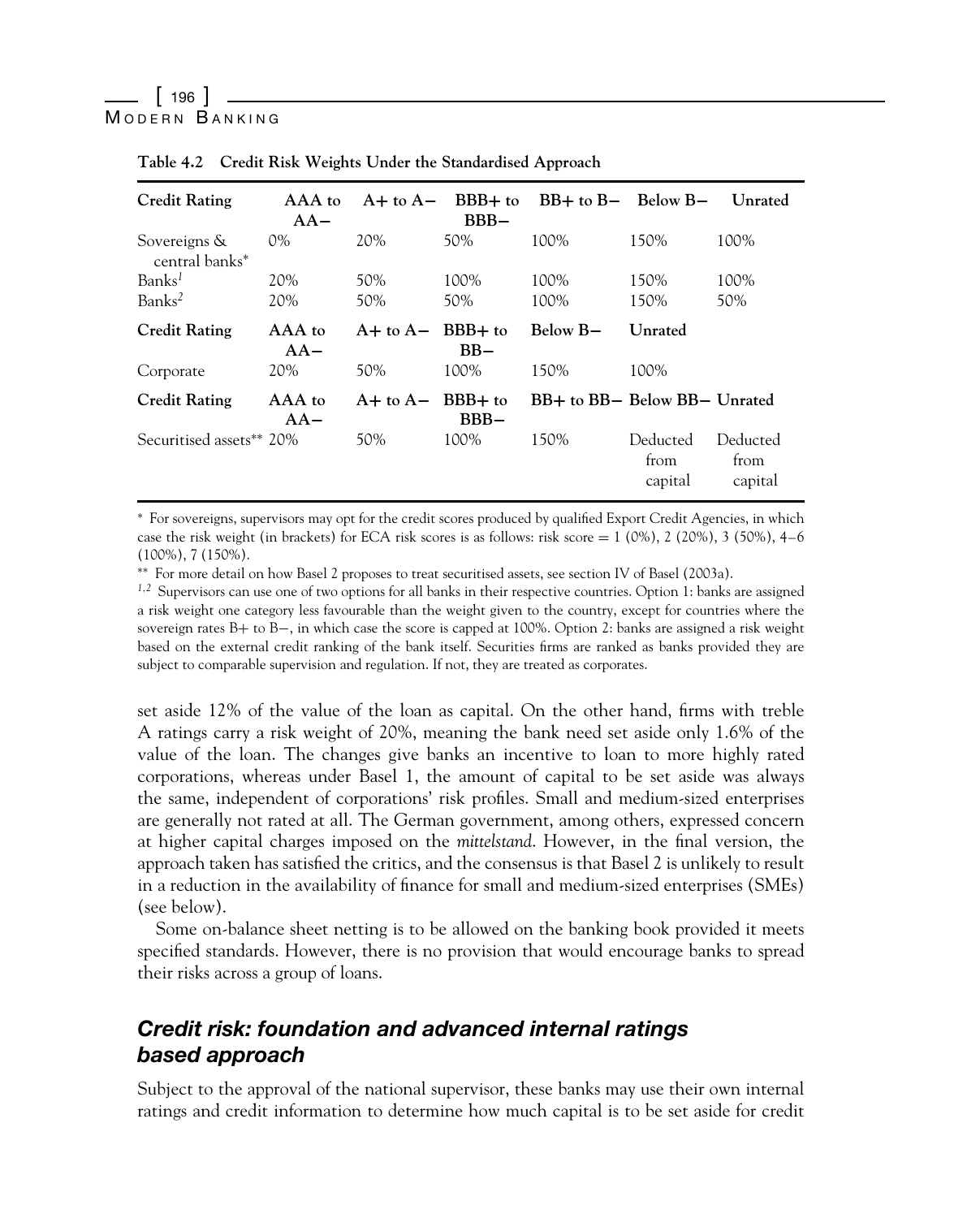#### [ <sup>197</sup> ] GLOBAL REGULATION OF BANKS

| Data Input                   | <b>Foundation IRB</b>                                                                                                                                                                                                   | <b>Advanced IRB</b>                                                                                                              |
|------------------------------|-------------------------------------------------------------------------------------------------------------------------------------------------------------------------------------------------------------------------|----------------------------------------------------------------------------------------------------------------------------------|
| Probability of default (PD)  | Supplied by bank-based on<br>own estimates                                                                                                                                                                              | Supplied by bank-based on<br>own estimates                                                                                       |
| Loss given default (LGD)     | Supervisory values set by<br>Basel                                                                                                                                                                                      | Supplied by bank-based on<br>own estimates                                                                                       |
| Exposure at default (EAD)*   | Supervisory values set by<br>Basel                                                                                                                                                                                      | Supplied by bank-based on<br>own estimates                                                                                       |
| Maturity $(M)$ <sup>**</sup> | Supervisory values set by<br>Basel or at the discretion of<br>national supervisors,<br>supplied by bank-based on<br>own estimates, with an<br>allowance to exclude some<br>exposures (e.g. make them<br>fixed maturity) | Supplied by bank-based on<br>own estimates, with an<br>allowance to exclude some<br>exposures (e.g. make them<br>fixed maturity) |

**Table 4.3 Foundation vs Advanced IRB**

<sup>∗</sup> EAD: refers to loan commitments – the amount of a loan or credit line that is likely to be drawn at the time of default, and equivalent to potential credit exposure (PCE) discussed in Chapter 3.

∗∗ In IRB, the average maturity is assumed to be 3 years, though under special cases, adjustments will be possible: a minimum of 1 year and a maximum of 7.

*Source*: BIS (2003a), p. 5.

risk. Basel has introduced these options to reward banks with sophisticated risk weighting systems, which should lower the capital to be set aside to cover credit risk. It also increases the likelihood that ratings will be based on *economic capital*, the capital set aside to cover unexpected losses. This is considered an improvement over *regulatory capital*, which is set aside based on regulatory dictates such as the Basel 1 or 2 risk weightings. The difference between the foundation and advanced IRB relates to the data supplied by a bank, and the data provided by the supervisor. Table 4.3 summarises the differences.

A bank must satisfy some minimum requirements to be approved for use of the internal ratings approach (IRB). The conditions include:

- Differentiation of credit risk.
- Clear criteria for the internal ratings system and a complete ratings assignment.
- The probability of default (PD) is estimated for each group of borrowers assigned to internal grades.
- PD data: banks must have at least 2 years of data from the time Basel 2 takes effect, rising to 5 within 3 years.
- LGD: advanced IRB banks are to supply 7 years of data for loss given default (LGD), though they are encouraged to develop a database covering a complete economic cycle. Banks can use data from other sources, such as rating agencies or other banks.
- Internal validation.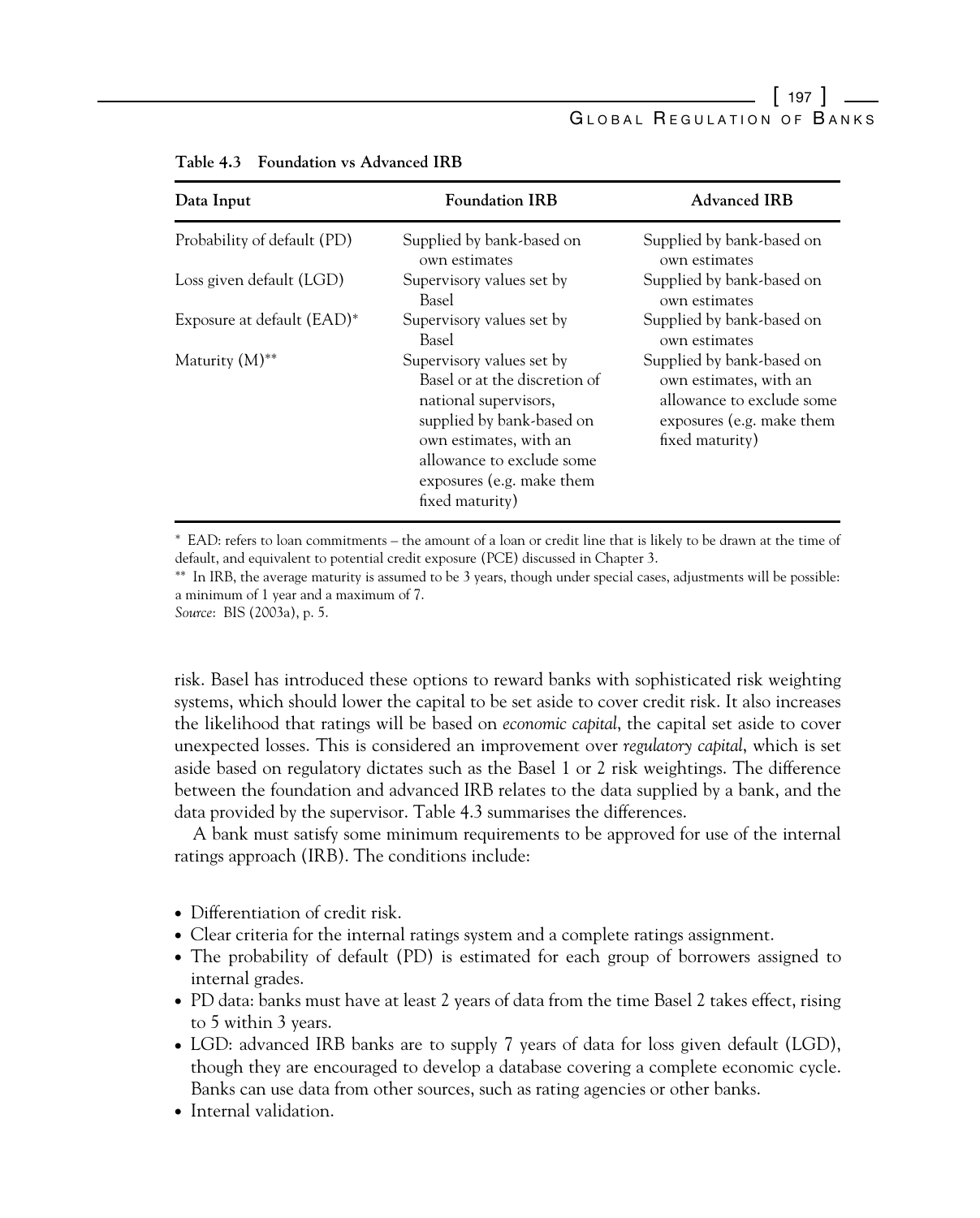#### [ <sup>198</sup> ] M ODERN B ANKING

- Risk components: the bank uses its own. Supervisors are to approve the method by which the risk components are converted into risk weights for the computation of risk weighted assets.
- A bank's internal ratings and VaR must be part of an integrated risk management system. For example, while VaR is used to assess market risk and the regulatory capital to be set aside, the risk management system must determine the economic capital (used to set limits), look at performance via a risk adjusted return on capital (RAROC), etc.
- Satisfy the disclosure standards specified under pillar 3.

#### Risk weights under foundation IRB

Table 4.3 applies for all corporate, sovereign and interbank exposures. Once the supervisory authorities approve a bank's use of the foundation IRB approach, there is the question of how the risk weights will be applied. Basel assigns two risk weights. The first risk weight is a function of PD, which is supplied by the bank; the second a function of  $LGD<sup>27</sup>$  The values for LGD, along with EAD, are supplied by Basel, and will depend on the nature of the exposure.

Basel had intended to include expected losses in the risk weightings but the final agreement (June 2004) replaced this with a requirement that if a bank finds the actual provisions it set aside is less than expected losses, it must be deducted from tier 1 and tier 2 capital, subject to a maximum cap.

For *retail* exposures, *no* distinction is drawn between IRB and advanced IRB. All IRB (foundation and advanced) banks are expected to supply internal estimates of PD, LGD and EAD based on pools of exposures.<sup>28</sup> Retail loans are divided into three categories: (1) residential mortgages; (2) revolving retail loans – mainly unsecured revolving credits, such as that incurred by agents who roll over most of their credit card payments; and (3) other retail – non-mortgage consumer lending including loans to SMEs with annual sales of less than  $\epsilon$ 5 million. Basel provides the risk weight formula to obtain risk weighted assets in each of the three categories. The risk weight is obtained using a Basel specified risk correlation, and formulae using PD, LGD and EAD.<sup>29</sup>

The loan loss rates on different types of loans are used to obtain estimates of the loss given default, LGD. Once LGD is known, together with PD, a risk weight is derived. The risk weight for retail exposures is assumed to be about 50% of corporate exposures, based on the reasoning that personal loan portfolios are more highly diversified.

In the original proposals, loans to small and medium-sized enterprises (SMEs – defined as firms with annual sales of  $\leq$   $\epsilon$ 50 million) were to be treated like retail loans, but in the final document, $30$  the IRB risk weight formula for corporates is to be used, adjusted for firm

<sup>&</sup>lt;sup>27</sup> While PD and LGD will be used to determine the risk weights, Basel also intends to impose an additional multiplier of 1.5 to allow for further cover in case of model errors. At the time of writing, there is strong opposition to it, and it may not appear in the final document.

 $^{28}$  Unlike corporate exposures, where the values are estimated for individual exposure.

 $29$  For the detailed formulae, readers are referred to Basel (2003a, paragraphs 298-301).

<sup>30</sup> See Basel (2004).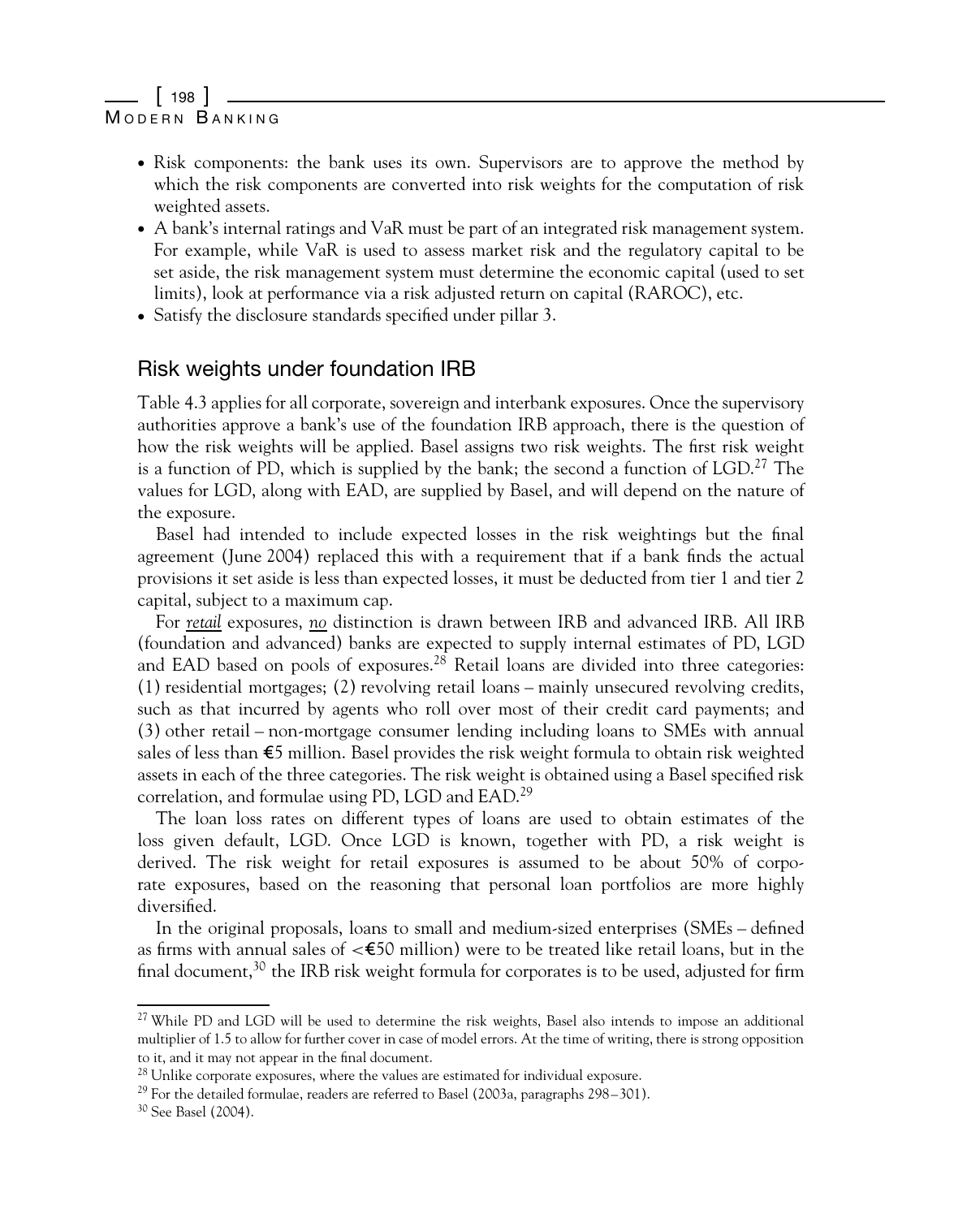size. The corporate risk weight is adjusted using the formula:  $0.04 \times 1[(S - 5)/45]$ , where *S* is the annual sales in  $\epsilon$  millions. If  $\epsilon$ 50  $\geq$  *S*  $\geq$   $\epsilon$ 5 million, then the formula is used.  $\epsilon$ 5 million is a floor: anything less is treated as  $\epsilon$ 5 million, or the firm can opt to have the loan treated as a retail loan. SMEs are treated as retail loans if their total exposure to the banking group is less than  $\epsilon_1$  million–the bank in question treats these loans the same way as other retail exposures.

### **Securitisation**

For IRB banks *originating* securitisations, a bank must calculate  $K_{\text{IRB}}$ , which is the amount of capital that would have been set aside if the underlying pool of assets had not been securitised. If the bank is in a first loss position (i.e. in the event of a default on the securitised assets it has to absorb the losses that are a fraction of (or equal to)  $K_{\rm IRB}$ ), then the position must be deducted from capital. In other words, banks that do not pass on the full credit risk to a third party will have to set aside capital. The amount set aside is determined by a ratings based approach if the security is externally rated. If IRB banks *invest* in securitisations, a formula is used to estimate how much capital is to be deducted based on the external rating given, or, if they are unrated, other factors. However, in the June 2004 agreement, it was acknowledged that some aspects of the treatment of securitisation was under review.

## *Credit risk mitigation: collateral, guarantees and credit derivatives*

Basel recognises collateral, guarantees and credit derivatives as ''credit risk mitigants'', because the presence of any three may mean that in the event of default, some assets are recovered, which reduces the size of a loss for the bank. However, certain restrictions apply, depending on the risk management approach adopted by a bank.

## **Collateral**

Collateral backs a loan, and in the event of default, is used to recover some assets, Thus, collateral affects LGD – the higher the quality and amount of collateral, the smaller the LGD. Under Basel 2, what is accepted as recognised collateral depends on the approach adopted by the bank.

<sup>ž</sup> *Standardised approach*: The main components of recognised financial collateral include cash (held on deposit at the bank granting the  $\text{loan}^{31}$ ), gold, government securities rated BB− and above or at least BBB (when issued by non-government entities, including banks and securities firms); unrated securities if they are issued by a bank, are traded on a main exchange and qualify as senior debt, equities (or mutuals/ $UCITS<sup>32</sup>$ ) that are part of a main index (e.g. the FTSE 100).

<sup>31</sup> This type of cash collateral is an example of *netting* – it effectively means banks are offsetting assets and liabilities of a given counterparty, provided the bank has recourse to the deposits in the event of default.

 $32$  UCITS: undertakings for collective investments in transferable securities (e.g. unit trusts).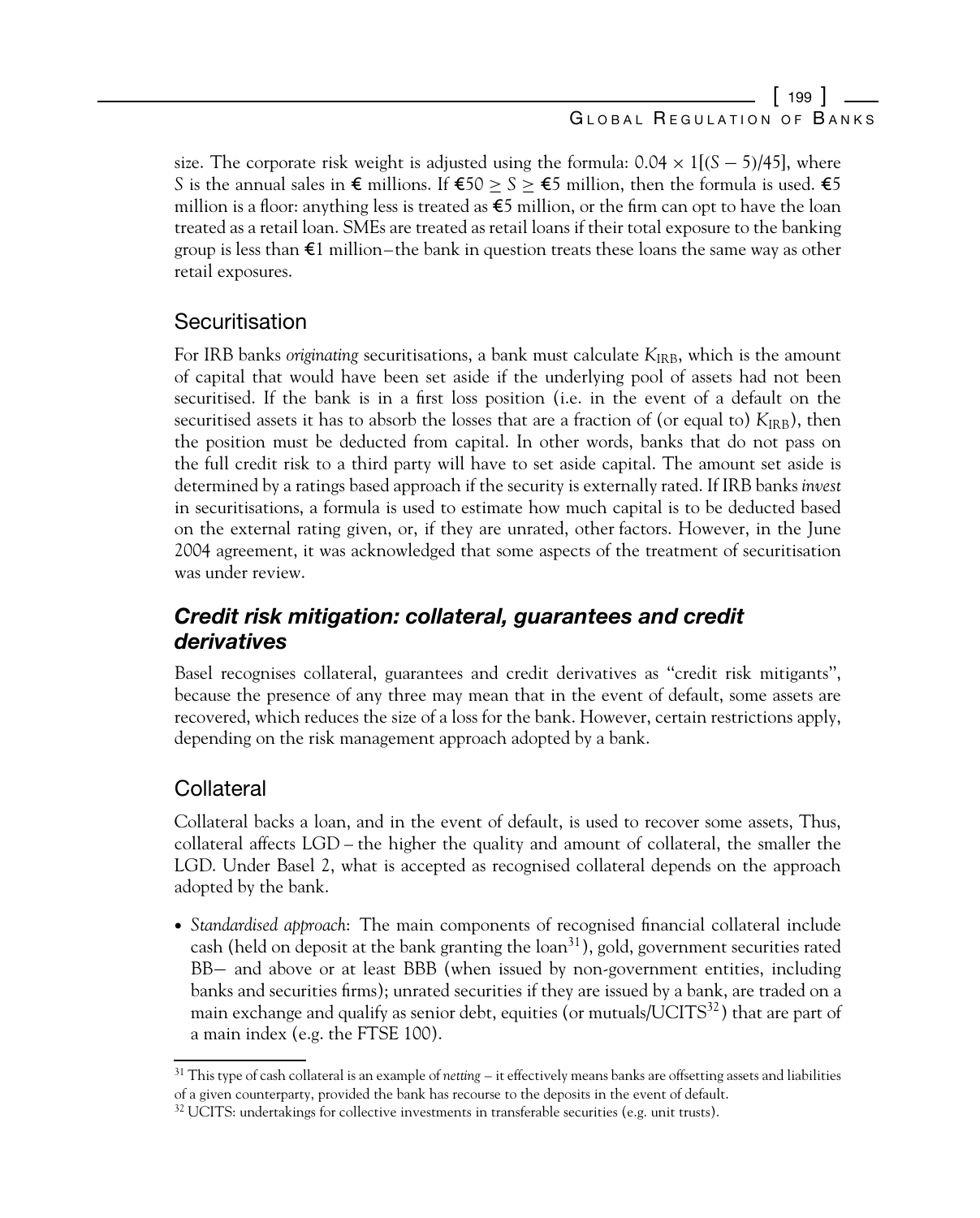#### [ <sup>200</sup> ] M ODERN B ANKING

- *IRB*: the main components are all collateral under the standard approach, equities (or mutuals/UCITS) traded on a main index, receivables, and some types of commercial/residential and property.
- Advanced IRB: all forms of physical collateral are accepted, in addition to the collateral listed under IRB.

### **Guarantees**

A guarantee is provided through a backer. For example, another bank can guarantee a loan. The key risk is the quality of the guarantor. Thus, a guarantee, depending on its quality, will affect the probability of loan default (PD). Ischenko and Samuels (2001) show that for a given expected loss, the risk weight on LGD will be lower than that on PD. It means banks are likely to opt for lending with collateral rather than guarantees, because the risk weight will be lower.

### Credit derivatives

Though excluded as a possible credit risk mitigant in the earlier consultative documents, in the third paper (BIS, 2003c), Basel accepted that credit derivatives, in the form of credit default swaps (CDSs), can give a form of insurance against loss. The main issue surrounds what constitutes a credit event, i.e. what constitutes default, and in particular, what types of restructuring constitute default. Basel's current position is that banks can use them to lower capital requirements provided the credit default swap includes restructuring as a form of default event if it results in credit losses, unless the bank has control over the decision to restructure.

## *Advanced internal ratings based approach and credit risk*

As Table 4.4 shows, if a bank's credit risk management system is approved for the advanced internal ratings based approach (AIRB), the bank supplies its own estimates for PD, LGD, EAD and maturity. There are no rules on what factors should be used for the purposes of risk mitigation. Furthermore, all physical collateral is recognised, unlike the limited recognition of property and equity under IRB. Basel 2 proposals reward more sophisticated risk management systems by reducing the amount of capital to be set aside. The reasoning is that their models account for economic capital sufficiently well to satisfy regulatory capital requirements. Ischenko and Samuels (2001) estimated that for some banks, adopting an AIRB will reduce capital requirements by 10–20% compared to IRB.

A more recent publication by Citigroup Smith Barney (2003) concluded there was little difference by way of capital relief if the AIRB was used in place of IRB, but AIRB is significantly more costly to introduce.

## **4.4.2. Pillar 1 – Operational Risk**

Operational risk (OR) is a new controversial addition to the denominator of the risk assets ratio. Recall Basel's definition of operational risk from Chapter 3, which in more recent documents has changed very slightly: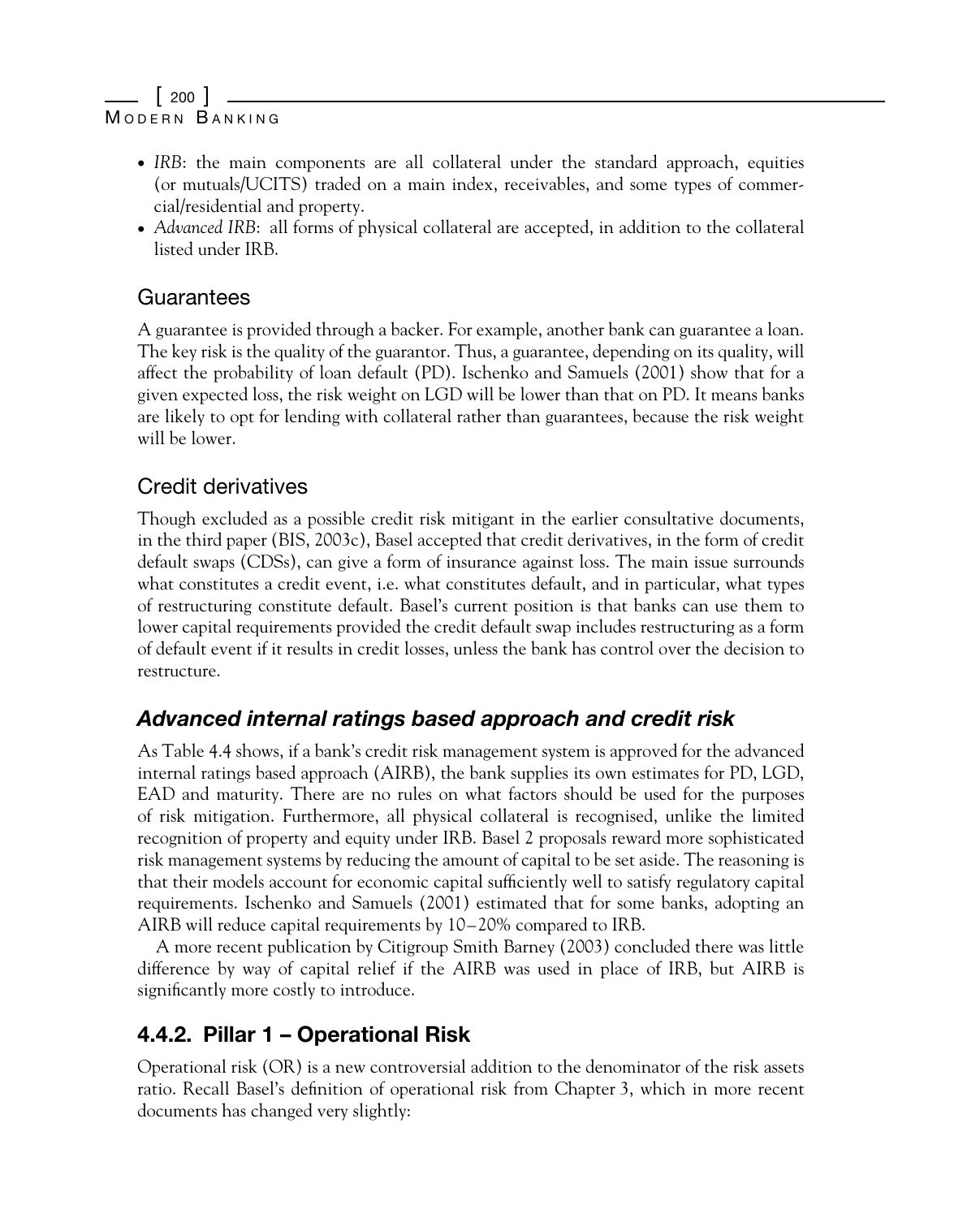*''*... *Operational Risk is defined as the risk of losses resulting from inadequate or failed internal processes, people and systems, or external events.''* (BIS, 2003a, p. 8)

Based on the most recent Basel publications at the time of writing, a bank may adopt one of three approaches (or a variant of the basic standardised approach) in the measurement of operational risk.

<sup>ž</sup> *Basic indicator*: A capital charge based on a single indicator for overall risk exposure, the average (positive) annual gross income over the previous 3 years. Then the capital set aside is 15% (the *alpha* factor) of this, i.e.

capital charge  $= (0.15) \times$  (average annual gross income).

• Standardised:<sup>33</sup> To qualify for the use of this approach, banks must have in place an operational risk system, which complies with minimum criteria outlined by Basel. This approach requires banks to identify income from eight business lines. The capital charge for each business line is gross income multiplied by a fixed percentage (*beta* factor), which varies between 12% and 18%. The total capital to be set aside is the sum of these capital charges. The business lines and accompanying beta factors are summarised in Table 4.4. The total capital to be set aside is a three-year average of the regulatory charges calculated for each year. Negative capital charges (arising from negative income) for a given business line can be used to offset positive capital charges from other business lines in that year. However, if the aggregate capital charge for a given year turns out to be negative, it is entered as a 0 in the numerator of equation (4.2). The total capital charge<sup>34</sup> is then:

$$
K_{\text{TSA}} = \left\{ \sum_{1-3} \max \left[ \sum (\text{GI}_{1-8} \times \beta_{1-8}), 0 \right] \right\} / 3 \tag{4.3}
$$

where

*K*TSA: capital charge using the standardised approach

 $\sum_{1=3}$ : sum over 1 to 3 years

 $GI<sub>1–8</sub>$ : annual gross income in a given year for each business line

 $\beta_{1-8}$ : fixed percentage of the level of gross income for each business line, given in Table 4.5.

<sup>ž</sup> *Advanced measurement approaches (AMAs)*: AMAs are for banks meeting more advanced supervisory standards. Banks use their own methods to assess their exposure to operational risk, and from this, determine the amount of capital to be set aside. Banks are allowed to purchase insurance against operational risk, and use it to reduce the OR capital charge by up to 20%. However, to use insurance, banks must meet certain conditions. The most important is that the insurer is A-rated (by external agencies) in terms of its ability to

<sup>&</sup>lt;sup>33</sup> An alternative standardised approach may also be used, subject to the approval of the national supervisor. It is similar to the standardised approach but for retail and commercial banks, loans and advances, multiplied by a fixed factor (0.035) is used instead of gross income. The other business lines remain unchanged. See Basel Committee on Banking Supervision (2004), p. 139.

<sup>34</sup> Source of equation (4.3) and Table 4.4: Basel Committee on Banking Supervision (2004), p. 140.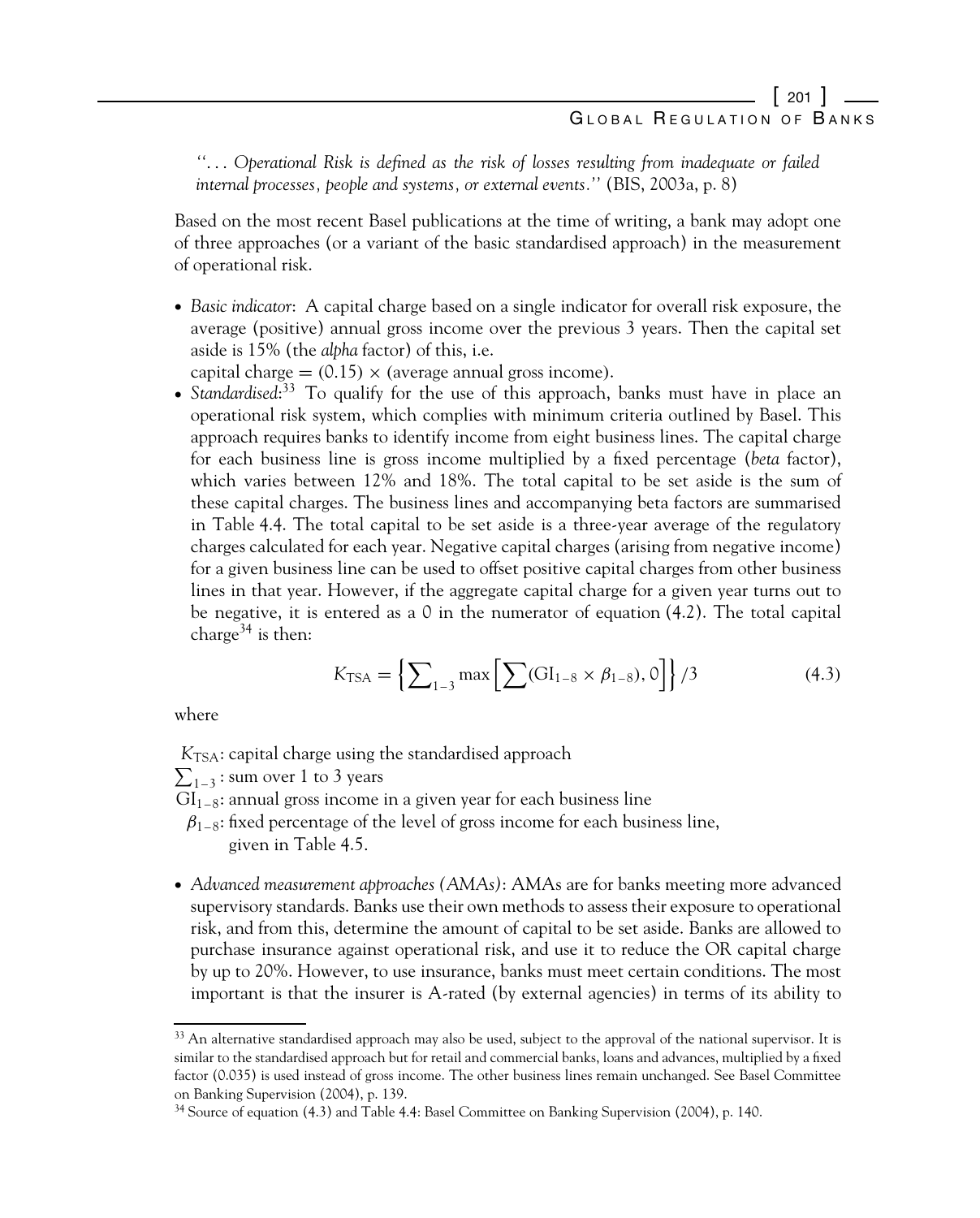| <b>Business lines</b>           | Beta factors $(\%)$ |
|---------------------------------|---------------------|
| Corporate finance, $\beta_1$    | 18                  |
| Trading & sales, $\beta_2$      | 18                  |
| Retail banking, $\beta_3$       | 12                  |
| Commercial banking, $\beta_4$   | 15                  |
| Payment & settlement, $\beta_5$ | 18                  |
| Agency services, $\beta_6$      | 15                  |
| Asset management, $\beta_7$     | 12                  |
| Retail brokerage, $\beta_8$     | 12                  |

**Table 4.4 Operational Risk – Standardised Approach**

meet claims. In addition, the insurance coverage must last at least a year, be explicit in terms of the OR it is covering, and may not have any exclusions or limitations arising from regulatory action.

For banks with global operations and numerous subsidiaries, the final agreement notes that a ''hybrid approach'' to operational risk may be used. Subject to the approval of a national supervisor, a parent bank with international operations, when employing AMAs for calculating capital to be set aside, can allow for diversification gains *within* its own operation but is not allowed to include group-wide benefits. Significant subsidiaries can use the head office model, parameters, etc. to compute their operational risk but the amount of capital set aside must be based on the same criteria as those used by the parent bank. Subsidiaries deemed of minor significance to the group's operations can (subject to agreement by the supervisor) be allocated a charge for OR from the group-wide calculation, or use the parent's methodology to compute the charge.

### **4.4.3. Pillar 2 – Responsibilities of National Supervisors**

This pillar identifies the role of the national supervisors under Basel 2. Basel has identified four principles of supervisory review:

- 1. Supervisors are expected to ensure banks use appropriate methodology to determine Basel 2 ratios, and have a strategy to maintain capital requirements.
- 2. Supervisors should review banks' internal assessment procedures and strategies, taking appropriate action if these fall below standard.
- 3. Banks should be encouraged by supervisors to hold capital above the minimum requirement.
- 4. Supervisors are expected to intervene as early as possible to ask a bank to restore its capital levels if they fall below the minimum.

To fulfil these objectives, an ongoing dialogue between supervisors and banks is necessary. Also, supervisors are likely to focus on banks with a history of taking higher than average risks.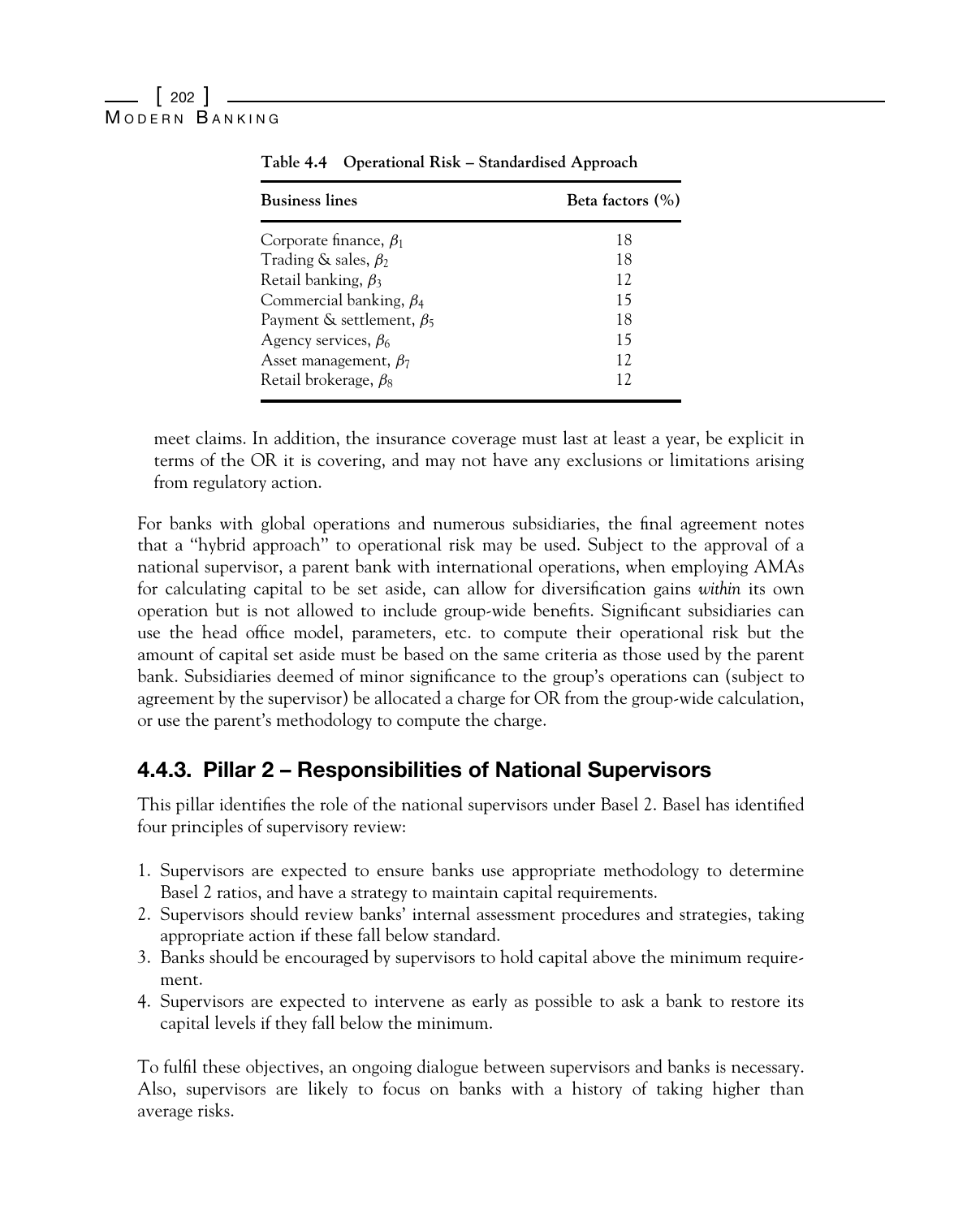#### [ <sup>203</sup> ] GLOBAL REGULATION OF BANKS

Pillar 2 does not give explicit detail on how supervisors should behave, and is likely to be used to back up pillar 1, and possibly, deal with some of the more controversial aspects of pillar 1. For example, the Committee has recently emphasised the importance of conservative stress testing for banks adopting the IRB approach. Supervisors should require these banks to devise a conservative stress test in order to test how their capital requirements might increase given a particular scenario. Based on the test results, banks should ensure they have a sufficiently robust capital buffer. If capital falls below the necessary amount, supervisors would intervene and require the bank to reduce its credit and/or market risk exposures until it can cover the capital requirements implied by the relevant stress test.

### **4.4.4. Pillar 3 – Market Discipline**

The main purpose of pillar 3 is to reinforce pillars 1 and 2. Providing timely and transparent information, or even knowing they have to provide it, gives the market a role in disciplining banks. Participating banks are expected to disclose:

- Risk exposure.
- Capital adequacy.
- Methods for computing capital requirements.
- All material information, that is, information which, if omitted or mis-stated, could affect the decision-making of the agent using the information.
- Disclosure should take place on a semi-annual basis; quarterly in the case of risk exposure, especially if the bank engages in global activities.

The Committee plans to issue templates banks can use to ensure the disclosure principles are adhered to. It considers pillar 3 an important component of Basel 2, especially for banks using the IRB approaches in credit risk, AMA for operational risk and their own internal models for market risk. These banks have far greater discretion in terms of computation of capital charges they incur, and it will be difficult for supervisors to master every detail of the approach they take. Market discipline should discourage attempts by banks to cut corners in their risk assessment.

## **4.4.5. A Critique of Basel 2**

There were numerous criticisms of Basel 2, but some were addressed during the consultative process (e.g. SMEs). The problems with the use of VaR were discussed earlier. Here, the more general problems related to the Basel 2 framework are reviewed. Perhaps the most serious is that it moves with the economic cycle, i.e. it is pro-cyclical. To the extent that the creditworthiness of financial and non-financial firms moves with the cycle, the method for calculating the amount of capital to be set aside in a given year means less will be needed during an economic boom; more during a downturn. The nature of recession (falling stock markets, downgrading of firms experiencing falling profits by independent rating agencies, and higher loan losses as a result of increased default rates) will reduce banks' risk assets ratios. Since raising capital, even if possible, will be more costly, banks are likely to cut back on their activities (e.g. reduced lending, less trading), which in turn will aggravate the downturn.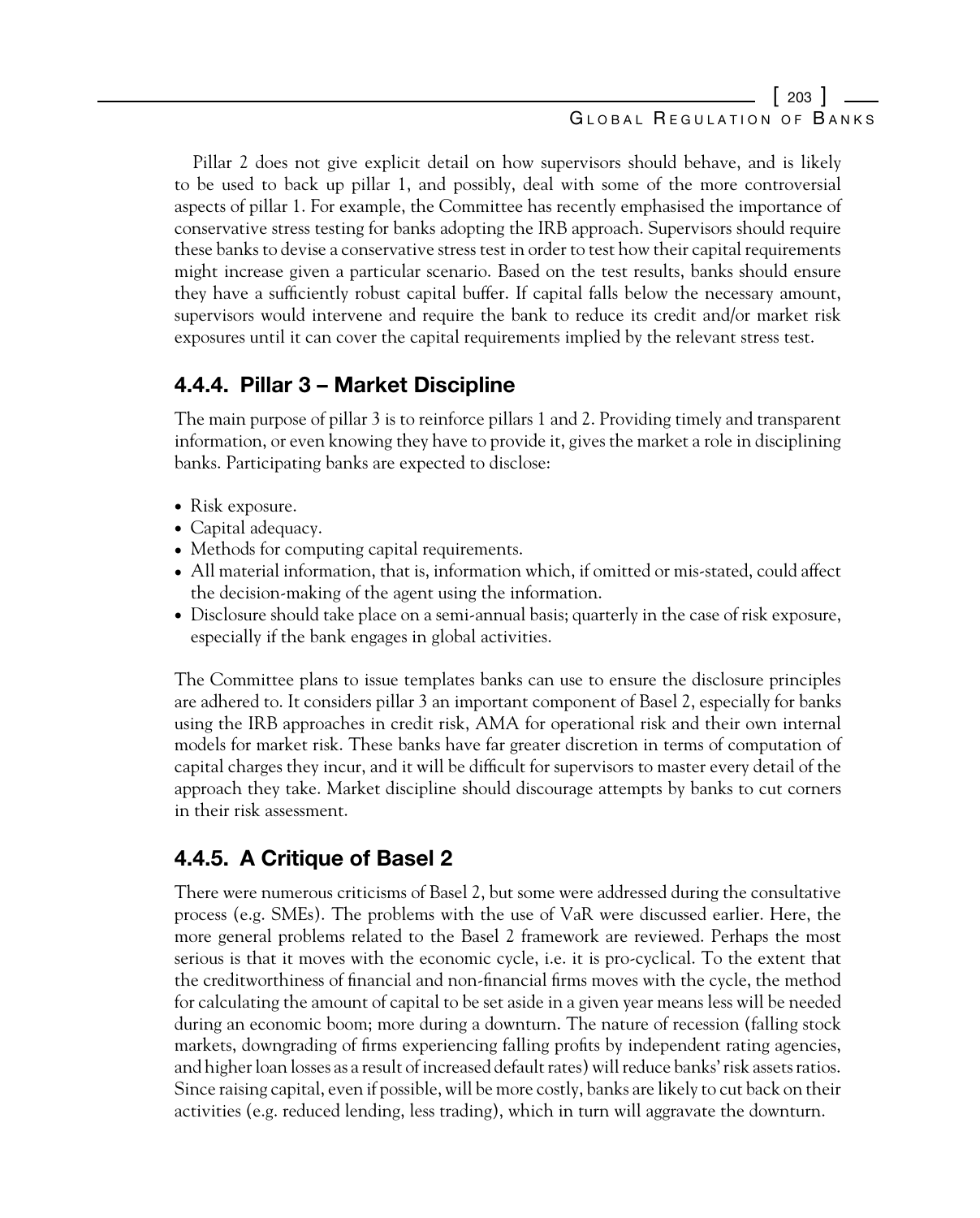#### [ <sup>204</sup> ] M ODERN B ANKING

Hawke (2001) gives an interesting example of the effect of pro-cyclicality. When Basel 1 was being implemented in the late 1980s/early 1990s,<sup>35</sup> the US banking system was in the throes of a crisis. Banks were facing mounting losses – even the Deposit Insurance Corporation was threatened with insolvency. Many US bank supervisors thought Basel 1 aggravated the crisis as banks struggled to get their Basel risk assets ratios up to 8%, either by reducing lending and/or trying to raise new capital in a depressed market.

The Basel Committee addressed this criticism in several ways. Compared to earlier proposals, the *risk curve*, or the relationship between capital charges and the probability of default, has been flattened for corporate and retail loans. Also, banks have been asked to take a long run view (rather than just one year) when they determine the internal ratings of borrowers. This means the ratings should reflect conditions over a number of years, taking the whole business cycle into account. If banks are estimating their probability of default (which in turn feeds into the capital to be deducted), they are advised to use the full economic cycle. When making loan decisions, banks should note the stage of the economic cycle and employ stress tests to identify economic changes that will affect their portfolio. The information can be fed into the determination of their capital requirements. However, it is often difficult to assess how long a stage of the cycle will last. There is also a more general challenge: to collect sufficient data, especially in the early years.

A recent study suggests that the external ratings of the creditworthiness of firms could also fuel the problem of pro-cyclicality. Amato and Furfine (2003) reported that it is rare for the rating of a large corporation or bank to change. This finding is consistent with the general claim that credit ratings are not related to the cycle because they are relative measures. A bond rated AAA signals that it is less risky than a bond rated BB. Nonetheless, it has been shown that ratings move with the business cycle,<sup>36</sup> though this alone does not necessarily mean the ratings themselves are influenced by the cycle. This is the question Amato and Furfine set out to address, using data on the economic cycle, financial ratios and the ratings themselves. The ratings data include both investment and speculative grade; from Standard and Poor's monthly ratings of all firms – January 1981 to December 2001. Amata and Furfine report that for small changes in business risk, ratings remain unchanged. However, they find evidence of ''overshooting'' when a rating is changed. Upgradings were found to be excessive; downgradings too severe. Furthermore, the excessive optimism/pessimism is directly correlated with the state of the macroeconomy, meaning the upgrade/downgrade will aggravate a boom/recession.

Perversely, Basel 2 could raise the amount of systemic risk for banks using the standardised approach. They have little incentive to diversify because they are not rewarded for it, though this was also true in the case of Basel 1.

Recall the original purpose of the Basel 1 accord was to establish a level playing field for international banks in terms of regulatory capital to be set aside. Banks can pick and choose from different parts of Basel 2, which means all banks have an equal opportunity to

<sup>&</sup>lt;sup>35</sup> Recall the Basel 1 accord was reached in 1988 but international banks had until 1993 to implement it.

<sup>36</sup> See Graph 1 of Amato and Furfine (2003) and Nickell *et al*. (2000).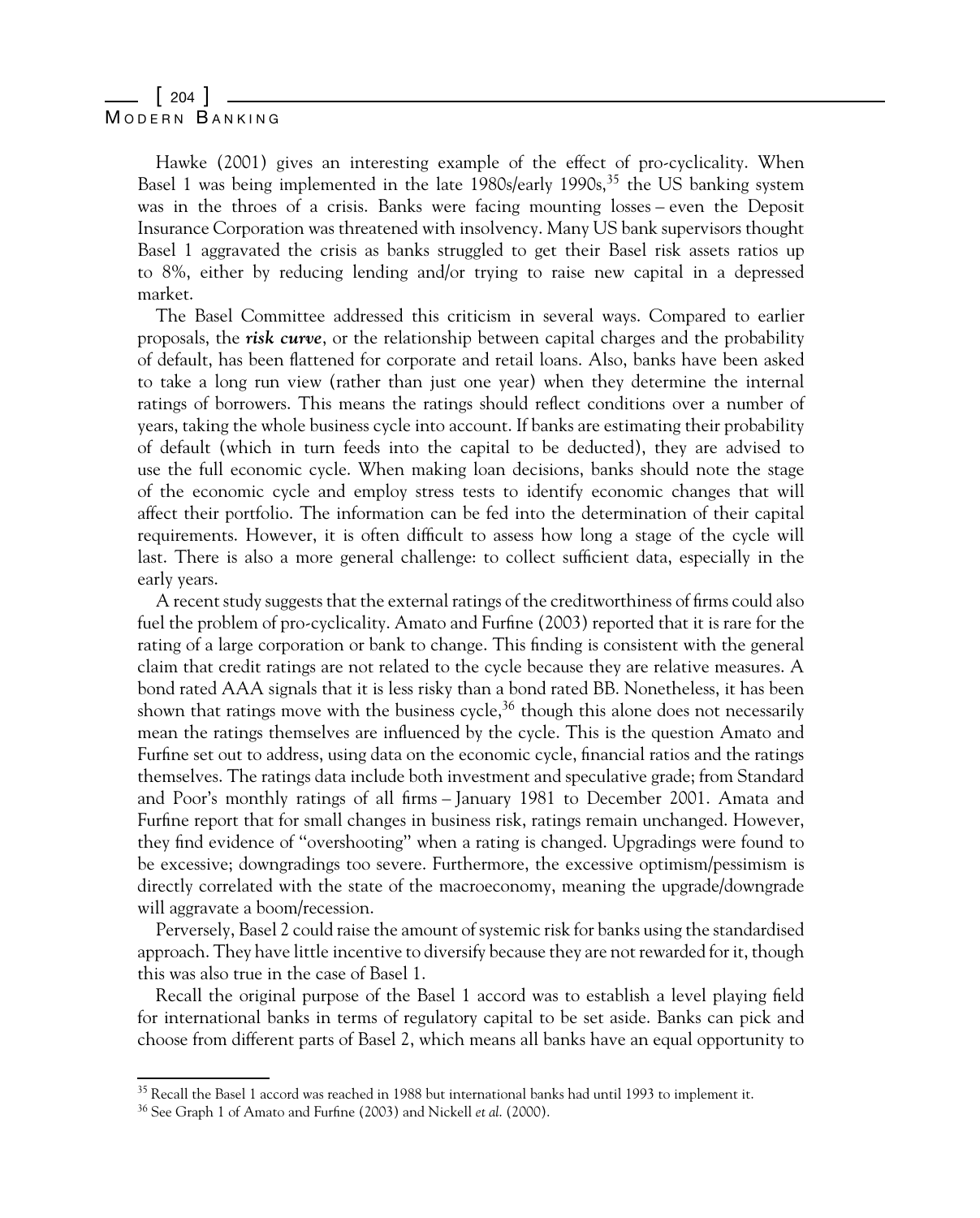determine the amount of regulatory capital to be set aside. However, the complex details and/or proportionately higher compliance costs for some banks means the playing field is no longer level.

As was noted earlier, Basel 2 will be used by 10 to 20 of the most internationally active US banks, but the rest of the American banks will use Basel 1. This has important competitive implications. The US banks which do adopt Basel 2 are the ones with sophisticated in-house models, so they will employ advanced approaches to the treatment of credit, market and operational risks, i.e. internal ratings for market risk, advanced IRB for credit risk and AMA for operational risk. Therefore it is likely their overall capital requirements will fall. Furthermore, there are no onerous new compliance costs for the thousands of US banks which continue to employ Basel 1, which may give them a cost advantage if the capital charge based on Basel 1 is lower. This gives US banks a competitive edge over their European or Japanese counterparts. On the other hand, banks adhering to Basel 1 will not experience a reduction in the capital they must set aside, while banks in other countries may. Also, the US sets quite rigorous regulatory standards (see Chapter 5), which may offset any cost advantage they achieve because they do not adopt Basel 2.

The big European banks which see the major US banks as their main competitors in wholesale markets will have their competitive position further undermined, for two reasons. First, it was noted earlier that Basel 2 is to be part of the Capital Adequacy Directive III before it is implemented in Europe. According to Milne (2003), contrary to expectations, the fast track Lamfalussy option<sup>37</sup> will not be used for the CAD III, which means that most of Basel 2's technical details will have to be passed by the European parliament, a process that will take, at the minimum, three to four years. US banks which adopt Basel 2 will do so immediately after their regulators approve its use. Their capital requirements are likely to be lower, while the European competitors will have to set aside larger amounts of capital under the old Basel 1 accord. This competitive edge for the top US banks will continue until the Capital Adequacy Directive III is passed. Second, once Basel 2 is part of a European directive, any component of it that dates or is affected by financial innovation will be extremely difficult to update/amend because it is part of a European law.

The problems outlined above will hit London's financial district particularly hard, and could undermine its leading international position in financial markets. The UK's Financial Services Authority may be forced to take unilateral action, and require banks in London to implement Basel 2 ahead of the EU's CAD III.

Some commentators have suggested that there is a danger of banks that are part of financial conglomerates moving their credit risk to another non-bank financial subsidiary to reduce the amount of capital they have to set aside. For example, credit derivatives might transfer the credit risk related to a loan to an insurance company. Or assets could be securitised and sold to third party insurers. However, the final version of Basel 2 (BIS, 2003c; Basel Committee, 2004) has tightened up many loopholes and should prevent some aspects

<sup>&</sup>lt;sup>37</sup> After the development and qualified acceptance of the Lamfalussy fast track procedure for securities law, the expectation was that it be used for Basel 2. However, only the Annexes of Basel 2 are deemed ''level 2'', that is, they can be amended by a special committee. The main document of Basel 1 is classified as ''level 1'', and therefore will be part of a directive – any amendment will require approval by the European parliament, and then adopted by the national legislatures.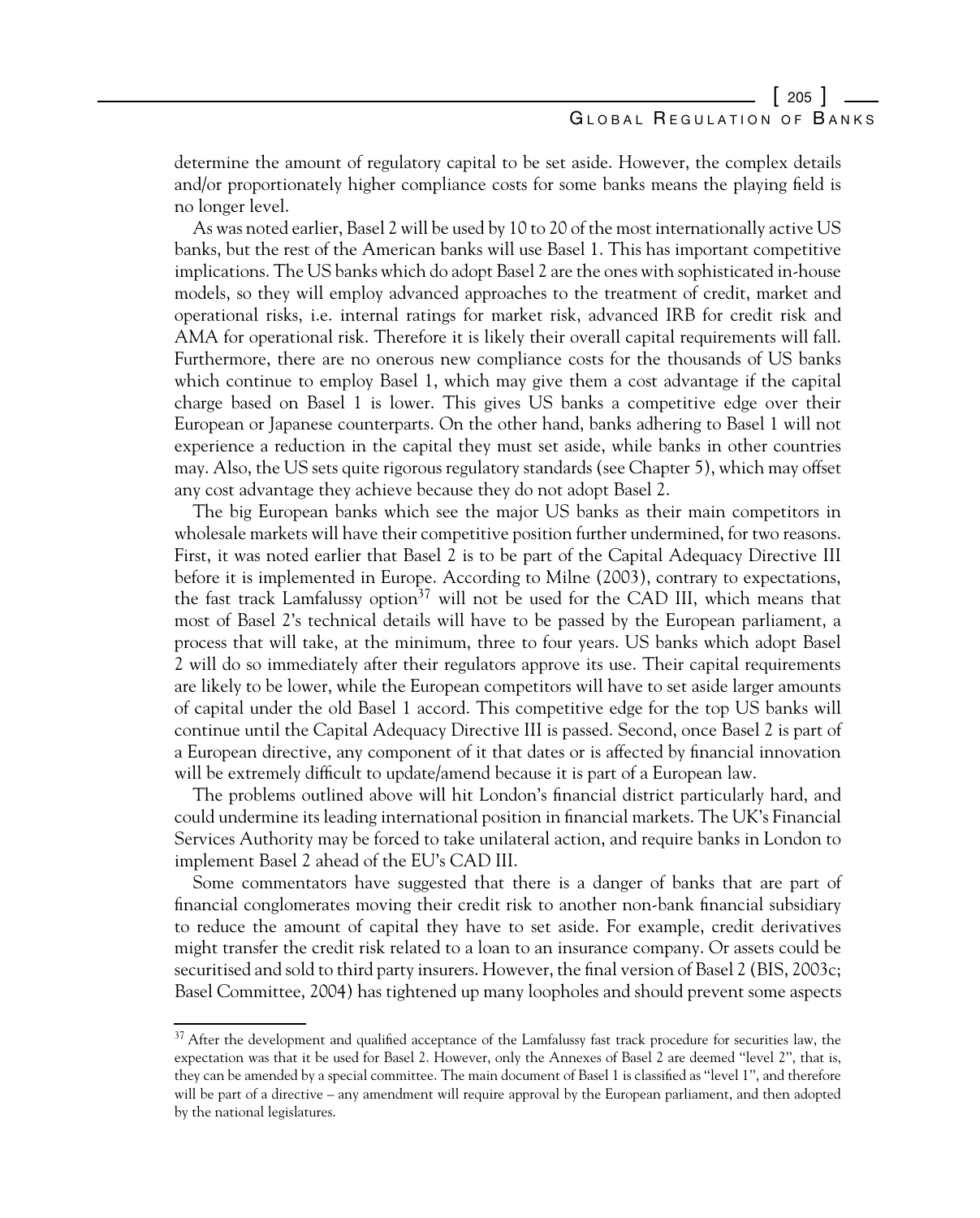of regulatory arbitrage that occurred under Basel 1. Also, such behaviour is unlikely to be ignored by national regulators: this is an example where pillar 2 could re-enforce pillar 1.

A related concern is that the Basel requirements are encouraging banks to transfer credit risk off their balance sheets. As was documented in Chapter 3, the credit derivatives market grew from virtually nothing in the early 1990s to \$2 trillion by 2002. These are forms of *credit risk transfer*: banks originate the loan (agree to lend money to firms and individuals) but transfer the risk from the bank to purchasers of loans or securities. The trend to move loans off-balance sheet began with the issue of mortgage backed securities in the 1970s, followed by, in the 1980s, the sale of sovereign debt, syndicated loans and corporate debt. However, now it is credit risk which is being transferred. Most of the institutional investors assuming this credit risk (as a consequence of securitisation or the use of credit derivatives) do not have in-house credit risk departments and rely on credit rating agencies. The agencies have expertise in assessing personal, firm or country risks, but do not look at the aggregate picture (the techniques for portfolio credit risk analysis were discussed in Chapter 3), even though institutional investors typically purchase, or insurance is written for, bundles of loans or bonds. Banks no longer hold risk but are conduits of risks.<sup>38</sup>

On the other hand, only a few of the top global banks are active in this market. Recall BIS (2003e) reported that 17 (19) US banks sold (bought) credit protection and only 391 out of 2220 banks supervised by the Office of the Comptroller of Currency held any form of credit derivatives. *Risk Magazine* reported 13 firms were behind 80% of transactions in credit derivatives.<sup>39</sup> Finally, *The Economist* claimed roughly 8% of US commercial and industrial loans were insured  $(\$60 \text{ billion})$ .<sup>40</sup> All of these figures indicate responsibility for the majority of the credit risk associated with lending remains in the banking sector.

The emphasis on the use of external ratings raises other issues. To reduce capital requirements, banks using the standardised approach will want to lend to rated firms. Most rated corporations are headquartered in the USA, and to the extent that corporations do business with their own national banks, it gives US banks an additional competitive advantage, at least in the short run. Another problem is the absence of a strong ratings culture in Europe and Japan. For example, Moody's rates 554 corporates in Europe; 221 of these are in the UK, another 121 in the Netherlands. In France and Germany, the numbers are as low as 43 and 45; respectively. That leaves just 127 other firms spread throughout Europe. In Japan, just 191 corporates are rated.<sup>41</sup> However, given the importance Basel will place on rating agencies, it is likely their business will spread rapidly in Japan and Europe. Regulators will have to identify the most accurate, requiring them to meet a set of criteria to be accepted as a recognised agency.

Small and medium-sized enterprises, and firms located in emerging markets, may find it more difficult to raise external finance because they are not rated. To address this issue, the

<sup>38</sup> The term ''conduits of risk'' first appeared in *The Economist* (2003b), p. 62.

<sup>39</sup> These figures were reported by *Risk Magazine* and the OCC to BIS researchers. See BIS (2003d).

<sup>40</sup> *The Economist*, 5 July 2003, p. 81.

<sup>41</sup> *Source*: Ischenko and Samuels (2001), table 12, which took the figures from Moody's. Note the figures are for Moody's only – other rating agencies offer their services, so the totals will be higher. However, if the proportions are the same, it means that only  $\frac{1}{3}$  of European firms are rated, and about 10% of Japanese firms, compared to the USA.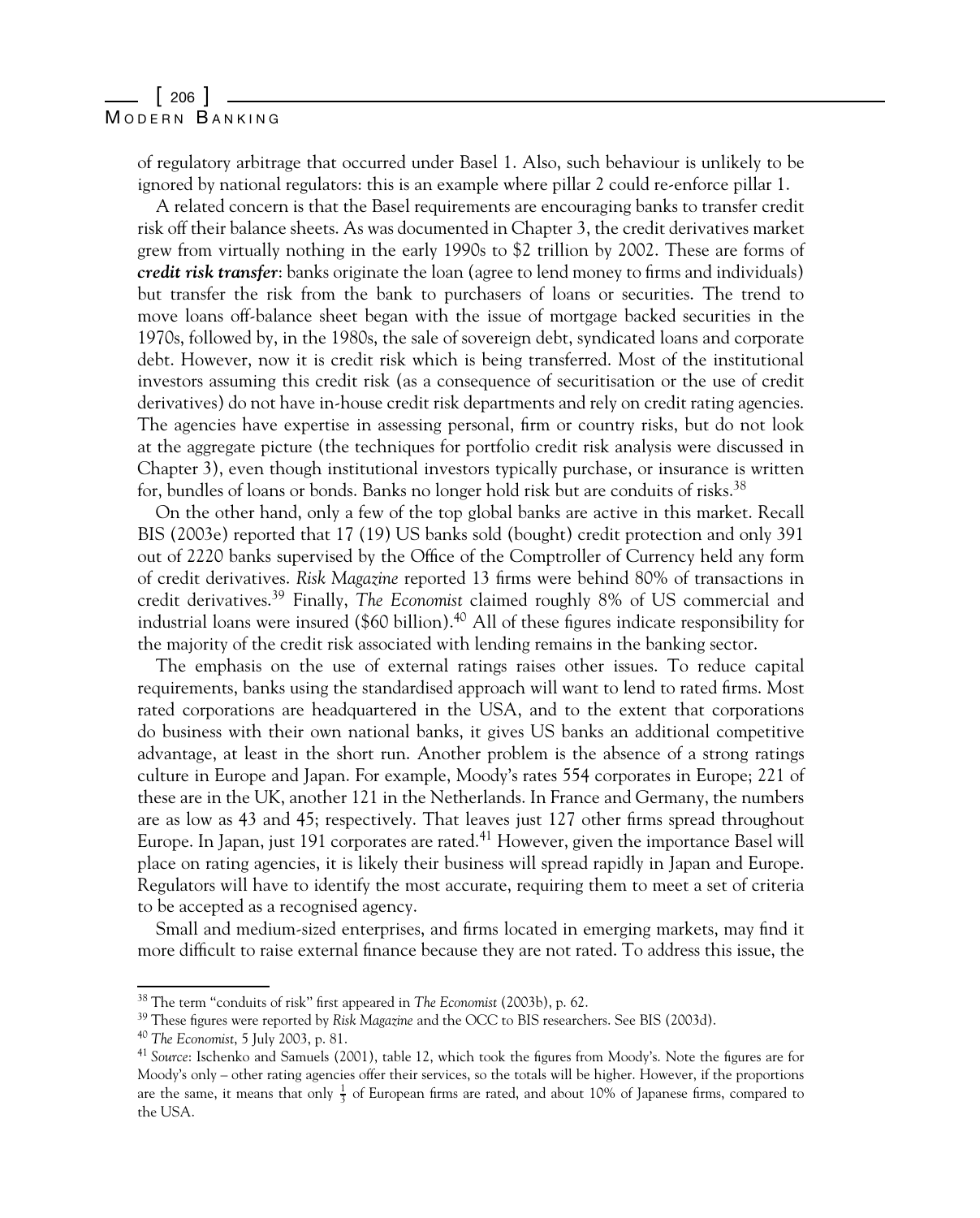#### [ <sup>207</sup> ] GLOBAL REGULATION OF BANKS

final document (2004) confirmed the use of an adjusted formula based on the IRB corporate risk weight for SMEs with sales revenues ranging from  $\epsilon$ 5 to  $\epsilon$ 50 million. Otherwise, if SMEs are classified as retail, they could benefit from the flatter risk curve noted earlier.<sup>42</sup> However, there is no allowance for portfolio diversification through SME exposure.

In the USA, only four agencies (Standard and Poor's, Moody's, Fitch IBCA and Dominion Bond Ratings) are officially recognised by the Securities and Exchange Commission (SEC), giving them effective control over the US market. This raises the issue of monopoly power in the ratings sector. A US congressional subcommittee has asked the SEC about its relationship with these agencies. The subcommittee has expressed concern that the arrangement could limit the operation of a free market and prevent consumer interests from being served. Just three of these rating agencies are global players, meaning they are exposed to even less competition outside the USA.

There is also a potential for conflict of interest because increasingly, ratings firms advise banks on their risk management systems. The ratings agency may be tempted to give higher ratings to banks acting on their advice, though this is unlikely provided there are effective firewalls between the ratings agency and its offshoot offering the advice. However, it could increase the number of banks using similar risk management techniques. The degree to which they are correlated will mean banks react in similar ways to changes in the financial markets/macroeconomy, thereby aggravating any boom or recession.

Excessive prescription is another problem. The final agreement (2004) is 251 pages, with detailed instructions given for the implementation of Basel 2, especially the new risk assets ratio. To quote Hawke, who was referring to the (2003c) document:

*''When I complained to the Basel Committee about the complexity of the paper, I am roundly admonished*... *'We live in a complex world. Don't quibble if we try to fashion capital rules that reflect that complexity'. But*... *the complexity we have generated goes far beyond what is reasonably needed to deal with sensible capital regulation. It reflects, rather, a desire to close every loophole, to dictate every detail, and to exclude to the maximum extent possible any opportunity for the exercise of judgement or discretion by those applying and overseeing the application of the new rules*... *Any effort to simplify runs the danger* {*of upsetting*} *compromises that have been hammered out.''* (Hawke, 2001, pp. 48–49)

The detailed computations needed if banks adopt either of the IRB approaches could discourage financial innovation and expansion into new markets because of the paucity of historical data necessary to compute PD and LGD. Also there are many recent examples where national regulators have encouraged healthy banks to merge with problem banks to avert a failure. Under Basel 2, any bank with IRB status will be reluctant to agree to such a merger if it means their IRB status is removed for several years because it will take that long to improve the risk management system of the weak acquisition. Thus, regulators could lose a useful tool in the resolution of banking problems, which could increase systemic risk.

Milne (2003) identifies another problem arising from too many rules. He argues that regulators may find it difficult to oversee the actions of banks that opt for the advanced

<sup>&</sup>lt;sup>42</sup> German banks are developing their own internal ratings of SMEs, using both financial ratios and measures such as quality of management. The ratings will influence a SME's loan rate but will be internal to the bank.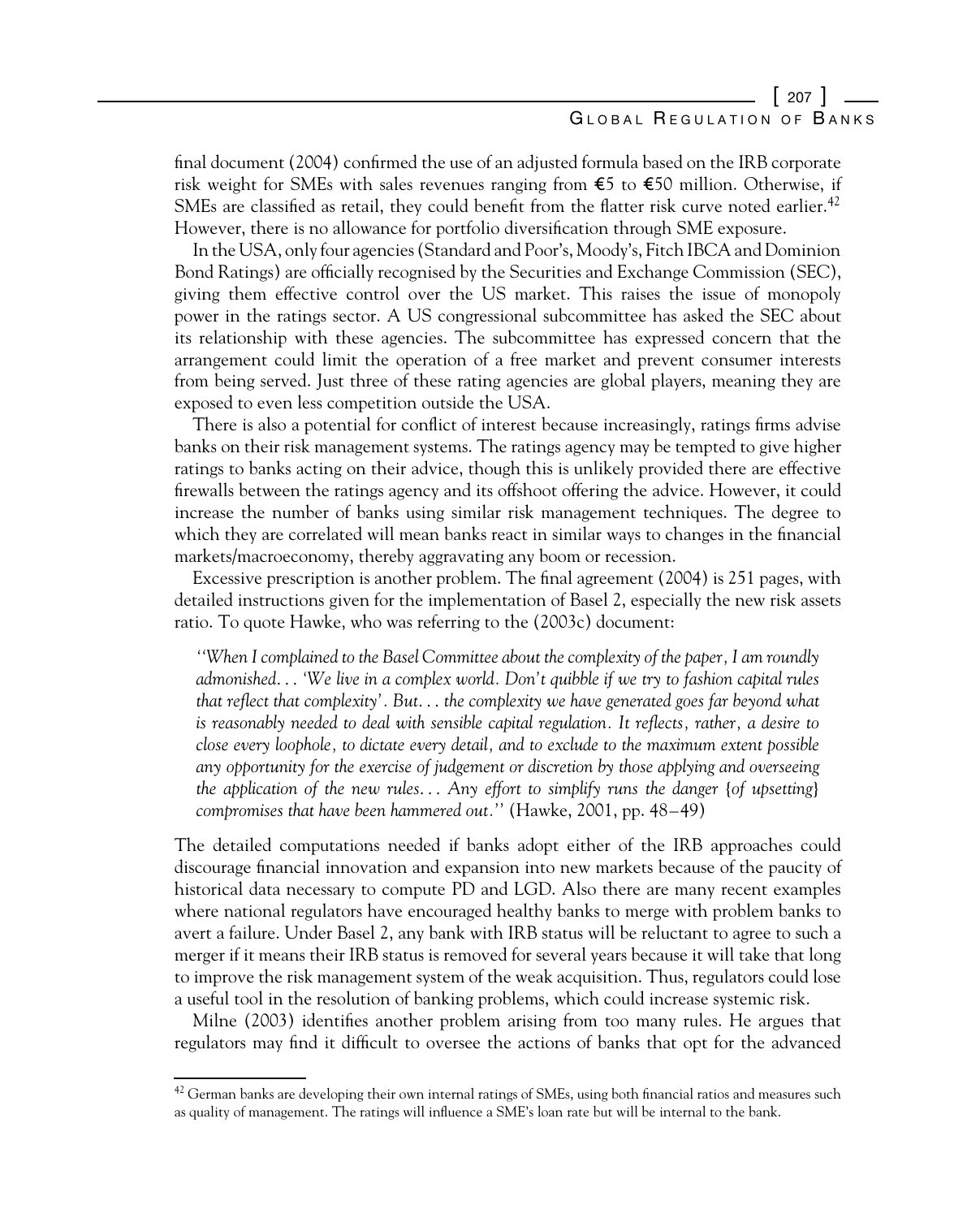#### [ <sup>208</sup> ] M ODERN B ANKING

approaches and compute their capital obligations in Basel 2. For example, if using the IRB approach they will compute PD and LGD using sophisticated models and a considerable amount of judgement. Independent analysts or supervisors may find it difficult to assess the quality of the risk management input at this level of sophistication, and it will pose a considerable challenge to their resources. There are ways of dealing with this problem, such as requiring external auditors to verify the quality of the capital adequacy requirements as assessed by the banks, or to have supervisors monitor the work of other national supervisors. However, these are costly options. Another possibility is to tighten up disclosure requirements so that banks (after some lapse in time to preserve confidentiality) had to disclose the detailed computations of PD and LGD. But by this time, it might be too late.

The treatment of operational risk (e.g. capital to be set aside based on gross income) is considered unworkable, and OR itself is difficult to quantify. These views are shared by academics and practitioners alike. The Americans rejected Basel 2 for most of its banks because, they argue, it is too costly for them to switch. Also, their regulators believe it is impossible to quantify operational risk, $43$  making the resulting capital charge inherently subjective. They argue operational risk should be part of pillar 2 – monitored by regulators, with no explicit charge. European officials want all banks to be able to use insurance on operational risk to reduce the OR portion of the capital charge, independent of the approach they adopt.

Ischenko and Samuels (2001) claim the Basel Committee's remarks indicate they are focusing on two risks. *Rogue trader risk*: such as Barings (1995) and Allied Irish Bank (2002). If banks were required to set aside explicit capital for this type of risk, it would give them a greater incentive to monitor their positions. *IT risk*: relates to the concern on the reliance of computer systems to complete large numbers of banking transactions. However, there have been no real disasters arising from computer failure, though liquidity has been strained in certain cases; ''9/11'' is a good example. Back-up systems meant, relative to the scale of the disaster, there was no serious disruption and minimal loss of data.

Ischenko and Samuels (2001) estimated that for some banks, adopting the Advanced IRB will reduce capital requirements by 10–20% compared to IRB. Citigroup Smith Barney (2003) concluded there was little difference by way of capital relief if the AIRB was used in place of IRB, but AIRB is significantly more costly to introduce. More generally, Ischenko and Samuels (2001) argue the banks primarily engaged in investment banking, asset management, proprietary trading, custody and clearing will be the most adversely affected by capital charges for operational risk (OR), because of the emphasis placed on setting aside capital for rogue trading or the collapse of a bank's IT system. For the more traditional bank with proportionately large amounts of credit related business, the OR charge will be small and the capital savings made from the new proposals for credit risk (especially if the bank adopts an advanced internal ratings approach) could be substantial.

Three quantitative impact studies were conducted by the Basel team. The results of the first two indicated higher capital charges (compared to Basel 1) in the majority of cases, and in response to these findings, the proposals were revised. The final quantitative study was

<sup>&</sup>lt;sup>43</sup> Even though the Basel third quantitative impact study (Basel, 2003b) indicates quantification is feasible.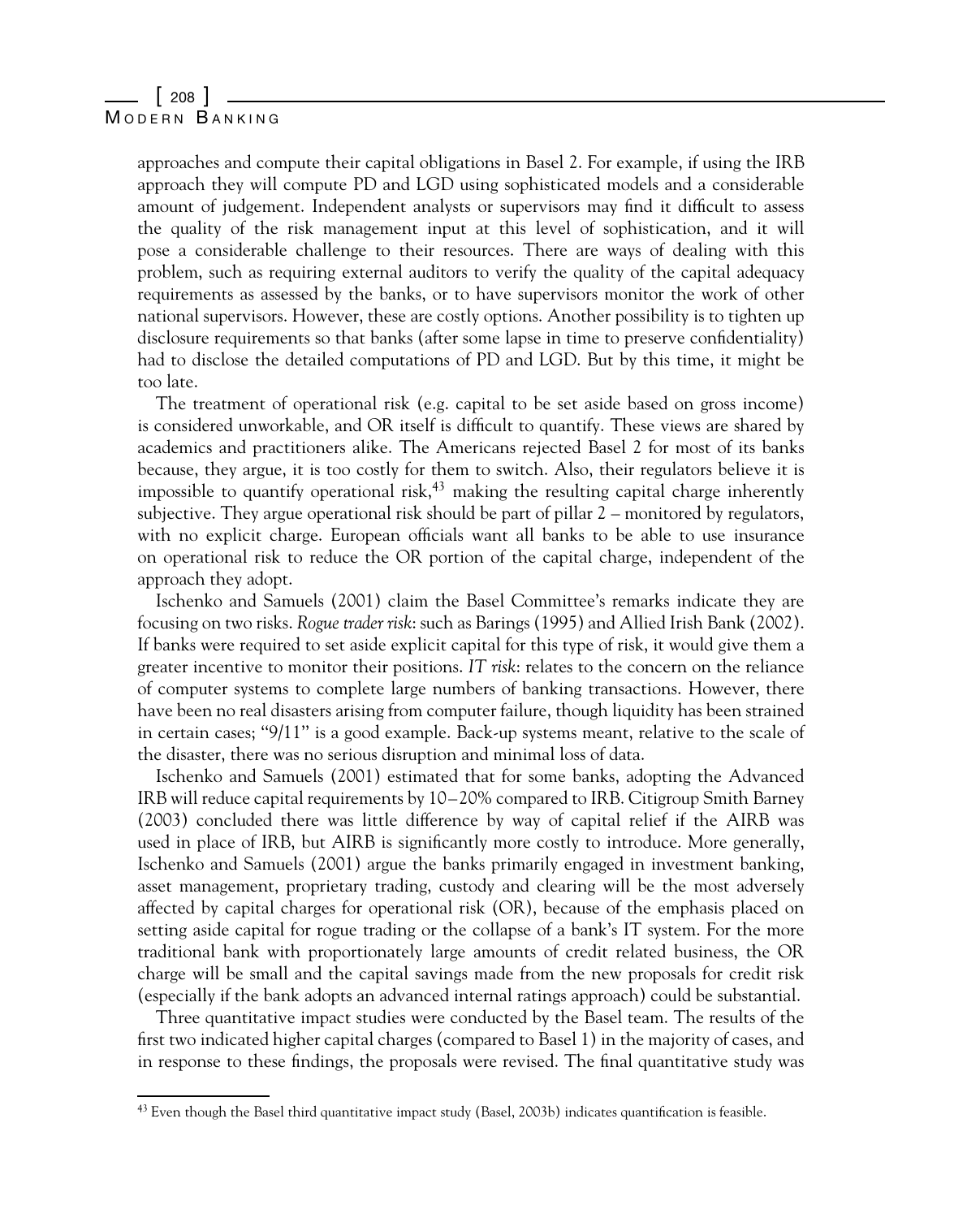|                     | Standardised (%) |     | IRB Foundation (%) |                         |            | IRB Advanced (%) |      |     |       |
|---------------------|------------------|-----|--------------------|-------------------------|------------|------------------|------|-----|-------|
|                     | Mean             | Max | Min                | Mean                    | <b>Max</b> | Min.             | Mean | Max | Min   |
| $G-10$ group 1      | 11               |     | $84 - 15$          | $\overline{\mathbf{3}}$ |            | $55 - 32$        | $-2$ | 46  | $-36$ |
| $G-10$ group 2      | 3                | 81. | $-23$              | $-19$                   | 41         | $-58$            |      |     |       |
| $EU$ group $1$      | 6                | 31  | $-7$               | $-4$                    | 55         | $-32$            | $-6$ | 26  | $-31$ |
| EU group 2          | 1                | 81  | $-67$              | $-20$                   | 41         | $-58$            |      |     |       |
| Other groups $1\&2$ | 12.              | 103 | $-17$              | 4                       | 75         | $-33$            |      |     |       |

**Table 4.5 Percentage Change<sup>∗</sup> in Capital Requirements**

<sup>∗</sup> The percentage change in minimum capital requirements, compared to the current Basel 1 Accord. *Source*: BIS (2003b), table 1.

initiated in October 2002, and the results (BIS, 2003b) published in May 2003. 188 banks from 13 G-10 countries, and 177 banks from 30 other countries took part in the third study. Banks were divided into group 1 (globally active, diversified, large banks, with tier 1 capital in excess of  $\epsilon$ 3 billion) and group 2 (smaller, more specialised). Table 4.5 summarises the key findings. After the revisions implemented from the consultation documents, the findings were much more positive, especially if banks adopt one of the two advanced procedures which rely on their own internal ratings system. Table 4.5 shows that the average capital reduction is between 2% and 6% for globally active banks.

Compared to the previous two quantitative impact studies, the findings were much more positive, especially if banks adopt one of the two advanced procedures which rely on their own internal ratings system. As can be seen from the Min and Max columns, the variation is considerable. Recall the objective of Basel 2: to bring in more sophisticated systems of risk measures so that banks could set aside capital for market, credit and operational risk, but with no change to overall capital burden (compared to Basel 1) or even a reduction in it. For banks using the standardised approach, column one shows the capital charge is higher, especially for the G-10 group 1 and the ''other'' category – countries including Australia, Hong Kong, Norway, Singapore and a large number of emerging market countries such as China, Russia, Hungary, the Czech Republic, India, Malaysia, Thailand and Turkey. While most G-10 group 1 banks are likely to have systems in place to qualify for the IRB foundation or advanced approaches,<sup>44</sup> this is not the case for many of the banks headquartered in countries from the "other" category.

If the IRB foundation approach is used, the capital charge will fall for most banks, but again, it increases for the G-10 group 1 banks and the "other" category. The report notes that G-10 group 1 banks have, on average, less retail activity than group 2 banks – banks with large retail exposures tended to do better because the new risk weightings are lower compared to Basel 1, with the exception of past due assets. Furthermore, the standardised approach was used by most of the banks to compute operational risk figures; a few used the basic indicator approach; only one used the advanced approach.

<sup>44</sup> In addition, the report notes that G-10 group 1 banks have far less retail activity than group 2 banks – banks with large retail exposures tended to do better because of the new risk weightings.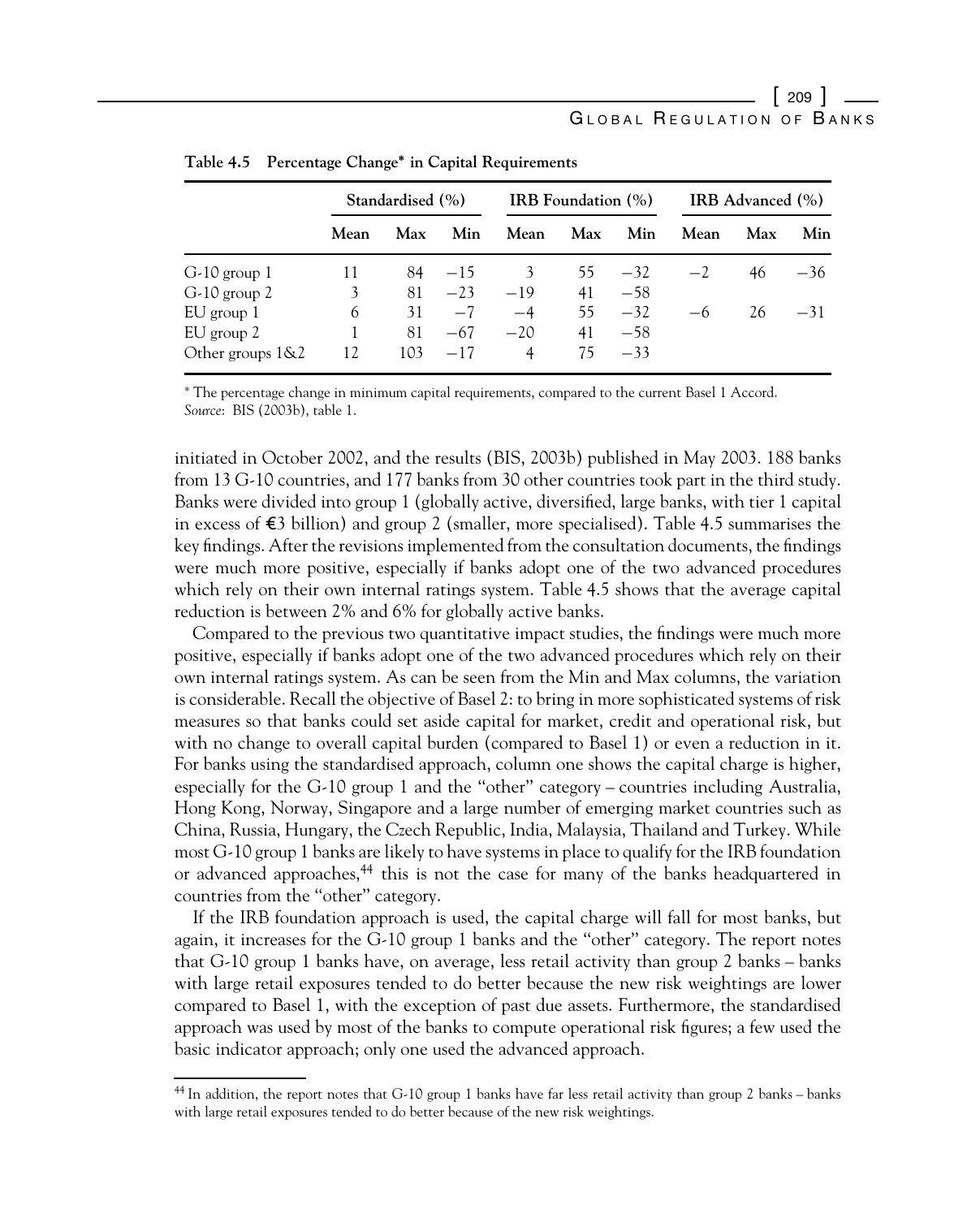#### [ <sup>210</sup> ] M ODERN B ANKING

Table 4.5 shows that for banks adopting the IRB advanced approach, average capital charges will fall. Note, however, that very few banks in the ''other'' category will have the systems in place to qualify for this approach. Indeed, there were so few banks from the IRB category that they could not be reported because of fears they could be identified.

Basel 2 could prove most onerous for the ''other'' group, many of which come from emerging markets, not necessarily because they are inherently riskier but because they do not have sophisticated risk management systems in place.

The Min and Max columns show the wide variation of impact the Basel 2 framework will have. No matter what approach is used, some banks stand to gain a great deal, while others will suffer a large increase in the capital charge.

For the more sophisticated banks that experience a reduction in their capital requirements, more capital will be released. If, overall, more capital is released than set aside, ''surplus'' capital will emerge. Too much capital will increase competition, encourage consolidation (capital surplus banks will be looking for capital weak banks), and possibly greater risk taking. The latter outcome would be a bit of an irony: regulators, by creating a situation of surplus capital, end up encouraging the banks to engage in riskier activities.

It appears that banks in most of the G-10 countries are quite advanced in their preparations to adopt pillar 1 of Basel 2. In a recent survey,<sup>45</sup> over  $75\%$  of large (assets in excess of \$100 billion) and medium-sized (assets ranging from \$25 to \$99 billion) banks in North America, Europe and Australia are planning to be using IRB by 2007 and to have IRB Advanced by 2010. Over 60% of European banks report being at the ''implementation'' stage, compared to 12% in the USA and 27% in Asia and the emerging markets. Progress on meeting Basel 2 operational risk requirements has been slower, with less than half the North American, European and Australian banks expecting to be using the Advanced Measurement Approach (AMA) by 2007, rising to 70% by 2010. About 62% consider their preparations for pillars 2 and 3 to be ''poor'' or ''average''. For the larger banks the cost of complying with Basel 2 ranges from between  $\epsilon$ 50 million (60%) and  $\epsilon$ 100 million (33%). The majority of medium-sized banks (more specialised) are expecting the cost to be less than  $\epsilon$ 50 million.

## **4.5. Alternative or Complementary Approaches to Basel**

The Basel Committee claims that Basel 2 has been designed to encourage banks to use their own internal models to compute a capital charge. Critics argue the incentives are not there, the approaches discussed in this section are examples of *incentive compatible regulation*: the objective is to improve the incentive of individual banks to have accurate risk management systems, either through use of the market or regulators, or both.

### **4.5.1. The Pre-commitment Approach**

This proposal would deal with private banks' criticism of Basel, that if a bank is allowed to use its own internal model, the minimum capital requirement is too high because it is

<sup>45</sup> All the figures in this paragraph come from *The Banker* (2004), pp. 154–165. The article is based on a survey of 200 global leading banks undertaken by FT Research for Accenture, Mercer Oliver Wyman and SAP.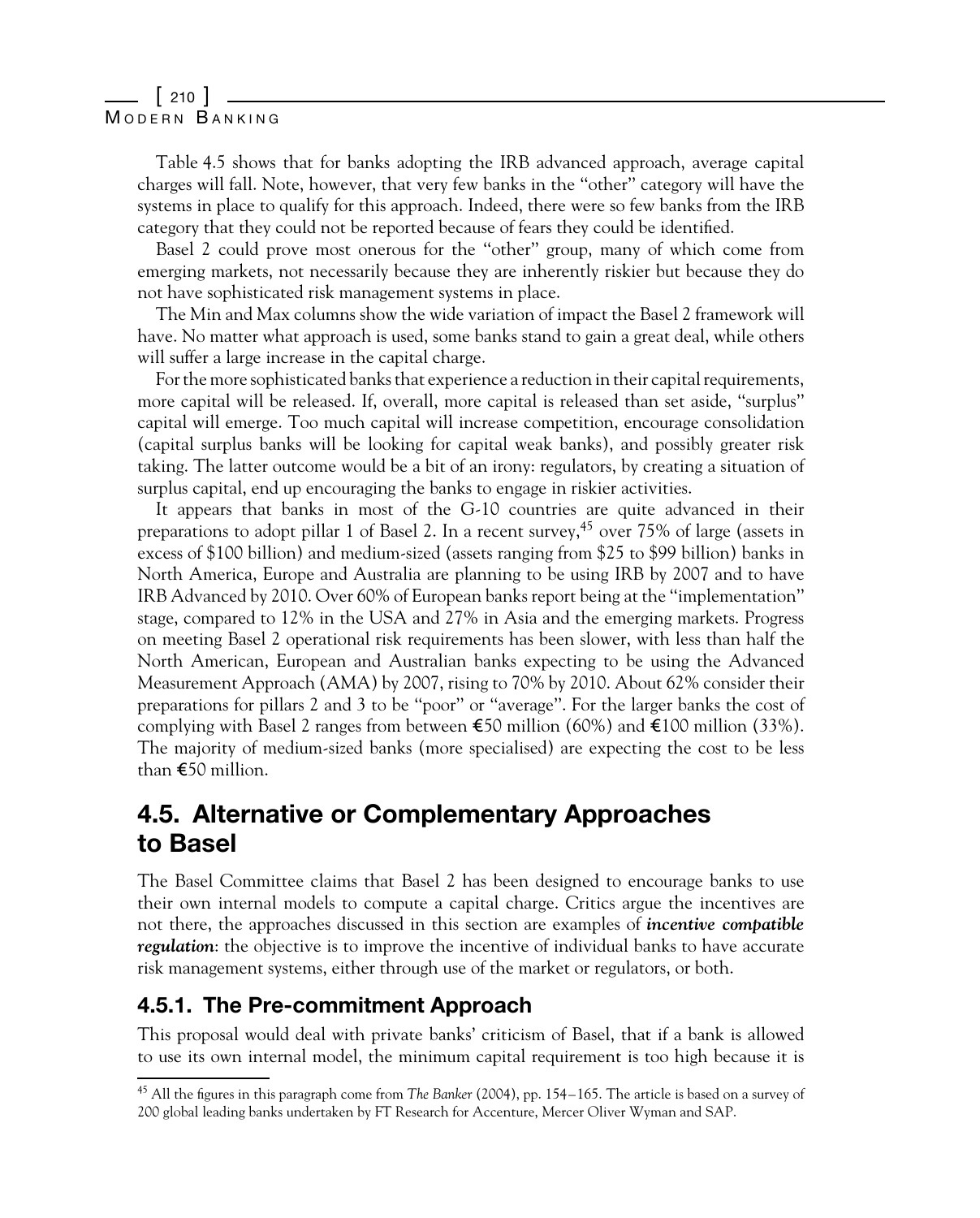based on VaR multiplied by 3 or even 4. The larger banks claim this requirement creates a disincentive to use more sophisticated models of risk management.

The Fed's *pre-commitment* proposal (1995): The Federal Reserve suggested that banks and trading houses ''pre-commit'' a level of capital they believe to be necessary to cover losses arising from market/trading risks. The amount pre-committed would be based on the bank's own VaR model.

At the end of a specified period, the regulator would be able to impose penalties (e.g. a fine or a non-monetary fine, such as not being able to incur certain types of market risk over a period of time) on a bank which failed to set aside enough capital. If the bank over-commits, it penalises itself by setting aside too much capital.

Such a system would remove the responsibility of the regulator to endorse a particular model, which is necessary in Basel 2's internal model approach. It gives each firm an incentive to find the best model and to add the appropriate multiplication factor to the estimate of possible losses to ensure against incurring a penalty.

The problem with pre-commitment is that banks are penalised at a time when they are under-capitalised – similar to the pro-cyclical problem discussed in Basel. Also, if all banks failed to meet their target because of an unexpected event, it could create systemic problems itself.

### **4.5.2. Subordinated Debt**

Another example of an incentive based approach is that all banks be required to have a certain percentage of their capital in *subordinated debt*: uninsured, unsecured loans which are junior to all other types of lender, that is, the lenders would be the last to be paid off in the event of bankruptcy. However, a number of issues need to be dealt with if it is to be successful. A clear signal that these creditors will not be bailed out is necessary. Thus, only well-informed buyers, such as institutional investors, should have access to it, which could be done if the debt is issued in very high denominations. The choice of correct maturity is also important. If too short, there is a reduced incentive to monitor. If too long, banks would issue the debt at infrequent intervals, and the market would be unable to give an indication of its view on that debt, which would undermine market discipline. Most proposals suggest a maturity of at least 1 year. The amount suggested is between 2% and 5% of total assets, with a reduction in capital contributions to ensure a fair capital burden. Some propose quarterly debt issues so the market can adequately signal the banks' debt value. However, there is a question of whether even the largest banks could issue this debt so frequently. Subordinated debt is most likely to work with the largest banks, i.e. with assets of at least \$10 million. For smaller banks, the transactions costs would be high and it is unlikely there would be enough liquidity for small bank issues, meaning the spreads would convey very little information. To be effective, regulators must take punitive action if the yield on the debt falls below a certain level, e.g. the equivalent of BBB corporate debt or junk bond yields on the secondary market. The regulators would then intervene and declare the bank insolvent.

There are a number of advantages arising from the use of subordinated debt. The holders of the subordinated debt, sophisticated creditors, have a strong incentive to monitor the actions of the bank because they lose all their investment in the event of failure. If traded,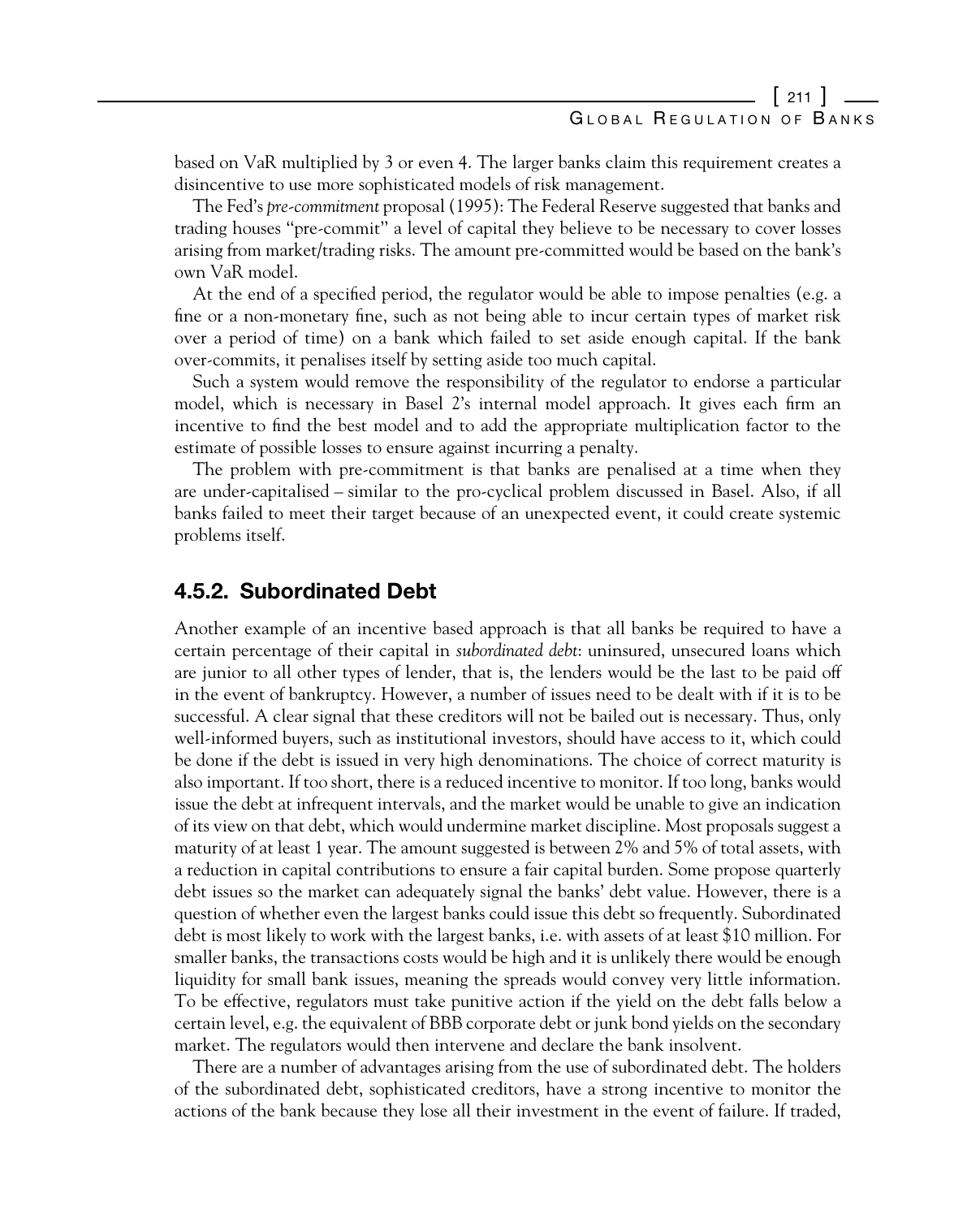#### [ <sup>212</sup> ] M ODERN B ANKING

the debt would be a means of providing a transparent, market price of the risk a given bank is taking. Finally, regulators in some countries (e.g. the USA) are required to take prompt, corrective action or a least a cost approach when dealing with a problem bank. Regulators would be concerned about runs on debt if there were any rumours about the condition of the bank, which would reinforce this requirement.

There are also disadvantages. First, the same rules would apply to all banks above a certain size, independent of the type of bank, its management and the riskiness level. The use of such debt also implies that bank regulators have access to less information than the market place, since the idea is to use sophisticated investors to provide early warning of problems via the sale of the debt. In some developed economies, such as the USA, the opposite is true. Ely (2000) states that a US bank with assets of \$100 billion pays bank regulators over \$4 million in fees, which should be enough for all the bank's financial information to be carefully examined. By contrast, the market relies on the publication of quarterly indicators, and does not have access to detailed information that regulators have. Second, if each bank subsidiary in a financial holding company structure was required to issue subordinated debt, there would be two-tier disclosure with the regulator: at the FHC consolidated level and at subsidiary level. This would be costly for the banks. Next, in the case of a financial conglomerate the issue arises as to which parts of the conglomerate would have to comply with the requirement to issue such debt. Also, problem banks would be tempted to avoid full disclosure or massage the figures at the time the debt was issued. However, with the Sarabane Oxley rules, the bank executives run a high risk of jail or heavy fines. As was noted above, if the debt was issued quarterly, it would be costly for the bank and could mean the market was flooded with bank debt, thereby forcing up yields, which merely indicated excess supply rather than anything inherently wrong with the bank. Yields would also be forced up in times of systematic problems, for example, in 1998 with the LTCM and Russian government debt default.

Finally, requiring banks to issue subordinated debt might cause market manipulation. For example, an institutional investor could buy up a large portion of a bank's subordinated debt and short sell its common stock at the same time. The speculators would then dump the debt in an illiquid market, forcing up the yields, which could trigger intervention. This would be likely to cause the stock price of the bank to fall, at which time the investor closes out the short position: the gain would exceed the loss on the sale of the SD. Bank management could do nothing about it – a bank can buy back its own common stock but its management would not be allowed to buy subordinated debt.

### **4.5.3. Cross-Guarantee Contracts**

Ely (2000) argues this is another market oriented method to encourage banks to be safe and sound. A cross-guarantee contract is a form of private insurance against insolvency. The guarantors provide unconditional guarantees of the financial firms' (including banks) liabilities. It would be negotiated on a firm by firm basis, and to operate in the financial sector, a firm would be required to find a guarantor. The guarantor would be paid a premium that would reflect how risky each bank's activities were. In a simplistic example, a retail bank offering a diversified range of intermediary services would be far less risky than a firm specialising in proprietary trading.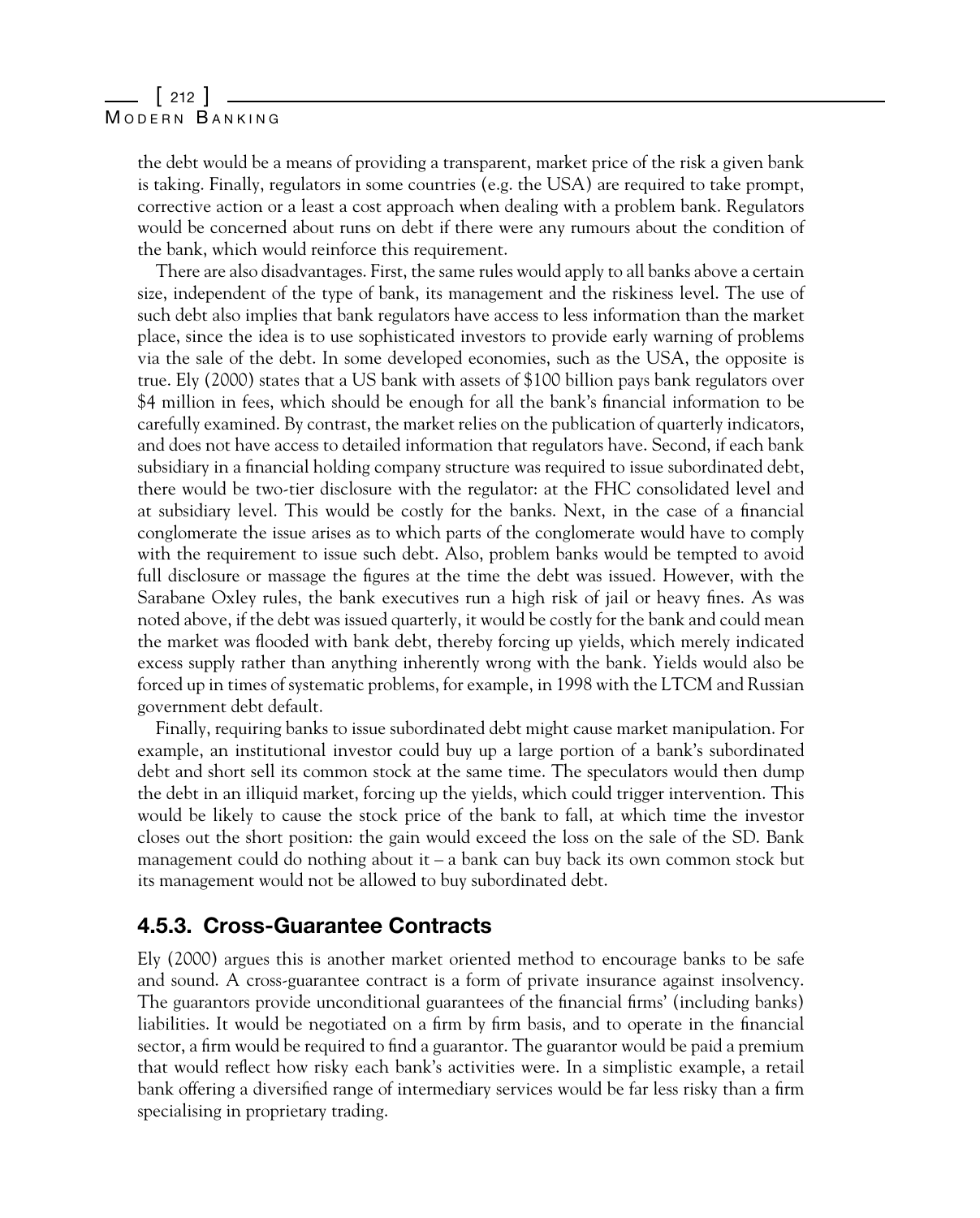[ <sup>213</sup> ] GLOBAL REGULATION OF BANKS

The guarantor and guaranteed firm would jointly agree on a supervisor to monitor compliance with the cross-guarantee contract; hence supervisory arrangements would apply to a particular bank according to the risk profile of that particular bank's assets. It would get rid of the ''one size fits all'' approach, though so do the Basel 2 proposals. Also the large

universal banks would need a group of guarantors, and close monitoring of the guarantors would be necessary to ensure they have the funds to cover an insolvency.

## **4.6. International Financial Architecture**

TEAM PARTIES

#### **4.6.1. The Meaning of International Financial Architecture**

Though the term ''international financial architecture'' is relatively new, institutions such as the Basel Committee have been working towards a common system of regulating global banks for over two decades. National bodies concerned with containing national crises, such as Sweden's central bank and the Bank of England, have been around for centuries.

However, the agenda for *international financial architecture* is much broader, bringing together the various organisations dealing with international finance in an attempt to regulate banks, other global financial institutions and the financial system as a whole. The objectives are to design a global financial structure, and a means of regulating and coordinating institutions within that structure, to minimise the probability of a major financial crisis occurring. Also, to have in place methods for dealing with a crisis, should it occur.

Table 4.6 shows the key global institutions concerned with preserving the stability of the international financial system. These organisations focus on the international coordination of regulations in a particular area, including banking, securities, insurance and accounting. The exception is the Financial Stability Forum, which is trying to ensure the *effective implementation* of all these rules. For example, at its September 2003 meeting, the FSF identified a number of areas which, in their view, required close monitoring and/or action. The issue of credit risk transfer (CRT) from the banking sector to non-banking financial areas, notably the insurance sector, which is arising from the use of credit derivatives (see Chapter 3). It reported that a work plan had been set up to investigate the issue and address concerns about financial stability posed by CRT. The need for greater transparency in the reinsurance industry was also discussed, as was the role of offshore financial centres in an increasingly integrated global financial market. It looked forward to stronger arrangements by these centres in the areas of supervision, information exchange and regulation. Other areas considered were corporate governance and auditing standards.46

There are other organisations which also focus on the broader picture, including the IMF and the World Bank. The *International Monetary Fund* (IMF) was created by the 1944 Bretton Woods Agreement. With a membership of 182 countries, its primary concern is with the balance of payments, exchange rate and macro stability, with a responsibility for economic surveillance around the world. Member countries are encouraged to meet

<sup>&</sup>lt;sup>46</sup> BIS (2003), "The Financial Stability Forum Holds its 10<sup>th</sup> Meeting", *Bank for International Settlements Press Release*, 11 September 2004. Available at www.bis.org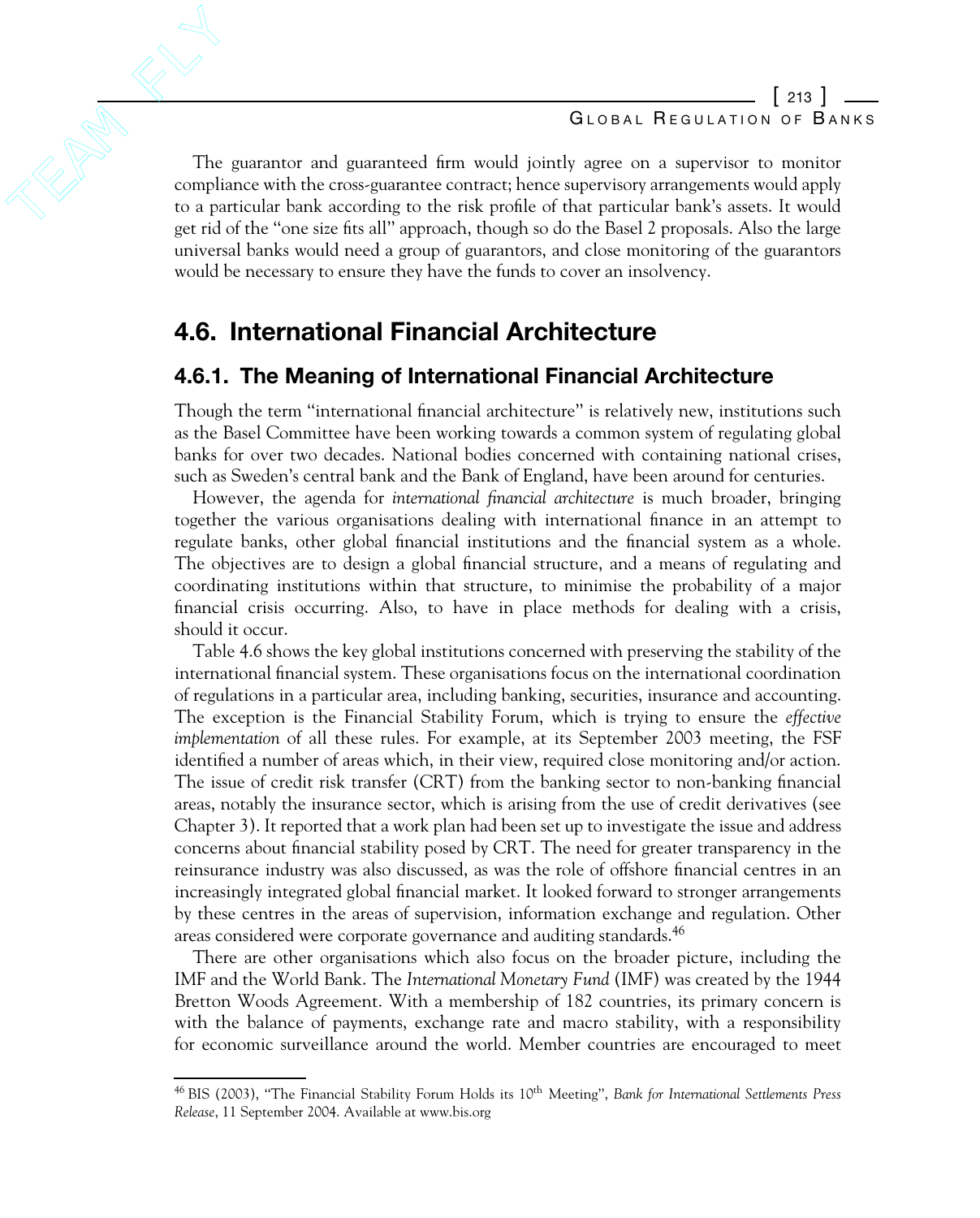#### [ <sup>214</sup> ] MODERN BANKING

| Name                                                                           | Date<br>Established | Objective                                                                                                                                                                                                                                                                                                                                                                                                                    | <b>Who Meets</b>                                                                                                                               | Membership                                                                                                   |  |
|--------------------------------------------------------------------------------|---------------------|------------------------------------------------------------------------------------------------------------------------------------------------------------------------------------------------------------------------------------------------------------------------------------------------------------------------------------------------------------------------------------------------------------------------------|------------------------------------------------------------------------------------------------------------------------------------------------|--------------------------------------------------------------------------------------------------------------|--|
| <b>Basel Committee</b><br>on Banking<br>Supervision                            | 1975                | Supervision of international<br>banks but many countries (e.g.<br>EU states) apply standards to all<br>banks                                                                                                                                                                                                                                                                                                                 | $Supervisors +$<br>central bankers<br>from $G-10$                                                                                              | 12 countries $+$<br>observer status: E<br>Commission, ECB,<br><b>BIS</b> Financial<br><b>Stability Group</b> |  |
| International<br>Organisation of<br><b>Securities</b><br>Commission<br>(IOSCO) | 1990                | Pre-dates 1990 but membership<br>increased after that date.<br>Supervisors of securities firms                                                                                                                                                                                                                                                                                                                               | Supervisors of<br>securities firms<br>(e.g. SEC, FSA)                                                                                          | 91 countries                                                                                                 |  |
| International<br>Association of<br>Insurance<br>Supervisors<br>(IAIS)          | 1994                | Supervisors of insurance firms                                                                                                                                                                                                                                                                                                                                                                                               | Supervisors of<br>insurance firms                                                                                                              | 80 countries                                                                                                 |  |
| International<br>Accounting<br><b>Standards</b><br>Committee<br>(IASC)         | 1973                | To harmonise accounting rules<br>world-wide. Set up the IASB to<br>implement agreed global<br>accounting standards.                                                                                                                                                                                                                                                                                                          | 3 or 4 day<br>meetings per<br>annum                                                                                                            | 16 delegations – each<br>with 3 members plus<br>observers                                                    |  |
| International<br>Accounting<br><b>Standards Board</b><br>(IASB)                | 2001                | To implement a set of global<br>accounting standards. Advised<br>by a 49 member Standards<br>Advisory Council                                                                                                                                                                                                                                                                                                                | Monthly meetings                                                                                                                               | 14 members from 9<br>countries                                                                               |  |
| Financial<br><b>Stability Forum</b><br>$(FSF)^*$                               | 1999                | To advocate stronger<br>development & implementation*<br>of international standards; to<br>access, identify and take joint<br>action on vulnerable points that<br>could undermine the stability of<br>the international financial<br>system; to improve information<br>flows, coordination and<br>cooperation among the various<br>members. No executive role but<br>rather, to encourage the other<br>groups to take action | $Supervisors +$<br>international<br>supervision<br>bodies, central<br>banks $(+ECB)$ ,<br>finance ministries,<br>IMF, World Bank,<br>OECD, BIS | $G-7 +$ Australia,<br>Hong Kong,<br>Netherlands,<br>Singapore (42)                                           |  |

**Table 4.6 International Organisations Concerned with Financial Stability**

<sup>∗</sup> FSF: emphasis on EFFECTIVE implementation of standards, rather than devising them.

G-30: The Group of 30: a private group of very senior representatives from the private and public sectors and academia.

Objective: to improve understanding of international economic issues.

G-7: Canada, France, Germany, Japan, Italy, UK, US.

G-8: as above + Russia.

OECD: G-10: G-7 plus Netherlands, Belgium and Sweden + Switzerland – joined in 1984.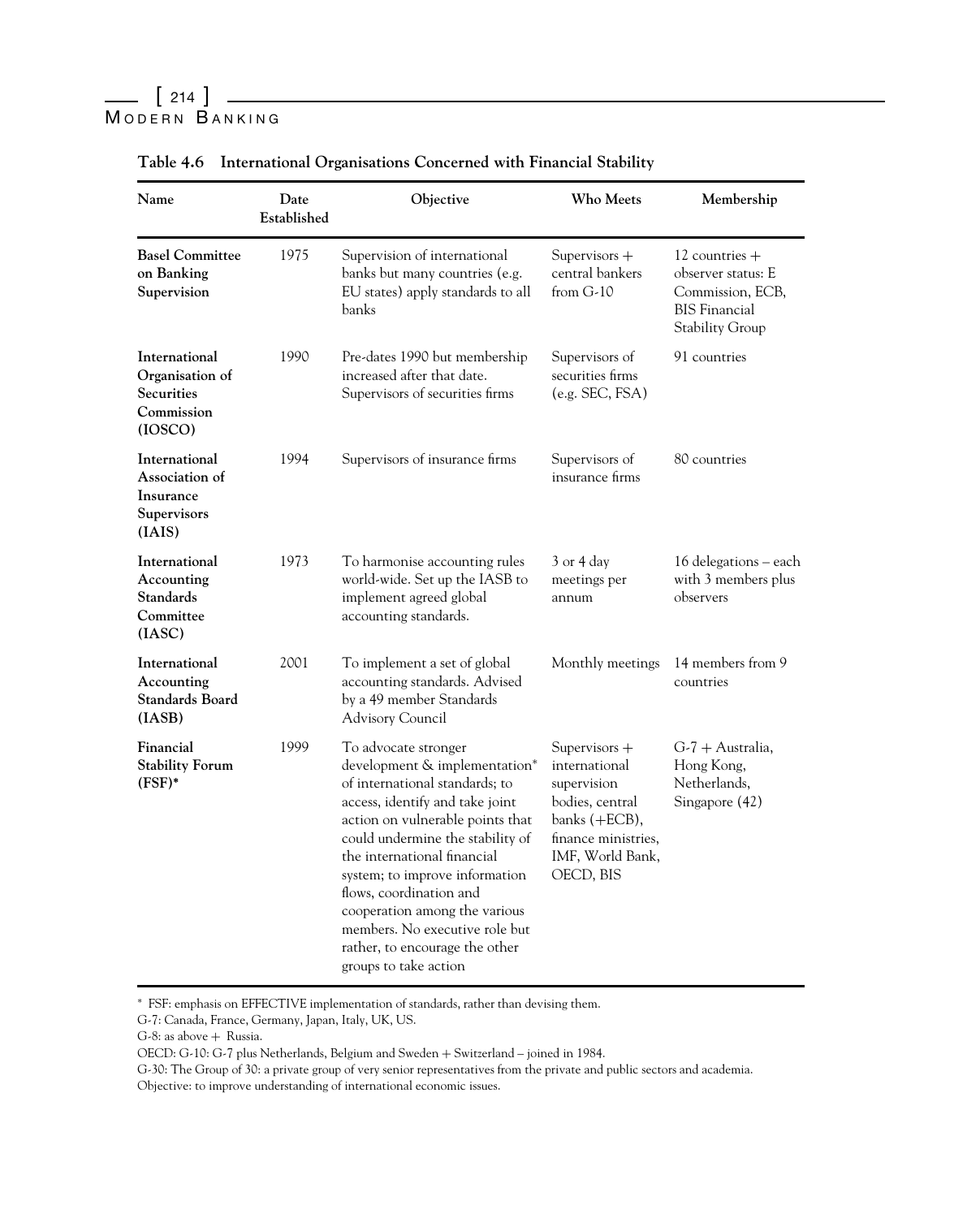#### [ <sup>215</sup> ] GLOBAL REGULATION OF BANKS

macroeconomic targets. Also, since the 1980s, the IMF has been involved in rescheduling loans/facilitating new ones in the event of major problems (e.g. default or requests by sovereign countries to reschedule debt repayments). If a country is having problems repaying its external debt (private, public, or both), it puts pressure on lenders to extend financing in exchange for the Fund increasing its lending; and on problem debtor countries to implement macroeconomic adjustment programmes including meeting inflation targets and reducing the size of government debt relative to GDP.

The *World Bank* was also created by the 1944 Bretton Woods Articles of Agreement. The Bank is a development agency, arranging external finance for developing and emerging markets with little or no access to private lending. The external finance consists of project finance or loans, granted on condition that certain structural adjustments, etc. be made. It also encourages private foreign direct investment.

Both institutions have expanded their financial policy departments and are concerned with financial stability, but mainly at the macro level. The *Financial Sector Assessment Programme* (FSAP) is a joint programme run by the IMF and the World Bank. Introduced in 1999, it signalled that these institutions were intending to play a greater role monitoring and trying to preserve global financial stability. By April 2003, approximately 95 countries (both developed and emerging market) have either been, or are about to be, assessed. The assessments cover the macroeconomy, identification of points of vulnerability in the financial systems, arrangements for managing financial crises, regulation, supervision and soundness of the financial structure. There is a direct link with the Basel Committee and the WB/IMF through the *Core Principles Liaison Group*: its remit is to draw up methods for assessing different aspects of the financial sector and for setting up new capital standards. In its most recent public statement (IMF, 2003), concern was expressed that the programme is turning out to be costly, stretching IMF/World Bank resources. Though these reports are thorough, there is a question about their necessity, especially among the G-10 countries, which are reported on by the organisations such as the OECD and produce their own extensive statistics and analyses.

## **4.6.2. Ongoing Issues Related to International Bank Supervision**

International coordination of banking regulation and supervision has come a very long way since the formation of the Basel Committee in 1975. However, there continue to be a number of outstanding issues to be addressed.

### *Harmonisation of national supervisory arrangements*

Increasingly, bilateral meetings are being used to improve harmonisation between supervisors of different countries. They are used to exchange information and draw up memoranda of understanding (MOU). The MOU broadly defines the areas in which the information exchange takes place, dealing with ongoing financial issues and firms. For example, Evans (2000) reports the UK's FSA has over 100 MOUs with other supervisors. Keeping the lines of communication open in the event of serious cross-border problems is very important, and requires contact and communication at both the formal and informal level.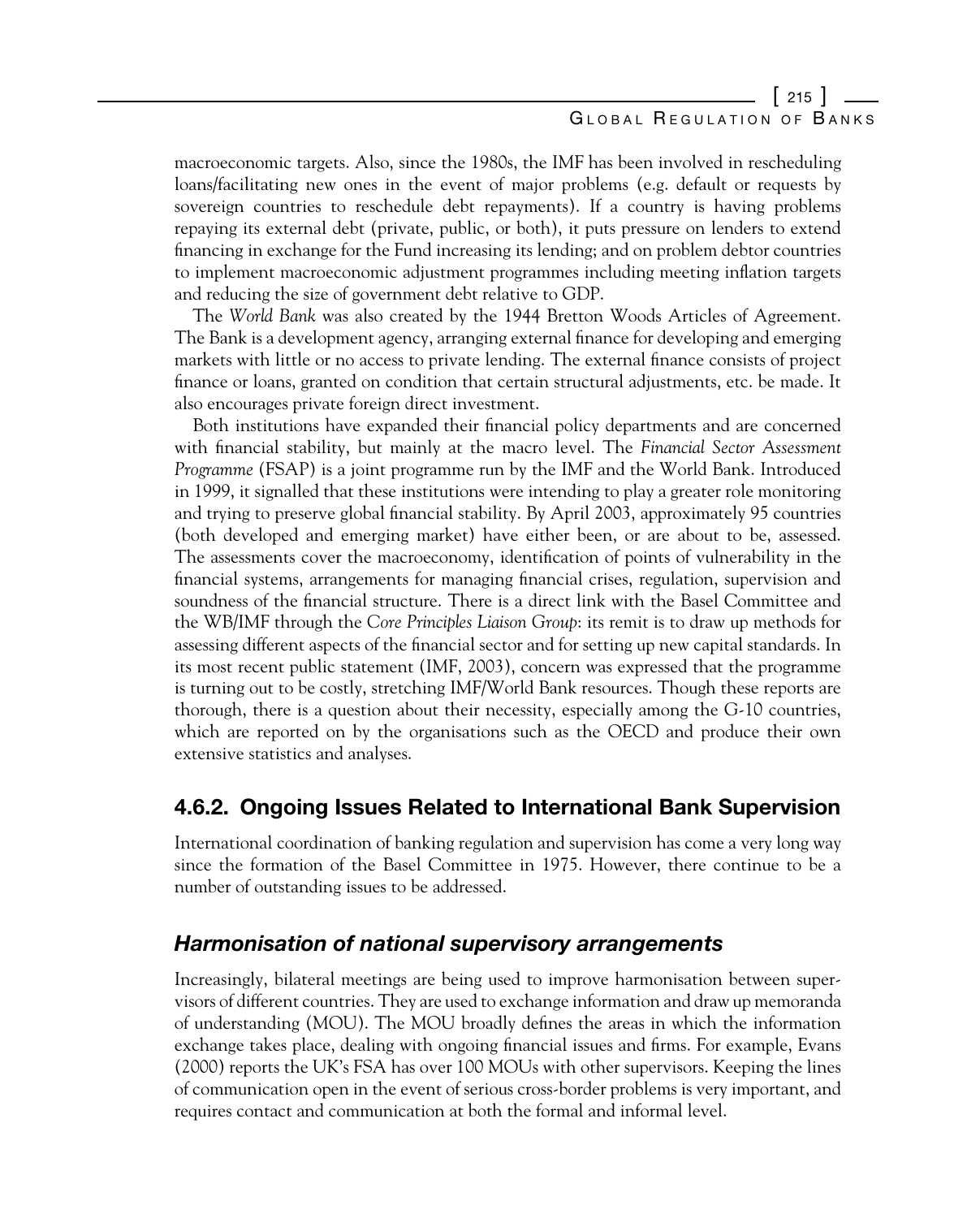### *Improved compliance*

Improved compliance with agreed standards set by bodies such as the Basel Committee. The traditional approach has been the assumption that once a standard (e.g. the Basel risk assets ratio) has been agreed upon, the members of the group would implement the new standard. However, there are problems with this method:

- Failure to apply the rules.
- Different interpretation of the rules (e.g. tier  $2$  capital Basel 1).
- In the case of Basel, a membership limited to developed countries, though this is changing.
- For organisations such as IOSCO and IAIS, the membership is so large and the secretariat so small (6 and 5, respectively with 91 and 80, respectively country members) that the rules are impossible to enforce, even if these organisations saw enforcement as part of their remit, which they do not.
- Basel and IOSCO have attempted peer review but abandoned it for lack of resources, issues related to confidentiality (e.g. how much information does a member pass to the peer member conducting the review?) and a reluctance on the part of one member to pass judgement on another because it could upset bilateral relationships. The IMF and World Bank may be able to monitor compliance to standards laid down by the international supervisors because they have the expertise and resources, and already have detailed knowledge of most countries' financial sectors. The FSAP is a good example, though these bodies are already concerned that the assessments are stretching their resources. There is a more fundamental issue about whether the IMF/World Bank can be policy advisors/assessors and also act as neutral intermediaries, should a sovereign nation encounter problems repaying their external debt.
- Incentives could be put in place to encourage countries to cooperate with a compliance assessment and make the results public. Incentives could include using the assessments to reinforce attempts at financial reform by a government, getting better ratings from external agencies and the markets, obtaining lower risk weights for government and bank borrowing in a given country, and being given better access to IMF and World Bank loans. Finally, the market would form a poor opinion of countries that did not publish their reports.

## *Improved disclosure*

Improved disclosure by financial firms is an important component of effective international supervision because it can improve market discipline. The disclosure can be direct, provided by the firms themselves (e.g. pillar 3 of Basel 2) or indirect, where the ratings published by independent rating agencies are used. A more radical suggestion is to use spreads on subordinated debt as an indicator of the health of a financial firm. The Federal Reserve Bank of Chicago has provided some evidence that these spreads are a significant indicator of the creditworthiness of banks but to date, there is no serious move to use them for supervisory purposes.

The Financial Stability Forum (2001) reported the results of a working group looking at disclosure by banks, hedge funds, insurance firms and securities firms. The purpose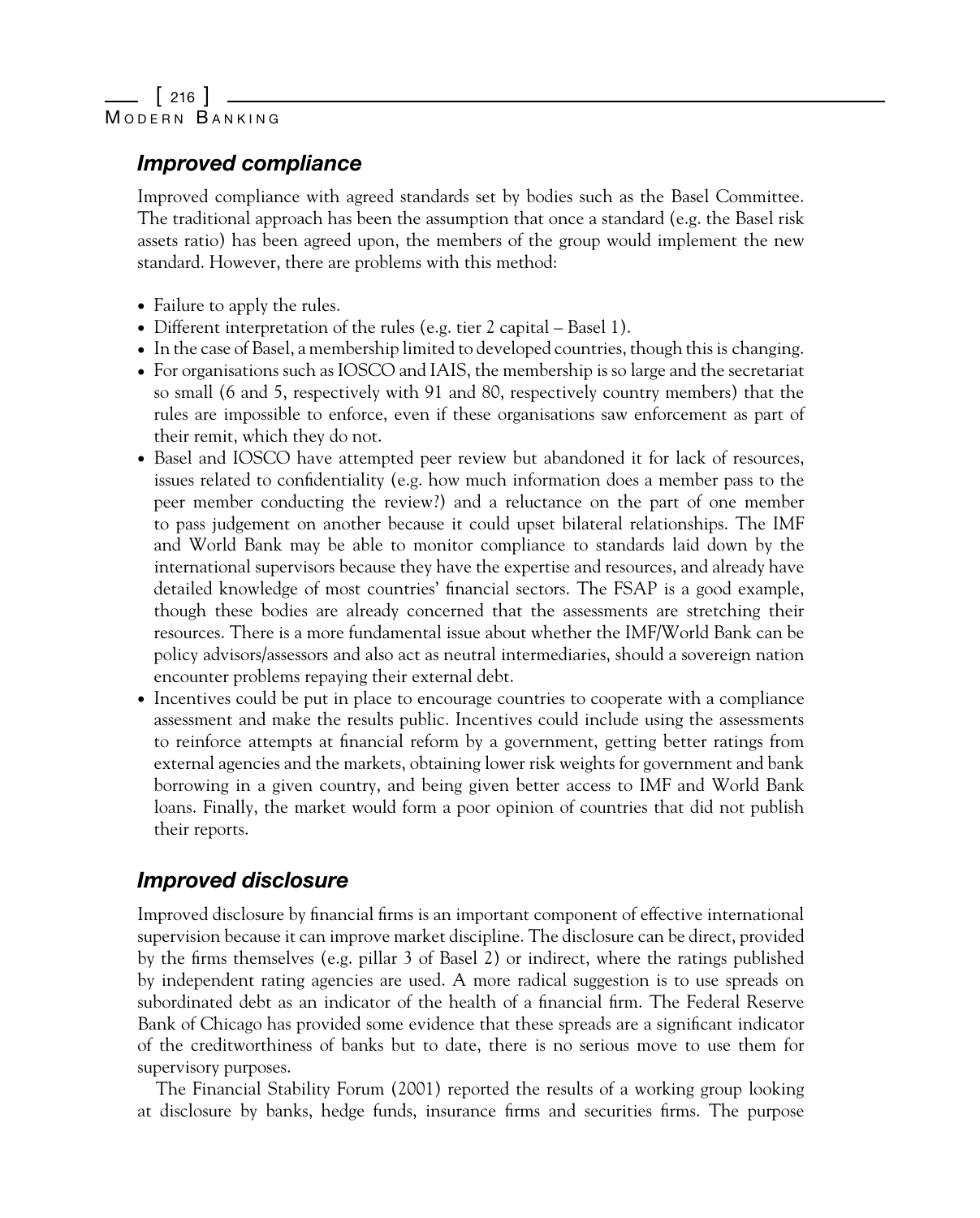### [ <sup>217</sup> ] GLOBAL REGULATION OF BANKS

of the exercise was to issue recommendations on an improved regime of disclosure and the incentives needed to ensure firms participate. The main recommendations called for timely disclosure (at least semi-annual and preferably quarterly) of financial data drawn from a firm's risk management practices. In addition to data on market risk, credit risk, liquidity risk, etc. qualitative information should be provided. The report also called for more information on intra-period disclosures or issues such as the methodology behind the production of statistics.

However, it is important to bear in mind the costs and benefits of disclosure. For example, supervisors rarely disclose the overall assessment of the riskiness of a particular bank because of the effect it might have on the markets if a bank is pronounced ''high'' risk. This in turn would adversely affect the incentives of the bank to fully disclose its position to the supervisors, and/or to go for broke in the hope of getting the bank out of a problem before the supervisor finds out.

### *Participation and cooperation by developing countries/emerging markets*

All of the key international bodies concerned with prudential supervision have their memberships dominated by the industrialised countries, while the developing nations are normally the recipients of aid and loan packages by the IMF, World Bank, etc. However, greater participation of the emerging market countries is vital if international financial stability is to be achieved, and this is beginning to happen. For example, 13 emerging market central banks are members of the Bank for International Settlements, in contrast to its predominantly western focus at the time of its establishment. The Basel Core Principles Liaison Committee has members drawn from developing nations.

### *Harmonisation of accounting standards*

There are significant differences in the application of accounting standards, even among industrialised countries. In the United States, pre-Enron, the standards were used to ensure that those looking at a firm's accounts would get a ''true and fair view'' of the firm. The result was a proliferation of accounting rules which, in Europe, are regarded as too onerous. Also, many non-Anglo Saxon countries view firms' accounts as serving a different purpose, such as providing information to creditors and employees. For example, in Germany, methods (e.g. for depreciation) using published accounts must be approved by the tax authorities because tax is determined from the published profits. By contrast, tax authorities in Anglo Saxon countries do not use these accounts to assess tax. In the USA, the Sarbanes–Oxley Act (2002) introduced new, stricter rules designed to prevent a repeat of the poor accounting practices discovered after the spectacular problems uncovered at the bankrupt Enron and WorldCom. External auditors for a firm may no longer offer consulting services, and there are strict new corporate governance rules which apply to all employees and directors of a company. CEOs and CFOs must certify the health of all reports filed with the Securities and Exchange Commission, and face stiff fines/prison sentences if they certify false accounts. A new independent board is to oversee the accounting profession. While the US experience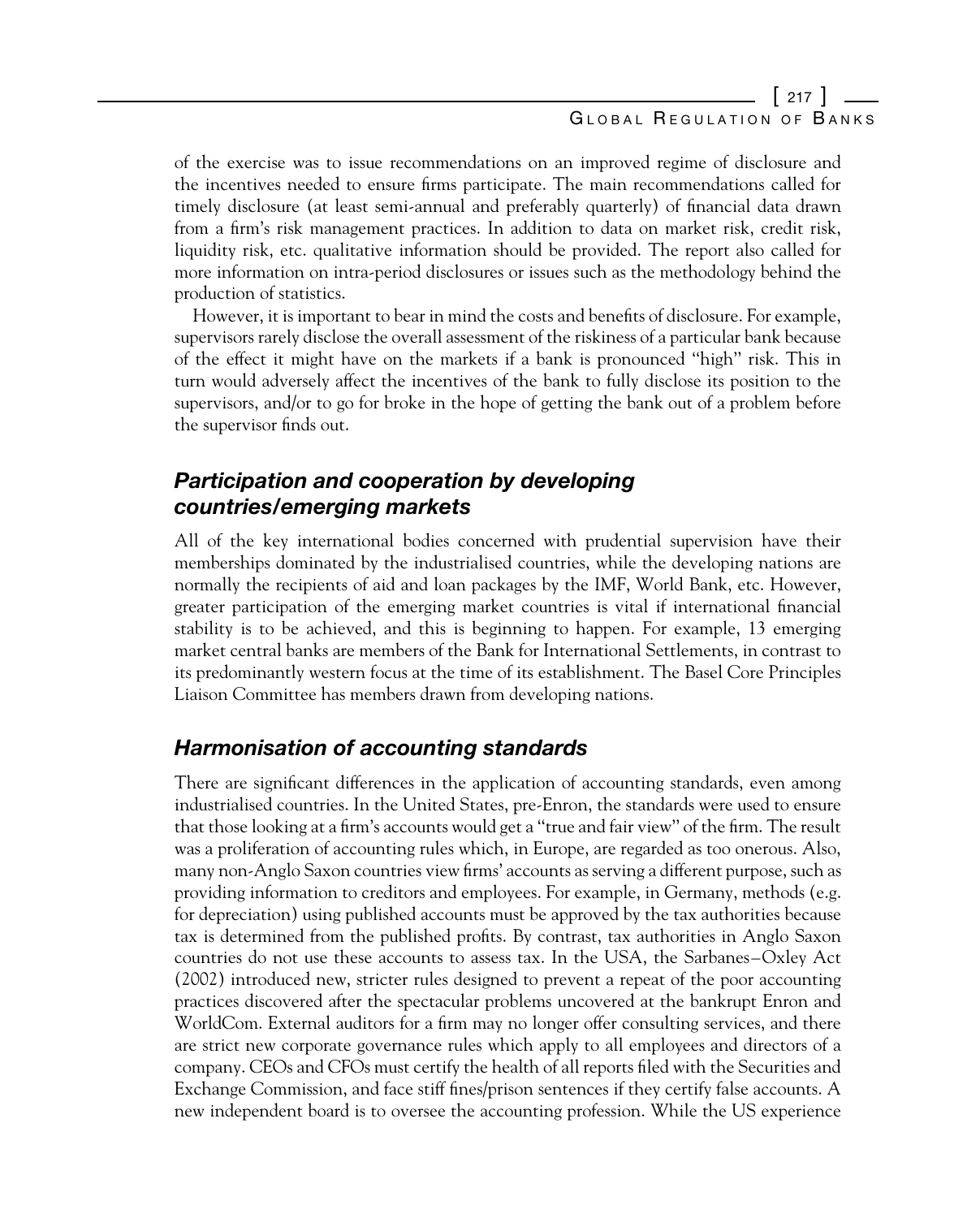#### [ <sup>218</sup> ] M ODERN B ANKING

prompted authorities in other countries to re-examine their laws, no country has introduced new laws similar to Sarbanes–Oxley.

There has been significant progress in the resolution of differences, and a convergence of global standards in accounting. In May 2000, IOSCO agreed to allow the International Accounting Standards Committee (IASC) to produce a set of 30 core accounting standards, that would apply globally. After some debate over structure, the International Accounting Standards Board (IASB) was formed in 2001, with 14 members, from 9 countries: 5 from the USA, 2 from the UK, and 1 member each from, respectively, Australia, Canada, France, Germany, Japan, South Africa and Switzerland.<sup>47</sup> A Standards Advisory Council (SAC) was established to advise the IASB. The IASB has produced one set of international accounting standards (IAS) so that a transaction in any country is accounted for in the same way. A firm meeting these standards could list themselves on any stock exchange, including, it is hoped, the New York Stock Exchange.

In June 2002, the European Commission (EC) agreed that all EU firms listed on a regulated exchange would prepare consolidated accounts in accordance with the IAS from 2005 onwards. In October 2002, it was announced that the IASB and the US Financial Accounting Standards Board (FASB) were committed to achieving convergence between their respective standards by 2005. Should convergence be achieved, the Securities and Exchange Commission (SEC) could accept financial statements from non-US firms which use IAS – they would not have to comply with the US GAAP (Generally Accepted Accounting Principles). However, the issue of whether foreign firms operating in the USA will have to conform to Sarbanes–Oxley remains unresolved – many countries are seeking to have their companies exempted. A separate dispute has arisen over two standards, IAS 33 and 39, which the European Commission is refusing to accept. The rules are concerned with the treatment of financial assets and liabilities, currently reported on the accounts at book value. In earlier periods when few bank assets and liabilities (e.g. loans, deposits) were traded, holding them at book value was not controversial. IAS 39 would make accounting statements more transparent with respect to derivatives – many of the markets for futures, options, etc. are large and liquid due to the growth of derivatives and securitisation. The IASB proposes to replace book value with ''fair value'' – the market price of the financial instrument. European banks and insurance firms, especially the French, have objected on two grounds. Not all financial instruments are traded in liquid markets, so obtaining a market value is difficult. For options, futures, etc. that are traded frequently, the concern is that fair value would lead to more volatile accounts. In the USA, the SEC will not allow European firms to use international rules unless there is greater transparency. The FSAB has threatened to halt its efforts to converge GAAP and international standards. As this book goes to press, the issue has not been resolved, though HSBC has announced it will adopt the new rules independent of what the EC does. It joins UBS, Dresdner, and other key banks which already use them.

<sup>&</sup>lt;sup>47</sup> See Table 4.6. The IASB is an independent foundation with a board and group of trustees. The trustees include, among others, Paul Volcker (former Fed Chairman) and a former chairman of the US SEC. Board members are chosen according to technical expertise.